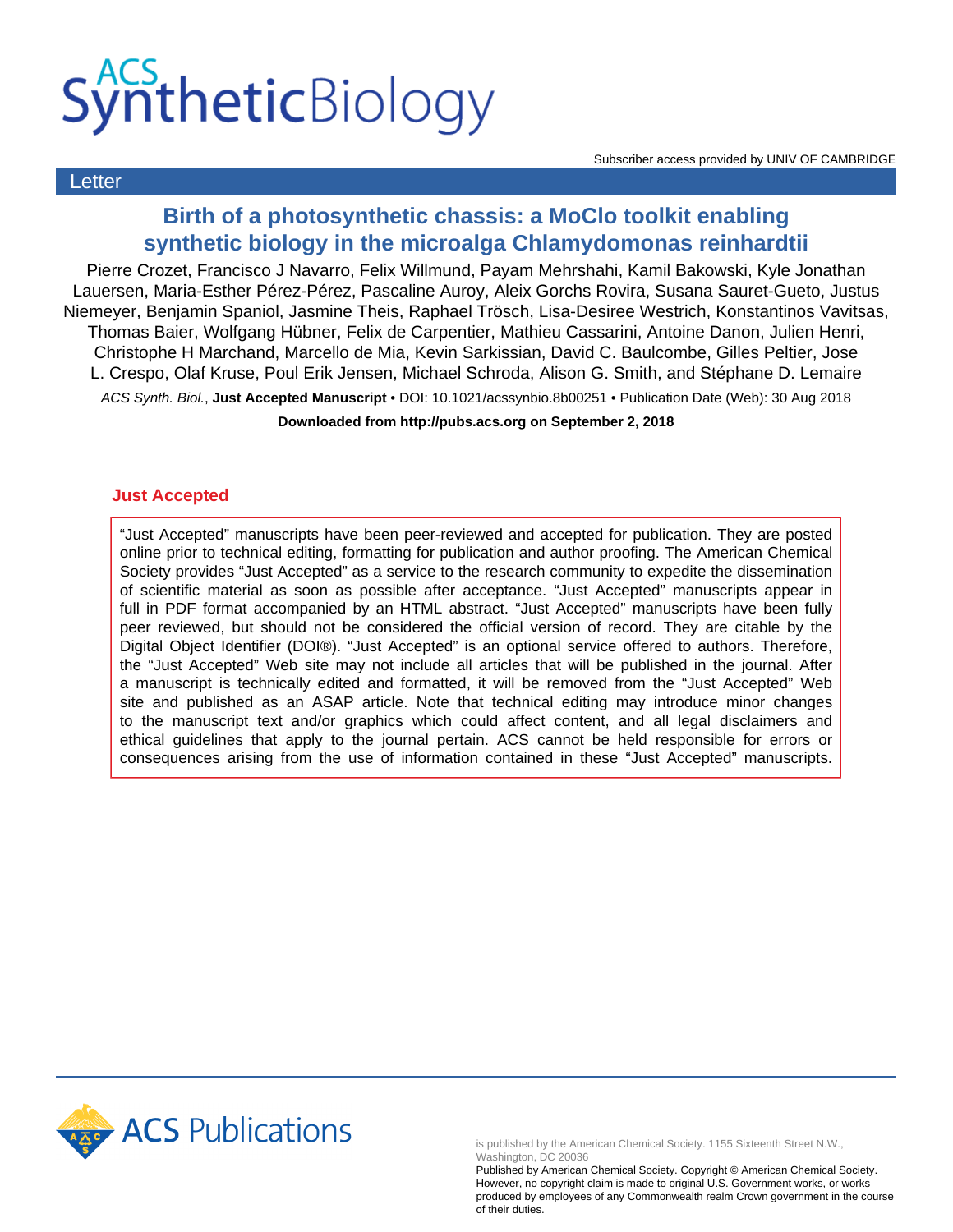| Henri, Julien; CNRS, Sorbonne Université, UMR8226, Institut de Biologie<br>Physico-Chimique<br>Marchand, Christophe; CNRS, Sorbonne Université, UMR8226, Institut de<br>Biologie Physico-Chimigue<br>de Mia, Marcello; CNRS, Sorbonne Université, UMR8226, Institut de<br>Biologie Physico-Chimigue<br>Sarkissian, Kevin; CNRS, Sorbonne Université, UMR8226, Institut de<br>Biologie Physico-Chimigue<br>Baulcombe, David C.; University of Cambridge, Department of Plant<br><b>Sciences</b><br>Peltier, Gilles; UMR7265 CEA - CNRS - Aix Marseille Univ, Institute of<br>Biosciences and Biotechnologies of Aix Marseille<br>Crespo, Jose L.; Instituto de Bioguimica Vegetal y Fotosintesis,<br>Kruse, Olaf; Universitat Bielefeld Fakultat fur Biologie, Algae<br>Biotechnology & Bioenergy<br>Jensen, Poul Erik; University of Copenhagen, Plant and Environmental<br><b>Sciences</b><br>Schroda, Michael; Technical University Kaiserslautern, Department of<br>Molecular Biotechnology & Systems Biology<br>Smith, Alison; University Cambridge, Department of Plant Sciences<br>Lemaire, Stéphane; CNRS, Sorbonne Université, UMR8226, Institut de<br>Biologie Physico-Chimigue |
|------------------------------------------------------------------------------------------------------------------------------------------------------------------------------------------------------------------------------------------------------------------------------------------------------------------------------------------------------------------------------------------------------------------------------------------------------------------------------------------------------------------------------------------------------------------------------------------------------------------------------------------------------------------------------------------------------------------------------------------------------------------------------------------------------------------------------------------------------------------------------------------------------------------------------------------------------------------------------------------------------------------------------------------------------------------------------------------------------------------------------------------------------------------------------------------|
|------------------------------------------------------------------------------------------------------------------------------------------------------------------------------------------------------------------------------------------------------------------------------------------------------------------------------------------------------------------------------------------------------------------------------------------------------------------------------------------------------------------------------------------------------------------------------------------------------------------------------------------------------------------------------------------------------------------------------------------------------------------------------------------------------------------------------------------------------------------------------------------------------------------------------------------------------------------------------------------------------------------------------------------------------------------------------------------------------------------------------------------------------------------------------------------|

**SCHOLARONE**<sup>®</sup> Manuscripts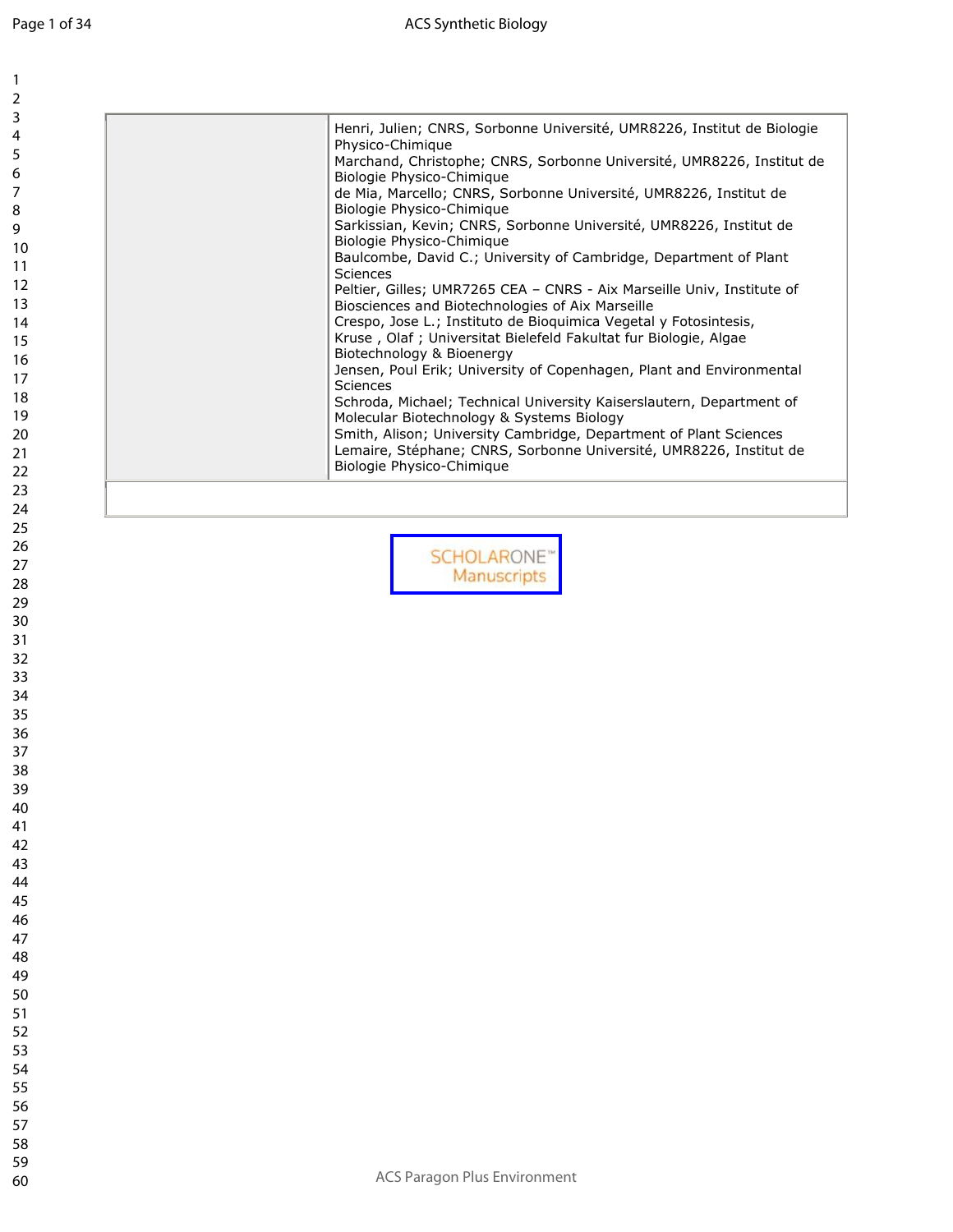ACS Synthetic Biology

Page 2 of 34

| $\mathbf 1$             | Birth of a photosynthetic chassis: a MoClo toolkit enabling synthetic biology in the                                                                          |
|-------------------------|---------------------------------------------------------------------------------------------------------------------------------------------------------------|
| $\overline{2}$          | microalga Chlamydomonas reinhardtii                                                                                                                           |
| 3                       | Crozet Pierre <sup>1#</sup> , Navarro Francisco J <sup>2#</sup> , Willmund Felix <sup>3#</sup> , Mehrshahi Payam <sup>2#</sup> , Bakowski                     |
| $\overline{\mathbf{4}}$ | Kamil <sup>4</sup> , Lauersen Kyle J <sup>5</sup> , Pérez-Pérez Maria-Esther <sup>6</sup> , Auroy Pascaline <sup>7</sup> , Gorchs Rovira Aleix <sup>2</sup> , |
| 5                       | Sauret-Gueto Susana <sup>2</sup> , Niemeyer Justus <sup>3</sup> , Spaniol Benjamin <sup>3</sup> , Theis Jasmine <sup>3</sup> , Trösch                         |
| 6                       | Raphael <sup>3</sup> , Westrich Lisa-Desiree <sup>3</sup> , Vavitsas Konstantinos <sup>4</sup> , Baier Thomas <sup>5</sup> , Hübner                           |
| $\overline{7}$          | Wolfgang <sup>8</sup> , de Carpentier Felix <sup>1</sup> , Cassarini Mathieu <sup>1</sup> , Danon Antoine <sup>1</sup> , Henri Julien <sup>1</sup> ,          |
| 8                       | Marchand Christophe H <sup>1</sup> , de Mia Marcello <sup>1</sup> , Sarkissian Kevin <sup>1</sup> , Baulcombe David C <sup>2</sup> , Peltier                  |
| $\boldsymbol{9}$        | Gilles <sup>7</sup> , Crespo José-Luis <sup>6</sup> , Kruse Olaf <sup>5</sup> , Jensen Poul Erik <sup>4</sup> , Schroda Michael <sup>3*</sup> , Smith Alison  |
| 10                      | $G^{2*}$ and Lemaire Stéphane D <sup>1</sup> *                                                                                                                |
| 11                      | $^{1}$ Institut de Biologie Physico-Chimigue, UMR 8226, CNRS, Sorbonne Université, Paris, France                                                              |
| 12                      | <sup>2</sup> Department of Plant Sciences, University of Cambridge, Cambridge, CB2 3EA, UK                                                                    |
| 13                      | <sup>3</sup> Department of Biology, Technische Universität Kaiserslautern, Kaiserslautern, Germany                                                            |
| 14                      | <sup>4</sup> Copenhagen Plant Science Centre, Dept. Plant and Environmental Sciences, University of                                                           |
| 15                      | Copenhagen, Copenhagen, Denmark                                                                                                                               |
| 16                      | <sup>5</sup> Center for Biotechnology, Bielefeld University, Bielefeld, Germany                                                                               |
| 17                      | <sup>6</sup> Instituto de Bioquímica Vegetal y Fotosíntesis, CSIC-Universidad de Sevilla, Sevilla, Spain                                                      |
| 18                      | <sup>7</sup> Aix Marseille Univ, CEA, CNRS, BIAM, Laboratoire de Bioénergétique et Biotechnologie des                                                         |
| 19                      | Bactéries et Microalgues, Cadarache, Saint Paul-Lez-Durance, France <sup>8</sup> Biomolecular                                                                 |
| 20                      | Photonics, Department of Physics, Bielefeld University, Bielefeld, Germany                                                                                    |
| 21                      | "these authors contributed equally to the work.                                                                                                               |
| 22                      | To whom correspondence should be addressed                                                                                                                    |
| 23                      | *S.D. Lemaire: Tel: +33 (0)628345239. Fax: +33 (0)158415025. stephane.lemaire@ibpc.fr                                                                         |
| 24                      | *A.G. Smith: Tel: +44 1223 333952. Fax: +44-1223-333953. as25@cam.ac.uk                                                                                       |
| 25                      | *M. Schroda: Tel: +49(0)631 205 2697. Fax: +49(0)631 205 2999. schroda@bio.uni-kl.de                                                                          |
| 26                      |                                                                                                                                                               |
|                         |                                                                                                                                                               |
|                         |                                                                                                                                                               |
|                         |                                                                                                                                                               |
|                         | $\mathbf{1}$                                                                                                                                                  |
|                         |                                                                                                                                                               |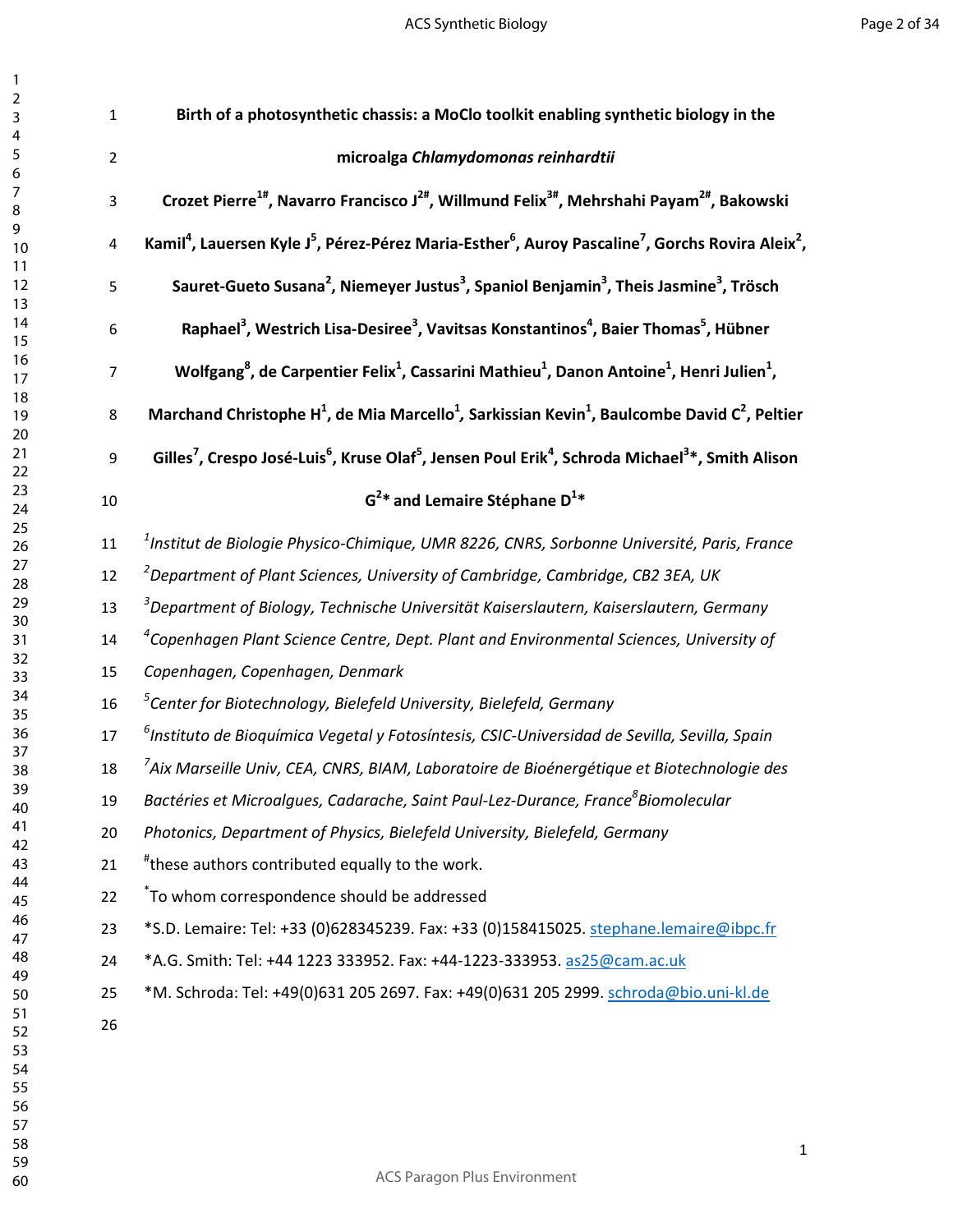| 2                 |  |
|-------------------|--|
| 3                 |  |
| 4                 |  |
|                   |  |
| 5                 |  |
| 6                 |  |
|                   |  |
| 8                 |  |
|                   |  |
| 9                 |  |
| 10                |  |
| 1<br>$\mathbf{1}$ |  |
| $\overline{12}$   |  |
|                   |  |
| 3<br>1            |  |
| $\overline{14}$   |  |
| 15                |  |
| 16                |  |
| 1                 |  |
|                   |  |
| 18                |  |
| 19                |  |
| 20                |  |
| $\overline{21}$   |  |
| $^{22}$           |  |
|                   |  |
| 23                |  |
| $\overline{24}$   |  |
| 25                |  |
| 26                |  |
|                   |  |
| 27                |  |
| 28                |  |
| 29                |  |
| 30                |  |
|                   |  |
| 31                |  |
| $\overline{32}$   |  |
| 33                |  |
| 34                |  |
|                   |  |
| 35                |  |
| 36                |  |
| 37                |  |
| 38                |  |
| 39                |  |
|                   |  |
| 40                |  |
| 41                |  |
| 42                |  |
| 43                |  |
|                   |  |
| 44                |  |
| 45                |  |
| 46                |  |
| 47                |  |
| 48                |  |
|                   |  |
| 49                |  |
| 50                |  |
| 51                |  |
| 52                |  |
|                   |  |
| 53                |  |
| 54                |  |
| 55                |  |
| 56                |  |
| 57                |  |
|                   |  |
| 58                |  |
| 59                |  |

#### **Abstract**

Microalgae are regarded as promising organisms to develop innovative concepts based on their photosynthetic capacity that offers more sustainable production than heterotrophic hosts. However, to realize their potential as green cell factories, a major challenge is to make microalgae easier to engineer. A promising approach for rapid and predictable genetic manipulation is to use standardized synthetic biology tools and workflows. To this end we have developed a Modular Cloning toolkit for the green microalga *Chlamydomonas reinhardtii*. It is based on Golden Gate cloning with standard syntax, and comprises 119 openly distributed genetic parts, most of which have been functionally validated in several strains. It contains promoters, UTRs, terminators, tags, reporters, antibiotic resistance genes, and introns cloned in various positions to allow maximum modularity. The toolkit enables rapid building of engineered cells for both fundamental research and algal biotechnology. This work will make *Chlamydomonas* the next chassis for sustainable synthetic biology.

**Keywords**: Algal biotechnology, *Chlamydomonas reinhardtii*, modular cloning, synthetic

biology.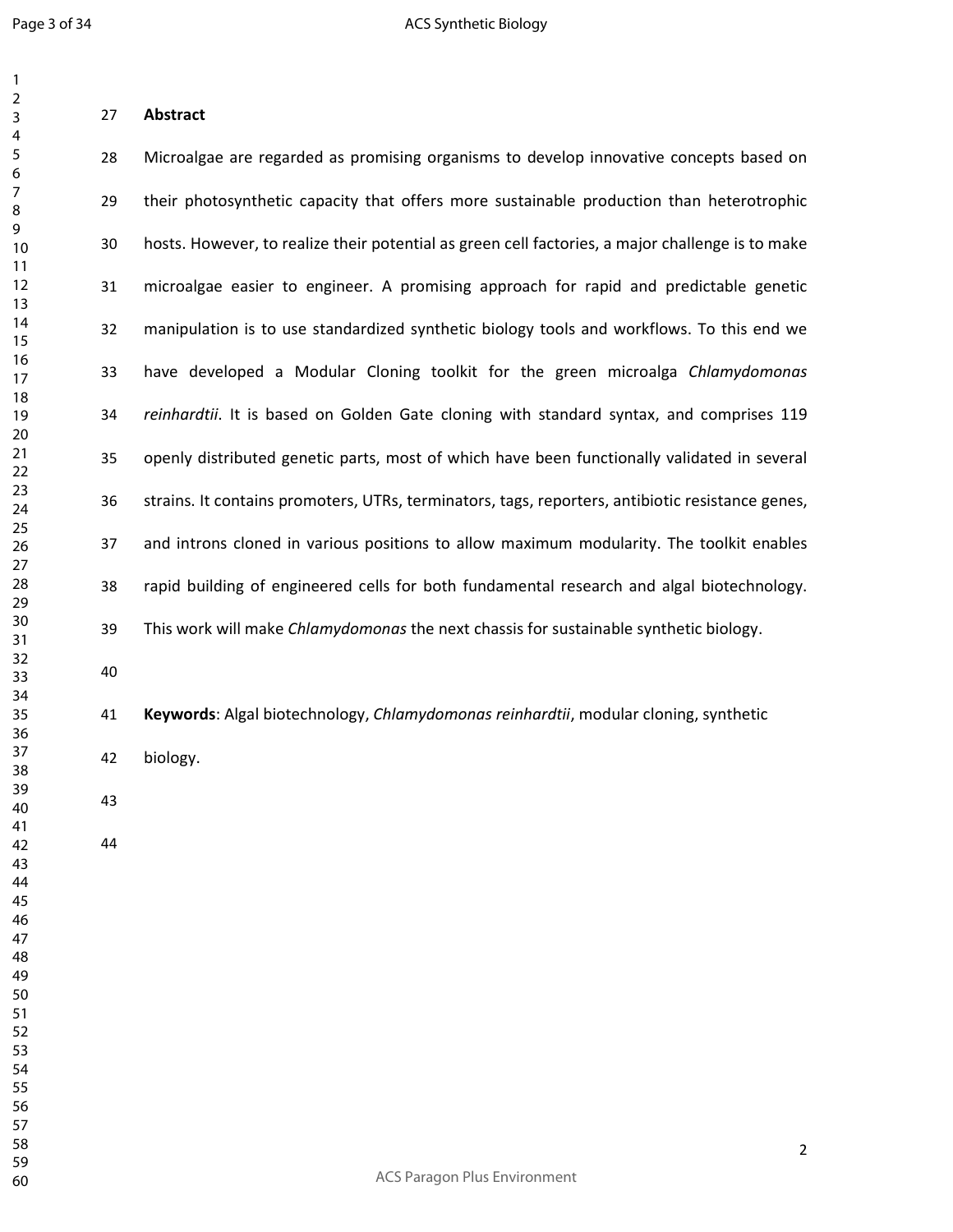## ACS Synthetic Biology

| <u>)</u>                     |  |
|------------------------------|--|
| 3                            |  |
| 4                            |  |
|                              |  |
| 5                            |  |
| 6                            |  |
|                              |  |
| 8                            |  |
|                              |  |
| 9                            |  |
| 10                           |  |
| $\mathbf{1}$<br>1            |  |
| $\mathbf{1}$<br>フ            |  |
| 3<br>1                       |  |
|                              |  |
| 1<br>4                       |  |
| 15                           |  |
| 16                           |  |
| 1                            |  |
|                              |  |
| 18                           |  |
| 19                           |  |
| 20                           |  |
| $\overline{21}$              |  |
| $\overline{2}$<br>,          |  |
|                              |  |
| $^{23}$                      |  |
| $\frac{24}{3}$               |  |
| 25                           |  |
| 26                           |  |
|                              |  |
| 27                           |  |
| 28                           |  |
| 29                           |  |
| 30                           |  |
|                              |  |
| $\overline{31}$              |  |
| $\overline{\mathbf{3}}$<br>2 |  |
| 33                           |  |
| 34                           |  |
|                              |  |
| 35                           |  |
| 36                           |  |
| $\overline{\mathbf{3}}$      |  |
| 38                           |  |
| €                            |  |
| $\overline{\mathbf{3}}$      |  |
| 40                           |  |
| 41                           |  |
| 42                           |  |
| 43                           |  |
|                              |  |
| 44                           |  |
| 45                           |  |
| 46                           |  |
| 47                           |  |
|                              |  |
| 48                           |  |
| 49                           |  |
| 50                           |  |
| 51                           |  |
| 5.<br>2                      |  |
|                              |  |
| 53                           |  |
| 54                           |  |
| 55                           |  |
| 56                           |  |
|                              |  |
| 57                           |  |
| 58                           |  |
| 59                           |  |
|                              |  |
| 60                           |  |

| There is an urgent need to decarbonize the world economy due to depletion of fossil fuel                                   |
|----------------------------------------------------------------------------------------------------------------------------|
| reserves coupled with accumulation of greenhouse gases produced by their combustion.                                       |
| One alternative to the use of fossil fuels is to use photosynthetic microorganisms, such as                                |
| microalgae, as green cell factories to produce fuels and chemicals from atmospheric CO <sub>2</sub> in a                   |
| sustainable process driven by sunlight <sup><math>1/2</math></sup> . The fixed carbon can be redirected towards            |
| compounds that can be used in the fuel, food, cosmetic and pharmaceutical industries, such                                 |
| as proteins, alcohols, alkanes, lipids, sugars, pigments or terpenes <sup>3-5</sup> . By contrast with land                |
| plant-based photoproduction, microalgae do not compete with agriculture and can be grown                                   |
| at high yields even at large scale <sup>4, 6</sup> , including on waste streams, thus minimizing inputs <sup>3</sup> . The |
| green microalga Chlamydomonas reinhardtii (referred to hereafter as "Chlamydomonas")                                       |
| has been extensively engineered for basic research and industrial biotechnology <sup>4, 6-8</sup> . Its                    |
| nuclear and organellar genomes are sequenced and annotated, molecular biology                                              |
| techniques and culture conditions are highly developed, and its physiology and metabolism                                  |
| are well understood $9-13$ . Moreover, the metabolic plasticity and cellular compartments of                               |
| Chlamydomonas offer great potential for advanced metabolic engineering strategies <sup>14, 15</sup> .                      |
| Chlamydomonas has already been engineered for production of the biodiesel precursor                                        |
| bisabolene <sup>8</sup> , the terpene patchoulol <sup>7</sup> , and recombinant proteins as well as enzymes such as        |
| an HIV antigen <sup>16</sup> and xylanase <sup>17</sup> . Despite these proofs of concept however, engineering of          |
| Chlamydomonas is still slow due to a lack of standardized resources and tools <sup>11</sup> .                              |
| Development of the field of algal synthetic biology offers the means to enable design and                                  |
| construction of microalgal cells with defined and predictable properties <sup>18</sup> . Besides                           |
| biotechnological applications, the transition from empirical to synthetic approaches also                                  |
| provides the opportunity to answer fundamental biological questions using new concepts                                     |
|                                                                                                                            |
|                                                                                                                            |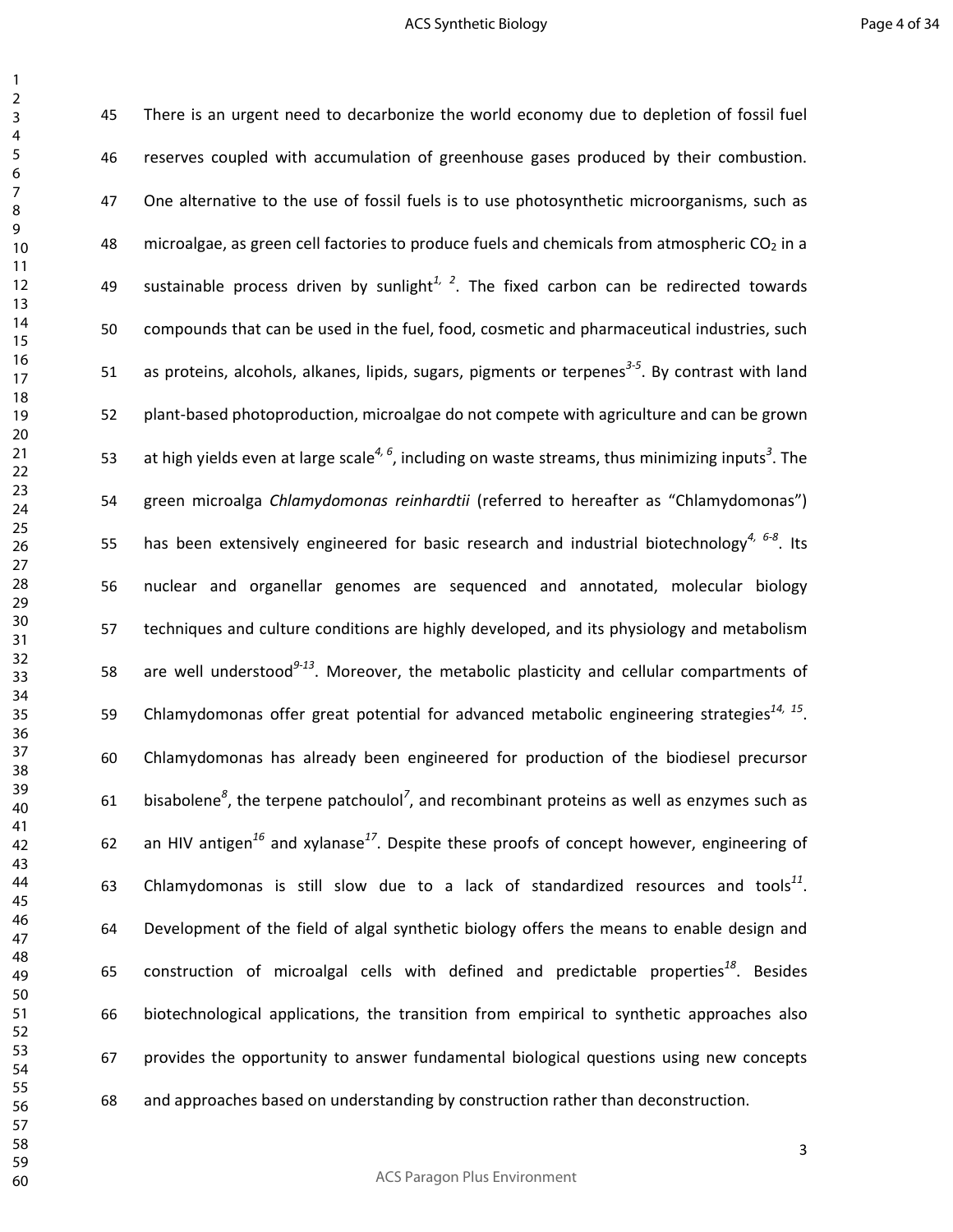Page 5 of 34

 

#### ACS Synthetic Biology

69 Synthetic biology approaches, predicated on the Design-Build-Test-Learn cycle<sup>19</sup>, make organisms easier to engineer through the use of standardized parts and their assembly to 71 simplify the building of designed DNA molecules<sup>19</sup>. Among available standards<sup>20</sup>, the Golden Gate Modular Cloning (MoClo) technology, based on Type IIS restriction enzymes, offers extensive standardization and allows the assembly of complex multigenic DNA from basic gene parts (*e.g.* promoters, CDS, terminators) in just two steps*21, 22* . The method accelerates and multiplies the possibilities to permute multiple genetic elements, and makes facile the 76 building of multigene constructs for full metabolic pathways<sup>23</sup>. MoClo is efficient and versatile, but relies on intensive upfront generation of a standardized library of basic building blocks, the gene parts, that have been domesticated to remove Type IIS sites, and codon optimized for the host as appropriate. MoClo toolkits have already been developed 80 for a few model organisms<sup> $24-29$ </sup> although not yet for microalgae.

Here, we report the generation of a MoClo toolkit composed of more than 100 gene parts codon-optimized for the Chlamydomonas nuclear genome. These genetic parts were designed to provide maximum modularity to end-users, and to facilitate the development of engineered strains for fundamental and green biotechnological applications, through iterative design and testing. We provide functional validation and characterization of many gene parts in several Chlamydomonas strains. This kit is available to the community, to allow Chlamydomonas to become the next chassis for sustainable synthetic biology approaches.

#### **RESULTS**

**Standard and content of the Chlamydomonas MoClo kit** 

Standardization is the key to efficient building. The Chlamydomonas MoClo kit adopts the syntax proposed by the plant synthetic biology community including the OpenPlant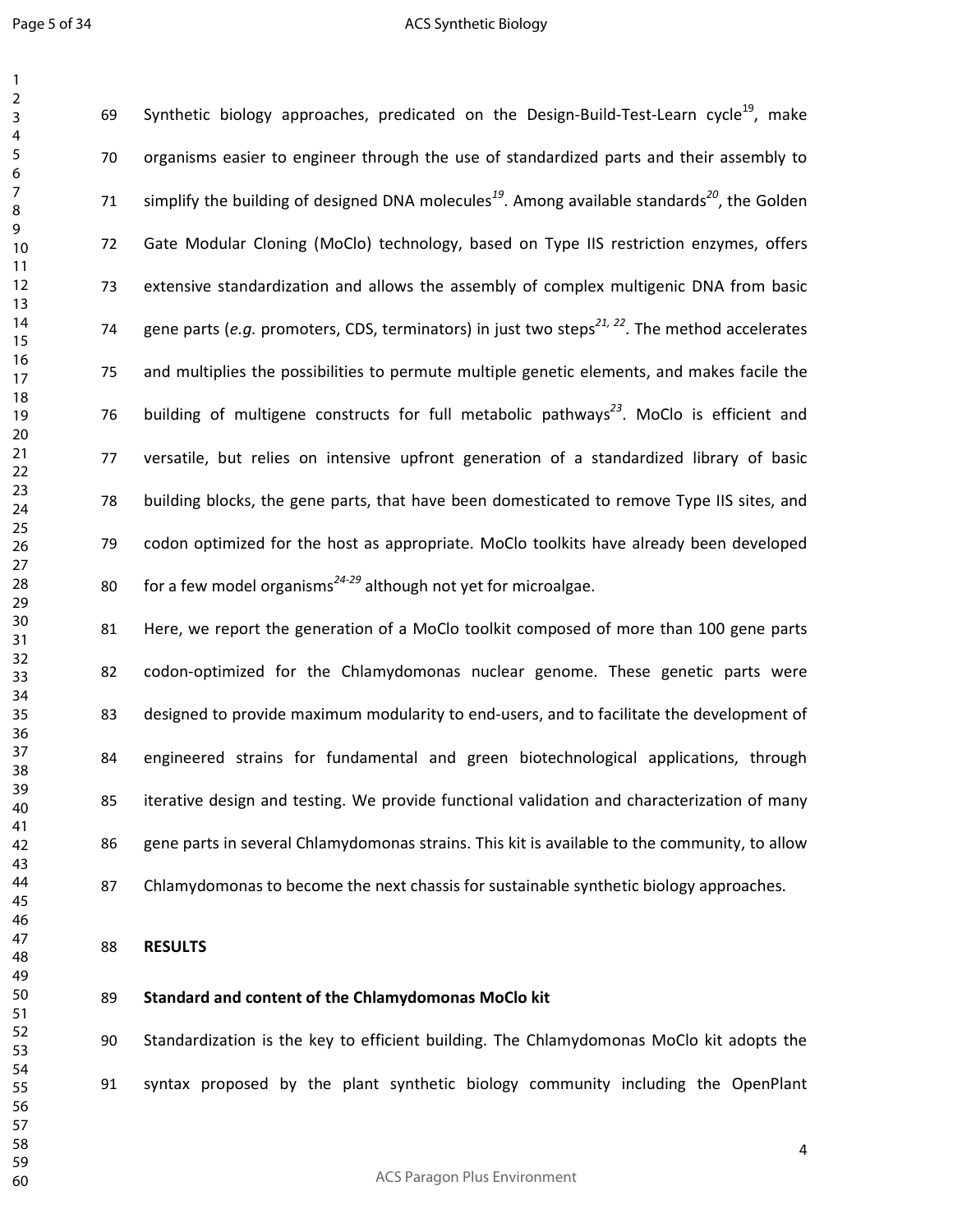#### ACS Synthetic Biology

| 2                                                                  |
|--------------------------------------------------------------------|
| ξ                                                                  |
|                                                                    |
| 4                                                                  |
| 5                                                                  |
| 6                                                                  |
|                                                                    |
| 8                                                                  |
|                                                                    |
| 9                                                                  |
| 10                                                                 |
| 1<br>1                                                             |
| 1<br>2                                                             |
|                                                                    |
| 3<br>1                                                             |
| $\overline{14}$                                                    |
| 15                                                                 |
| 16                                                                 |
| 7<br>1                                                             |
|                                                                    |
| 18                                                                 |
| 19                                                                 |
| 20                                                                 |
| $\overline{21}$                                                    |
|                                                                    |
| $\overline{2}$<br>$\overline{c}$                                   |
| $^{23}$                                                            |
| 24                                                                 |
| 25                                                                 |
| 26                                                                 |
|                                                                    |
| 27                                                                 |
| 28                                                                 |
| 29                                                                 |
| 30                                                                 |
|                                                                    |
| $\overline{\textbf{3}}$                                            |
| $\overline{\mathbf{3}}$<br>$\overline{a}$                          |
| 3<br>$\overline{\mathbf{3}}$                                       |
| 34                                                                 |
| 35                                                                 |
|                                                                    |
| 36                                                                 |
| 37                                                                 |
| 38                                                                 |
| ֦֦֦ׅׅׅ֦֧ׅׅ֧֧֚֚֚֚֚֚֚֚֚֚֚֚֚֚֚֚֚֚֚֚֚֡֝֡֝֡֡֜֓֡֡֡֓֡֡֬֝֓֡֡֬֓֡֬֓֓֞֝֓<br>ξ |
|                                                                    |
| 40                                                                 |
| 41                                                                 |
| 42                                                                 |
| 43<br>3                                                            |
| 44                                                                 |
|                                                                    |
| 45                                                                 |
| 46                                                                 |
| 47                                                                 |
| 48                                                                 |
| 49                                                                 |
|                                                                    |
| 50                                                                 |
| 51                                                                 |
| $\overline{5}$<br>2                                                |
| $\overline{\phantom{a}}$<br>ξ                                      |
| 54                                                                 |
|                                                                    |
| 55                                                                 |
| 56                                                                 |
| 57                                                                 |
| 58                                                                 |
|                                                                    |
| 59                                                                 |
| 60                                                                 |

| 92  | Consortium <sup>30</sup> (Fig. 1). This syntax is defined for level 0 plasmids containing standard gene   |
|-----|-----------------------------------------------------------------------------------------------------------|
| 93  | parts (promoters, coding sequences, untranslated regions, etc.) and assigns strict fusion sites           |
| 94  | for 10 cloning positions. In a single step, standardized parts can be assembled into modules              |
| 95  | (Transcriptional Unit, TU, level 1) and modules into devices (multigenic construct, level M or            |
| 96  | 2) according to the original MoClo syntax <sup>22</sup> (Supplementary Fig. 1). Our Chlamydomonas         |
| 97  | MoClo toolkit is composed of a set of 119 parts representing 67 unique genetic elements                   |
| 98  | available at different positions within the standard, thereby providing maximum modularity                |
| 99  | to designers (Fig. 1, Fig. 2). The kit recapitulates most of the standard genetic elements                |
| 100 | previously developed for Chlamydomonas which we "domesticated" by removing Bpil and                       |
| 101 | Bsal restriction sites (the two enzymes used by the MoClo strategy <sup>22</sup> , Supplemental Figure 1) |
| 102 | from their sequences by DNA synthesis or PCR-based mutagenesis. The available gene parts                  |
| 103 | encompass 7 promoters coupled or not to their original 5'UTR, the corresponding 5'UTR and                 |
| 104 | the CrTHI4 riboswitch, 8 immunological or purification tags in positions leading to N- or C-              |
| 105 | terminal translational fusions, 9 signal and targeting peptides, 12 reporters, 5 antibiotic               |
| 106 | resistance genes, the foot and mouth virus (FMDV) 2A peptide which allows expression of                   |
| 107 | two or more proteins from a single transcriptional unit <sup>17, 31, 32</sup> , 2 micro RNA (miRNA)       |
| 108 | backbones and associated controls, and six 3'UTR-terminators (Fig. 1b, Fig. 2 and                         |
| 109 | Supplementary Table 1). All sequences and plasmids are available through the public                       |
| 110 | Addgene repository (http://www.addgene.org/).                                                             |

**Constitutive promoters and reporter genes** 

Five antibiotic resistance genes are used as selectable markers for Chlamydomonas but also 113 can function as reporter genes<sup>33, 34</sup>. We assembled three modules that allow control of the expression of the *aadA* gene, conferring spectinomycin resistance, by three constitutive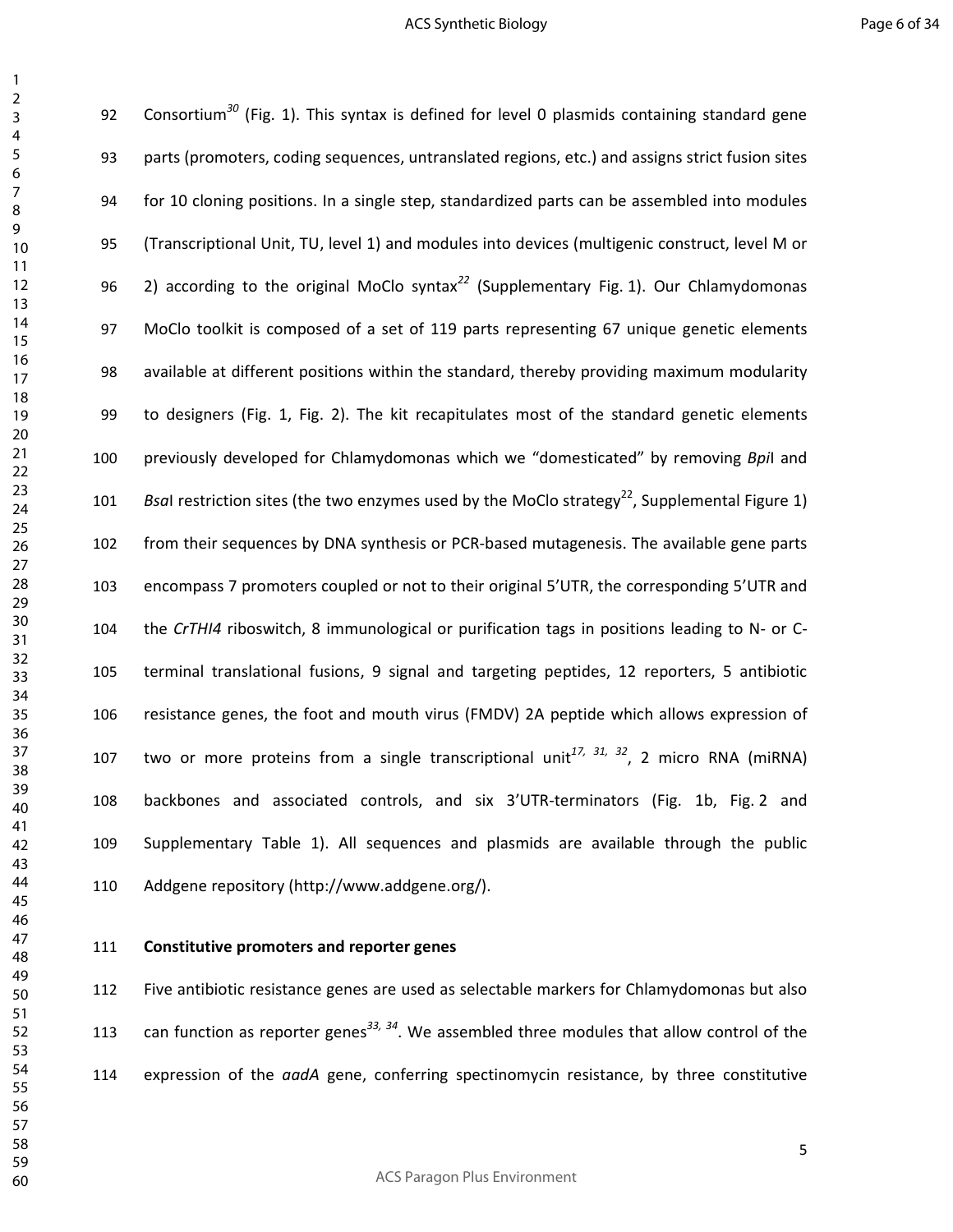Page 7 of 34

promoters: *PPSAD* and *P*<sup>β</sup>*TUB2* with or without the first intron of β*TUB2* (pCM1-1 to 3, 116 Supplementary Table 3). The transformation efficiency of the three modules in UVM4<sup>35</sup> cells was estimated by counting spectinomycin resistant colonies and showed resistance frequencies within the same range (Fig. 3a). The presence of the first β*TUB2* intron significantly increased the transformation efficiency as previously observed with the 120 presence of *RBCS2* introns in the *ble* marker<sup>33, 36, 37. Alternative reporters are bioluminescent</sup> proteins, which allow more sensitive and quantitative analysis of gene expression. The kit contains *Gaussia princeps* luciferase, the brightest luciferase established in 123 Chlamydomonas<sup>38</sup>, as well as the redesigned Nanoluciferase (NanoLuc) which provides a 124 stable and strong luminescence signal<sup>39</sup>. Chlamydomonas NanoLuc was specifically developed for our MoClo kit through recoding to match the codon bias of Chlamydomonas, and cloned at 6 different positions within the standard. This new part was first tested with 127 the most widely used promoter/terminator combination ( $P_{AR}$  promoter /  $T_{RBCS2}$  terminator) for strong constitutive expression in Chlamydomonas. The corresponding module (pCM1-04) was assembled with another module conferring paromomycin resistance (Supplementary Fig. 2) into a device (pCMM-1) that was introduced into the genome of the D66 strain (CC-4425, Fig. 3b). Among paromomycin resistant colonies, 34.8% ± 8.3 (N=48, mean ± SEM) 132 were luminescent. The signal was variable between clones due to genomic position effects<sup>40,</sup>  $^{41}$  but was linear from 50 to 5 x 10<sup>5</sup> cells (Fig. 3b and Supplementary Fig. 2). By contrast, non-expressing transformants (resistant to paromomycin only) or the D66 recipient strain displayed only a faint signal, 3 orders of magnitude lower, and saturating swiftly (Fig. 3b, inset). The modularity of the MoClo strategy allows rapid assessment of combinations of multiple parts. For example, we assembled 4 modules where NanoLuc expression is controlled by all possible combinations of the two most common constitutive promoters (*PAR*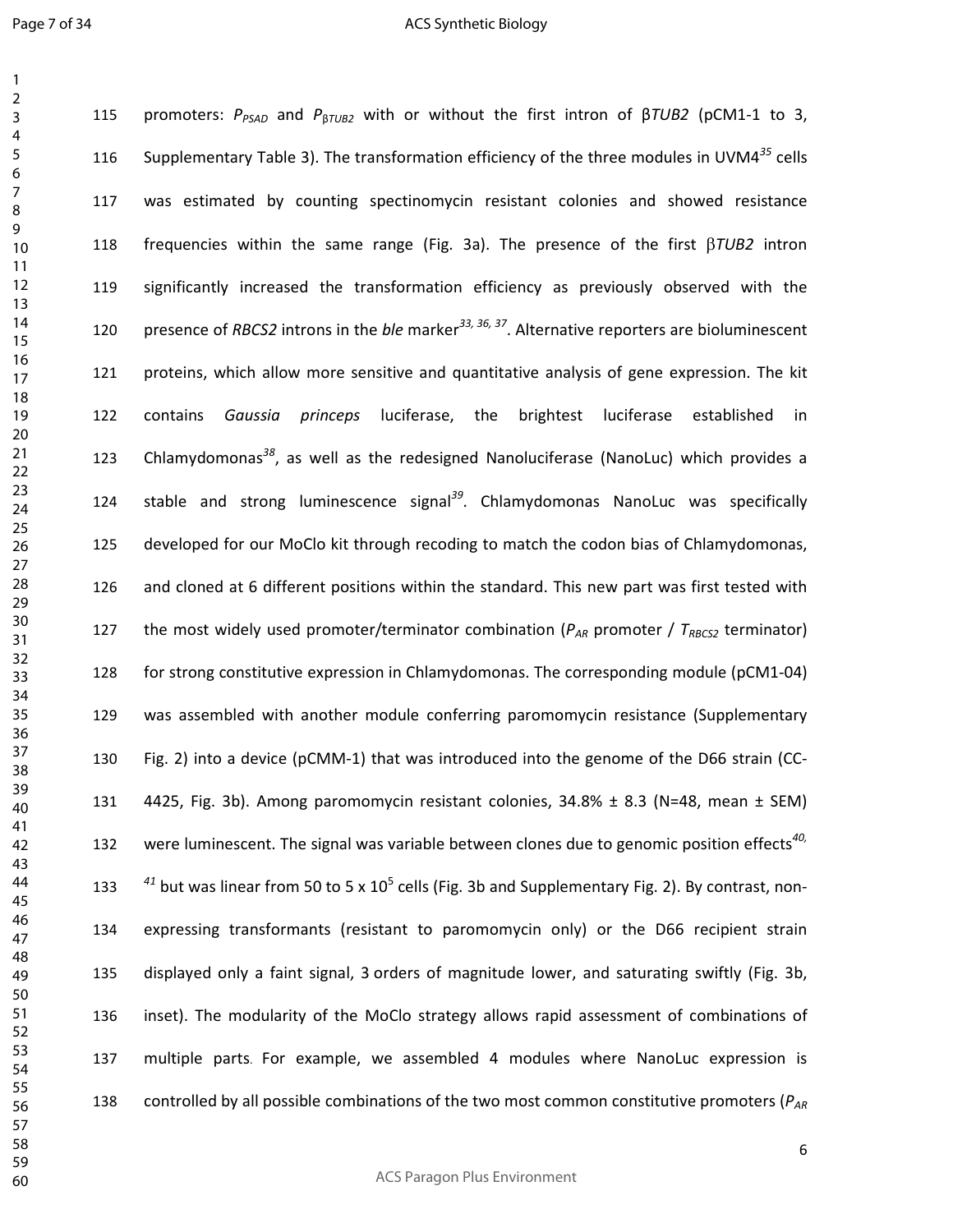139 and  $P_{PSAD}$ ) and terminators ( $T_{RBCS2}$  and  $T_{PSAD}$ ) (Fig. 3b, pCM1-4 to 7, Supplementary Table 3). Each module was assembled with the paromomycin resistance module (pCMM-1 to 4, Supplementary Table 4) and introduced into the Chlamydomonas genome. Bioluminescence levels were averaged over hundreds of transformants to account for the genome position 143 effect<sup>40, 41</sup>. The strengths of the two promoters were found to be comparable, whilst  $T_{PSAD}$ 144 appeared to confer robust expression from both promoters, 10-fold higher than  $T_{BRCS}$  (Fig. 3c). In a distinct context (strain, reporter sequence, culture conditions, etc.), the same 146 genetic element may perform differently<sup>31, 35</sup>. Such context sensitivity can be overcome by taking advantage of the modularity of the Chlamydomonas MoClo kit, which allows for the rapid characterization of all possible parts combinations. These results also confirmed the performance of the Chlamydomonas NanoLuc reporter and its employability for detailed understanding and characterization of genetic circuits especially if coupled with automated 151 cell-sorting microfluidic devices<sup>42</sup>.

#### **Control of gene expression**

To build genetic circuits, the fine-tuning of gene expression is a prerequisite. Multiple parts enabling controlled gene expression have therefore been implemented. The activity of the *P<sub>NIT1</sub>* promoter can be controlled by switching the nitrogen source since it is strongly 156 repressed by ammonium and highly induced on nitrate<sup>34, 43, 44</sup>. A module where  $P_{NIT1}$  controls expression of the *ble-GFP* gene (pCM1-8) conferred strong zeocin resistance in the CC-1690 strain but only when ammonium was replaced by nitrate as nitrogen source. By contrast, the *PPSAD* promoter (pCM1-9) conferred strong antibiotic resistance on both nitrogen sources 160 (Fig. 4a and Supplementary Fig. 3a-c). The vitamin B<sub>12</sub>-repressible promoter  $P_{METE}^{45}$  allowed conditional functional complementation of the photosynthetic mutant *nac2-26* (CC-4421),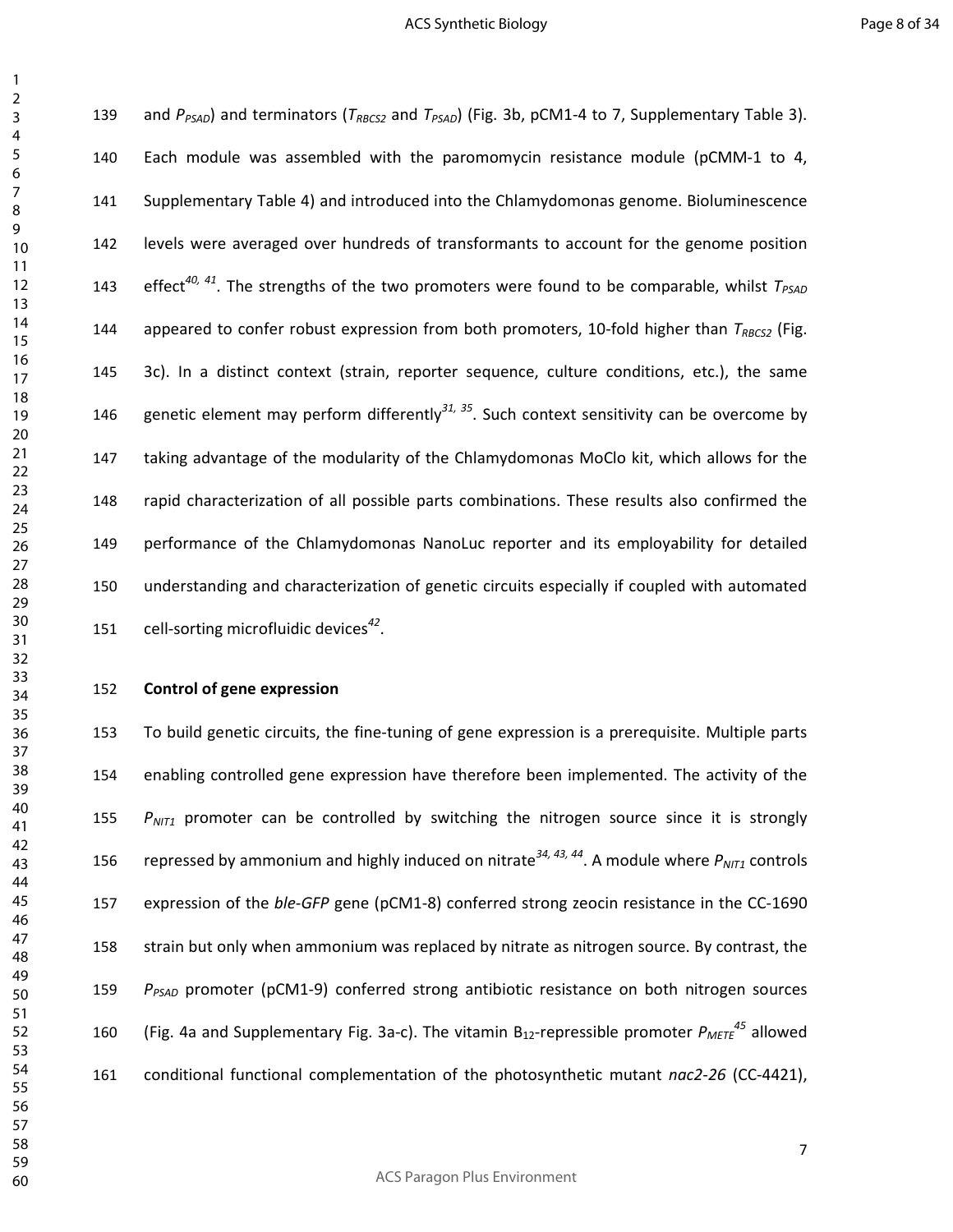#### ACS Synthetic Biology

which lacks photosystem II due to the absence of the TPR-like protein NAC2 required for 163 stability of the *psbD* mRNA encoding the D2 reaction center protein<sup>46</sup> *nac2-26* mutant cells engineered with a module harboring the *NAC2* coding sequence under the control of the *P<sub>METE</sub>* promoter (pCM1-10) could grow photoautotrophically in the absence of vitamin B<sub>12</sub>, but growth was compromised by increasing its concentration by amounts as low as 5 ng/L (Fig. 4b).

168 Regulation of gene expression can also be controlled by vitamin  $B_1$  (thiamine) at the level of 169 the transcript through riboswitches<sup>47, 48</sup>. Binding of thiamine pyrophosphate to the *THI4* riboswitch (RS) results in alternative splicing and retention of an 81 bp upstream open 171 reading frame, ultimately interfering with translation<sup>47, 48</sup>. The RS also responds when cells are grown in the presence of the thiamine biosynthetic intermediate 4-methyl-5-(2- hydroxyethyl) thiazole (HET), but not with 4-amino-5-hydroxymethyl-2-methylpyrimidine (HMP)*<sup>47</sup>* . A module combining *PAR* and *THI4 (RS)* to drive expression of the *ble-GFP* gene 175 (pCM1-11) conferred conditional zeocin sensitivity in the UVM4 strain<sup>35</sup>. Resistance was compromised by thiamine or HET but not HMP (Fig. 4c and Supplementary Fig. 3d), thereby demonstrating the efficient repression of the transgene through the *THI4* riboswitch.

Finally, to allow targeted repression of gene expression, a microRNA precursor sequence 179 derived from the pre-miR1157 and used for the generation of artificial miRNAs (amiRNA)<sup>49</sup> was re-designed for compatibility with the Golden Gate cloning method. To demonstrate its effectiveness in driving gene repression, a specific amiRNA sequence directed against the 182 MAA7 gene, whose repression provides resistance to 5'-fluoroindole (5'-FI)<sup>50</sup>, was inserted into the microRNA precursor. A control random sequence ("scrambled") amiRNA was 184 inserted into the same backbone. These parts were placed under the control of  $P_{PSAD}$  and  $T_{PSAD}$  (pCM1-12 and 13) and assembled with a paromomycin resistance module (pCM1-27).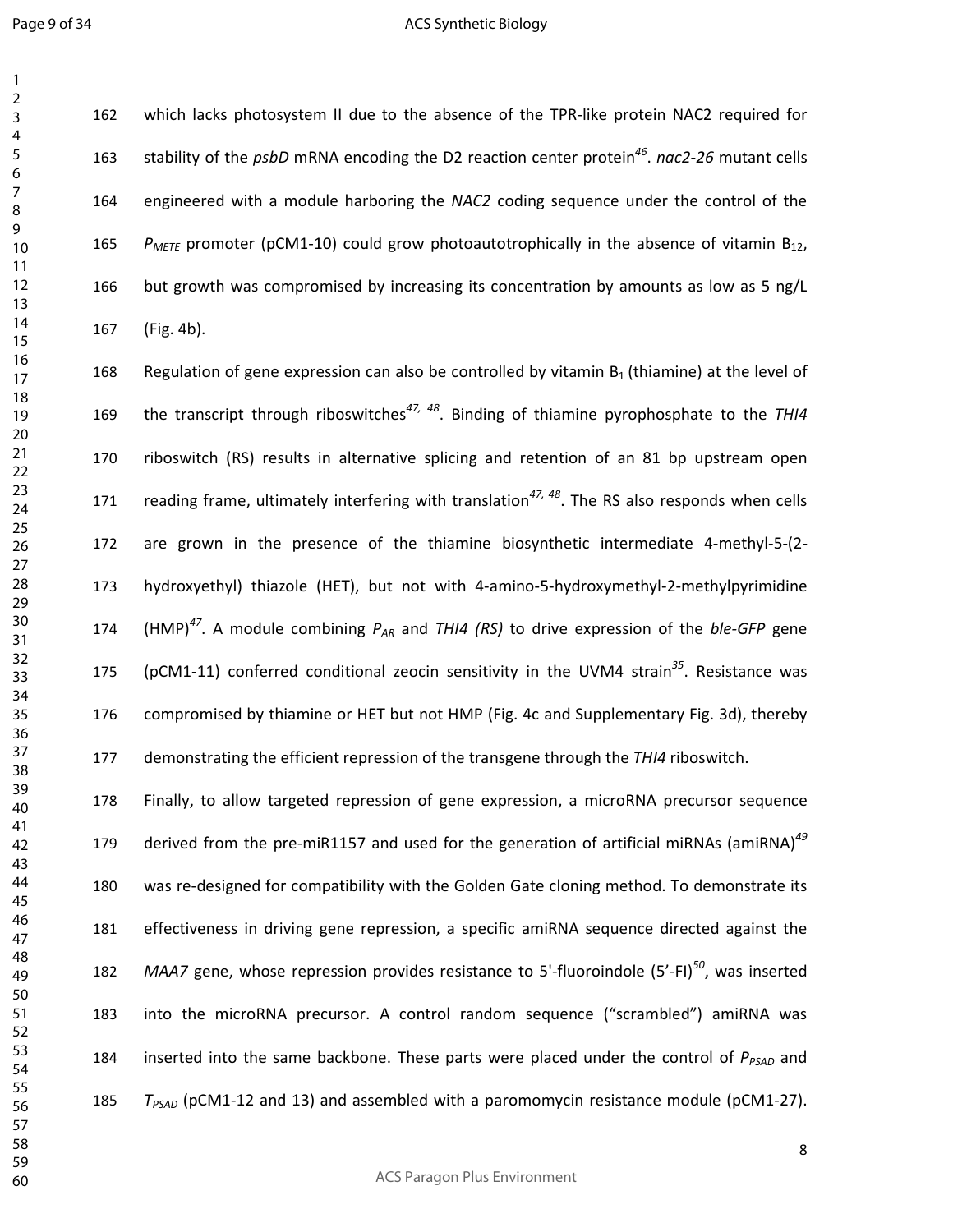The same amiRNA sequences were introduced into the previously established pChlamiRNA3 187 vector<sup>49</sup> as controls. After transformation of the CC-1690 strain, 36% of paromomycin-resistant cells displayed resistance to 5'-FI with the device targeting *MAA7* (pCMM-5) but not with the scrambled amiRNA (pCMM-6) (Fig. 4d and Supplementary Fig. 3f). A modified 5' rapid amplification of cDNA ends (5'-RACE) assay revealed that the *MAA7* transcript was most frequently cleaved at a site corresponding to positions 10 and 11 of the amiRNA, as expected for a specific action of the miRNA (Fig. 4d). The properties of controllable parts can 193 also be combined as shown for  $P_{NIT1}$  control of amiRNA-dependent gene repression<sup>34</sup>. An amiRNA strategy recently proved useful for concerted metabolic engineering of a biodiesel precursor in Chlamydomonas*<sup>8</sup>* . The versatility of the MoClo kit opens new possibilities for sophisticated metabolic engineering strategies, *e.g.* the specific downregulation of up to six target genes with one level M assembly.

#### **Multiple fusion tags for detection and purification of gene products.**

Protein fusion tags are indispensable tools used to improve protein expression yields, enable 200 protein purification, and accelerate the characterization of protein structure and function<sup>51</sup>. Our MoClo kit includes multiple epitope and affinity tags known to be functional in Chlamydomonas. The modularity of the MoClo assembly allows rapid assessment of the best tagging strategy through a rapid design/build/test/learn cycle. We took advantage of the well characterized *rap2* mutant (∆*FKBP12*), which is insensitive to rapamycin*<sup>52</sup>* , to test the functionality of five tags (Fig. 5a,b). We designed and built 5 devices allowing strong constitutive expression of N- or C-terminal tagged FKBP12 coupled to a paromomycin module (pCMM-7 to 11, Fig. 5c-h and Supplementary Table 4). The engineered strains were selected on paromomycin and the functionality of the fusion protein was tested by assessing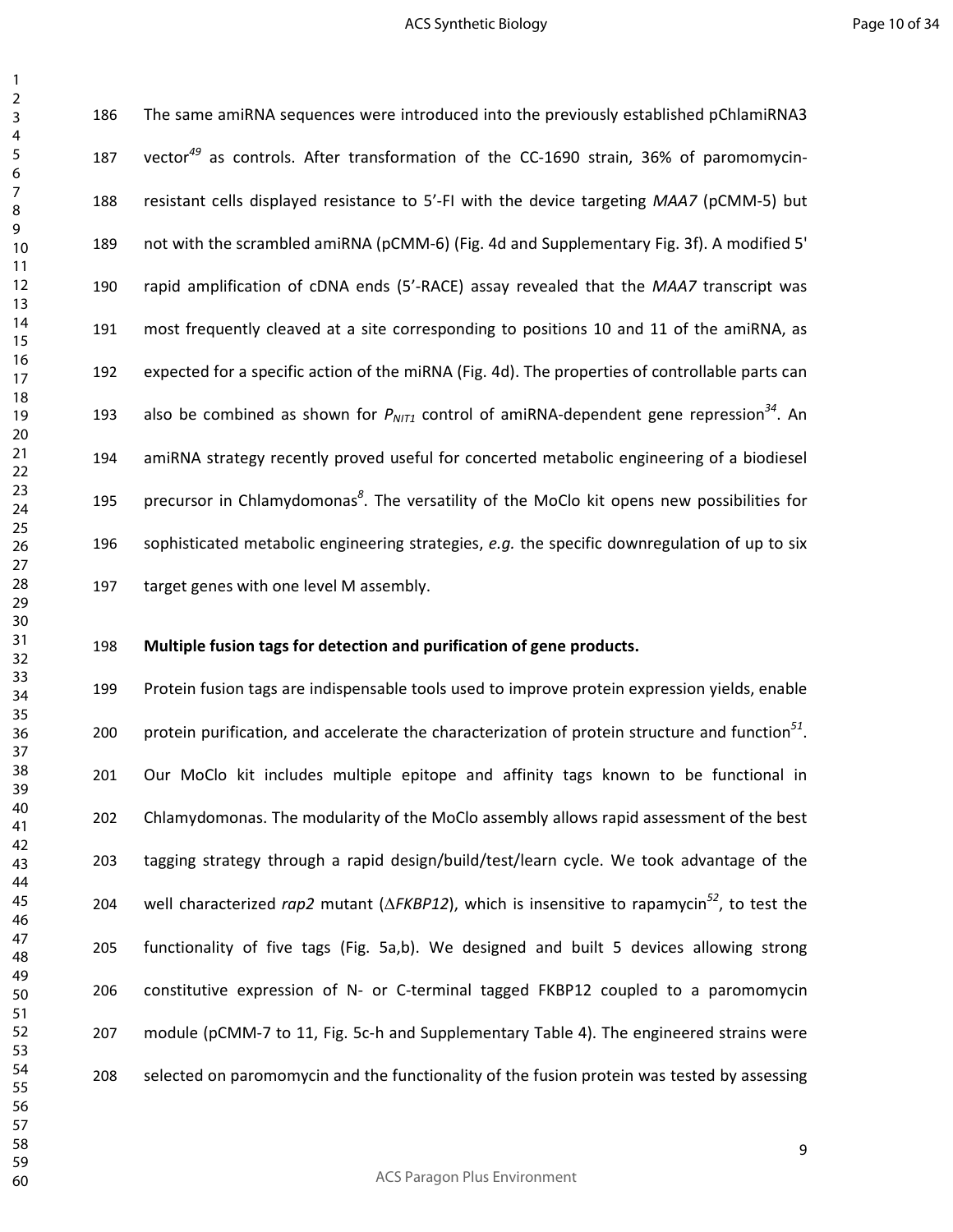#### ACS Synthetic Biology

sensitivity to rapamycin. Protein extracts were probed by immunoblotting using FKBP12- specific and tag-specific antibodies (Fig. 5d-h). All tags allowed detection (Fig. 5d-h) or purification (Fig. 5i) of FKBP12 even though some were not functional for restoring rapamycin sensitivity. The test revealed that pCMM-9 outperforms other devices since it provides a WT-like phenotype and expression level coupled to a strong and specific Myc signal with no significant processing of the protein. These results demonstrate the importance of the modularity provided by the Chlamydomonas MoClo toolkit for designing optimal fusion proteins.

#### **Visualization and targeting of proteins in living cells**

Fluorescent protein tags allow the temporal and spatial monitoring of dynamic expression 219 patterns at cellular and subcellular scales<sup>53</sup>. Natural and synthetic metabolic pathways can be optimized through spatial organization since cell compartments offer many advantages, 221 such as isolation of metabolic reactions and generation of concentration gradients<sup>14</sup>. In a eukaryotic chassis like Chlamydomonas, organelles such as microbodies, mitochondria and 223 chloroplasts can be engineered to implement or improve metabolic pathways<sup>15</sup>. The Chlamydomonas MoClo kit includes 11 targeting and signal peptides that allow the targeting of fusion proteins to mitochondria, chloroplast, nucleus, secretory pathway, ER and peroxisome-like microbodies. The functionality of the targeting and signal peptides and of 227 the five fluorescent proteins (mVenus - yellow, mCherry - red, mRuby2 - red, Clover - green, mCerrulean3 - cyan) included in the toolkit was tested. Eight modules (pCM1-19 to 26, Supplementary Table 3) combining diverse fluorescent proteins and targeting sequences were assembled into devices with an antibiotic resistance module (pCMM-12 to 19). All devices were found to behave as expected and provided the expected fluorescent signal in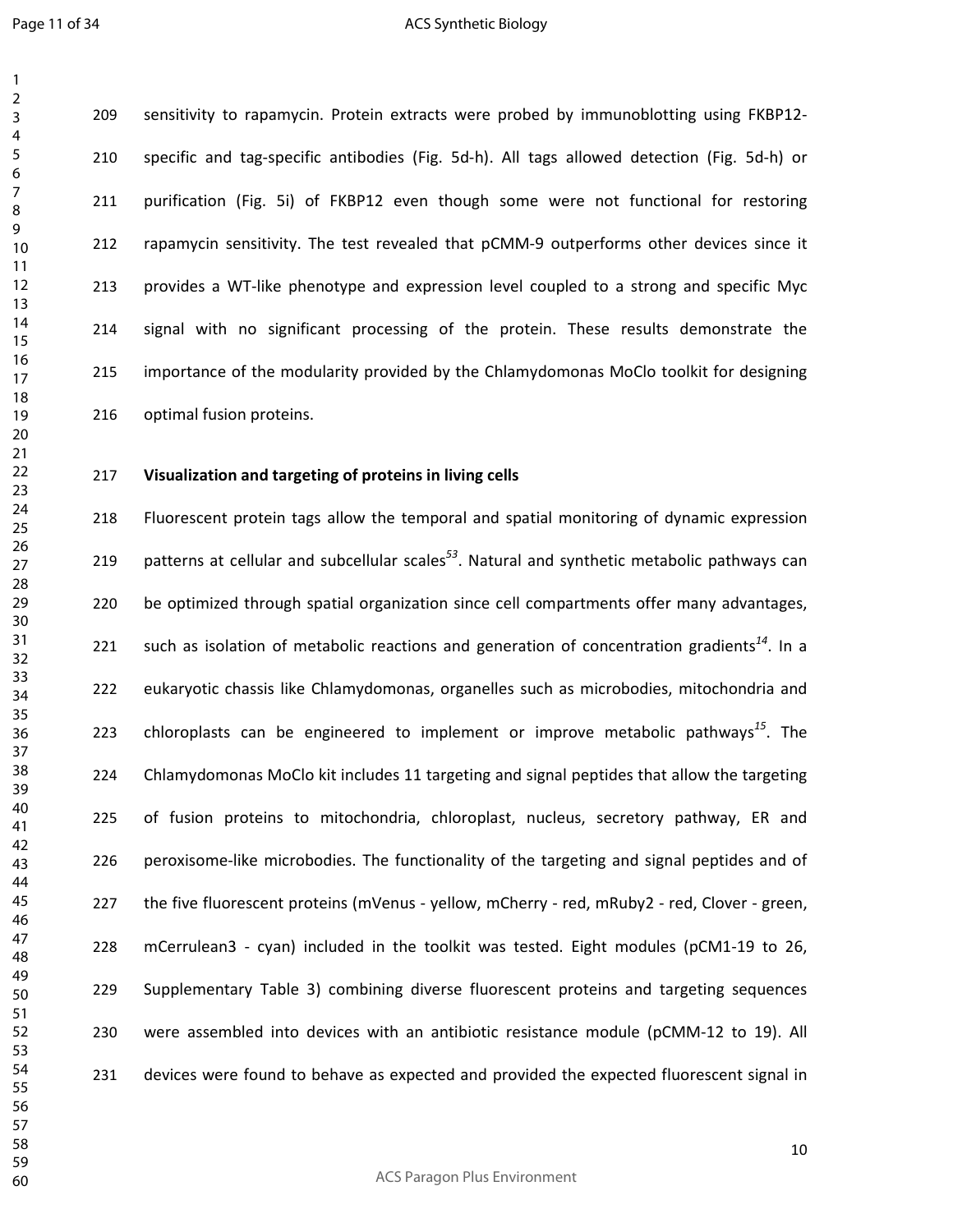the targeted compartment (Fig. 6). The fluorescent and targeting parts of the Chlamydomonas MoClo toolkit, most of which have been validated here, enable engineering in the third dimension*<sup>14</sup> i.e.* isolation and organization in multiple cellular compartments, and offer new tools for biological design/build/test cycles.

**Discussion** 

The Chlamydomonas MoClo toolkit presented here provides more than 100 domesticated gene parts to allow advanced synthetic biology in microalgae. Numerous parts of multiple 239 types have been characterized and validated in different genetic backgrounds<sup>10</sup> and culture conditions, and can be readily used for biological design without further development. With the efficiency and modularity of the MoClo strategy, molecular cloning is no longer a limiting step for engineering Chlamydomonas cells. Indeed, from design to building, a complex device of up to six different genes/modules can be obtained within a week using the standardized parts provided in our kit. The modularity will also enable combinatorial assembly by shuffling part libraries*<sup>54</sup>* and determine *a posteriori* which combination is the most relevant. The development of gene-editing technologies in Chlamydomonas, including 247 Zinc-finger nucleases<sup>55, 56</sup> and several CRISPR-Cas9 approaches<sup>55, 57-59</sup>, together with the 248 development of high-throughput microfluidics<sup>42</sup> are beginning to gather pace. Coupling these resources to our standardized MoClo toolkit will facilitate the use of Chlamydomonas as the photosynthetic chassis for innovative synthetic biology approaches aimed at fundamental and biotechnological applications. We expect that the creativity of designers, released from the time constraints associated with classical cloning strategies, will allow rapid expansion of the standard gene parts, modules and devices through open distribution, notably using the Addgene repository. We invite the community to openly share their parts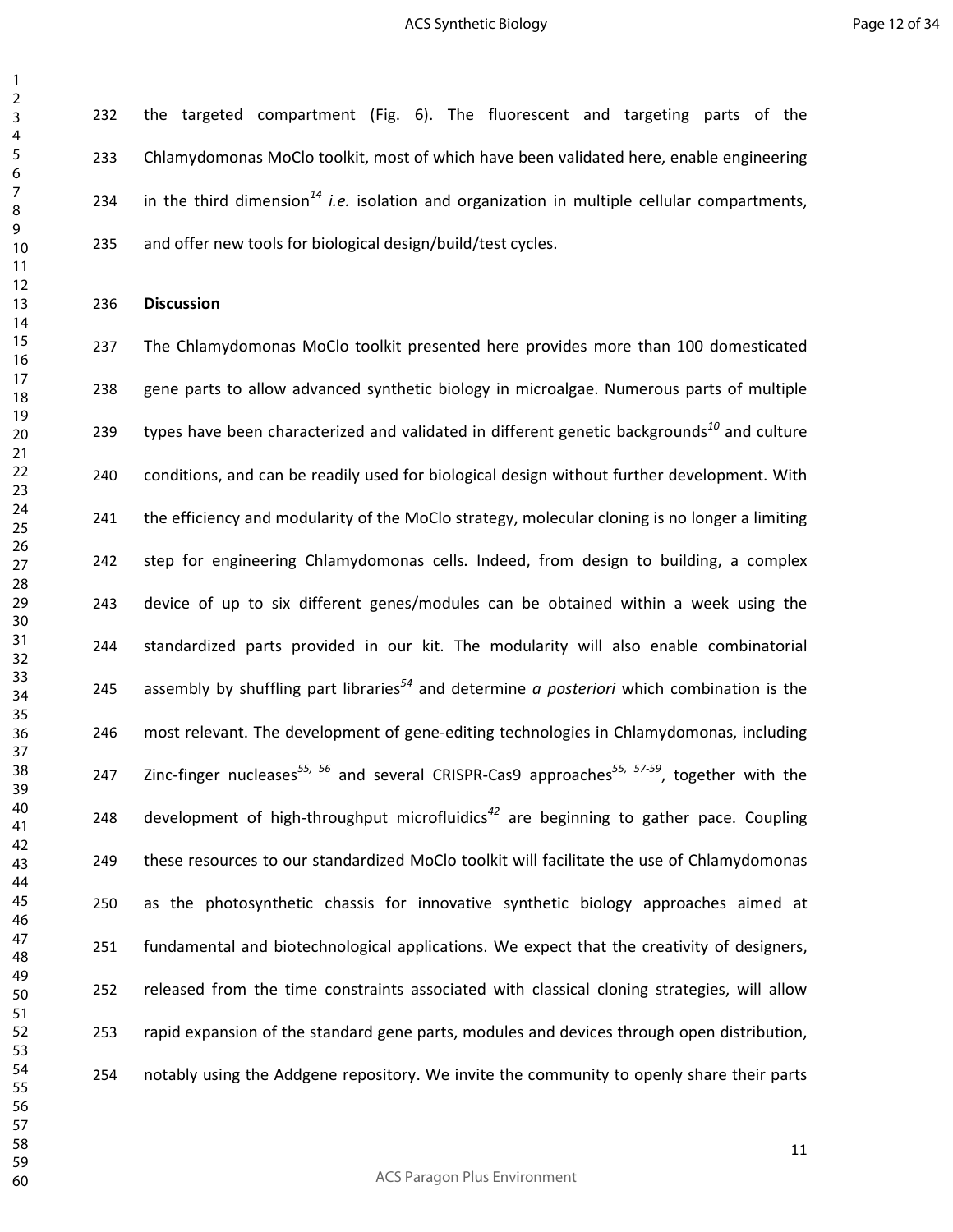| 3                            |  |
|------------------------------|--|
| 4                            |  |
| 5                            |  |
| 6                            |  |
|                              |  |
| 8                            |  |
| 9                            |  |
|                              |  |
| 10                           |  |
| 1<br>1                       |  |
| $\overline{\mathbf{c}}$<br>1 |  |
| $\overline{13}$              |  |
| $\frac{1}{4}$                |  |
| $\overline{15}$              |  |
| 16                           |  |
| $\frac{1}{2}$                |  |
| 18                           |  |
| $\frac{18}{19}$              |  |
| 20                           |  |
| $\overline{21}$              |  |
| $\overline{2}$<br>2          |  |
| $\frac{1}{2}$                |  |
|                              |  |
| .<br>24                      |  |
| 25                           |  |
| 26                           |  |
| $^{27}$                      |  |
| $\frac{28}{10}$              |  |
| 29                           |  |
| 30                           |  |
| 31                           |  |
| $\overline{\mathbf{3}}$<br>2 |  |
| 33                           |  |
| 34                           |  |
| 35                           |  |
| 36                           |  |
|                              |  |
| 37                           |  |
| 38                           |  |
| 39                           |  |
| 41                           |  |
| 41                           |  |
| 42                           |  |
| 43                           |  |
| 44                           |  |
| 45                           |  |
| 46                           |  |
| 47                           |  |
| 48                           |  |
| 49                           |  |
| 50                           |  |
| 51                           |  |
| 52<br>$\overline{ }$         |  |
|                              |  |
| 53                           |  |
| 54                           |  |
| 55                           |  |
| 56                           |  |
| 57                           |  |
| 58                           |  |
| 59                           |  |
| 60                           |  |

through Addgene and/or our consortium (contact M. Schroda). The development of the Chlamydomonas MoClo toolkit constitutes a complete step-change in the fields of microalgal biology and biotechnology. The parts developed for the MoClo toolkit may also be employed in other microalgal species since the orthogonality of several Chlamydomonas transcriptional units has been demonstrated in multiple hosts, including the industrially relevant species *Chlorella ellipsoidea*, *Nannochloropsis sp.* and *Dunaliella salina<sup>60</sup>* . Synthetic approaches will allow engineering of microalgae in a predictable and efficient manner and thereby offer great potential to couple environmental protection, energy transition and bioeconomic growth*<sup>4</sup>* .

**Methods** 

All chemicals were obtained from Sigma-Aldrich, unless otherwise specified.

# *Escherichia coli* **and** *Chlamydomonas reinhardtii* **strains, transformation and growth conditions.**

Bacterial growth was performed at 37°C in LB broth supplemented with agar (20% m/V), spectinomycin (50 μg/mL), ampicillin or carbenicillin (50 or 100 μg/mL, respectively) and X-gal (40 µg/mL) when required. Chemically competent *E. coli* DH10β (New England Biolabs) were used for transformation (by heat shock following the manufacturer's instructions) and maintenance of plasmids. All plasmids of the kit were maintained and amplified in TOP10 *E. coli* strain prior to submission to Addgene.

276 *C. reinhardtii* strains<sup>35, 46, 52, 61, 62, culture and transformation conditions are recapitulated in</sup> Supplementary Table 5. They were grown in Tris-Acetate-Phosphate (TAP) medium*<sup>63</sup>* 278 supplemented with agar  $(1.6 % m/V)$ , spectinomycin  $(100 \mu g/mL)$ , paromomycin  $(15 \mu g/mL)$ ,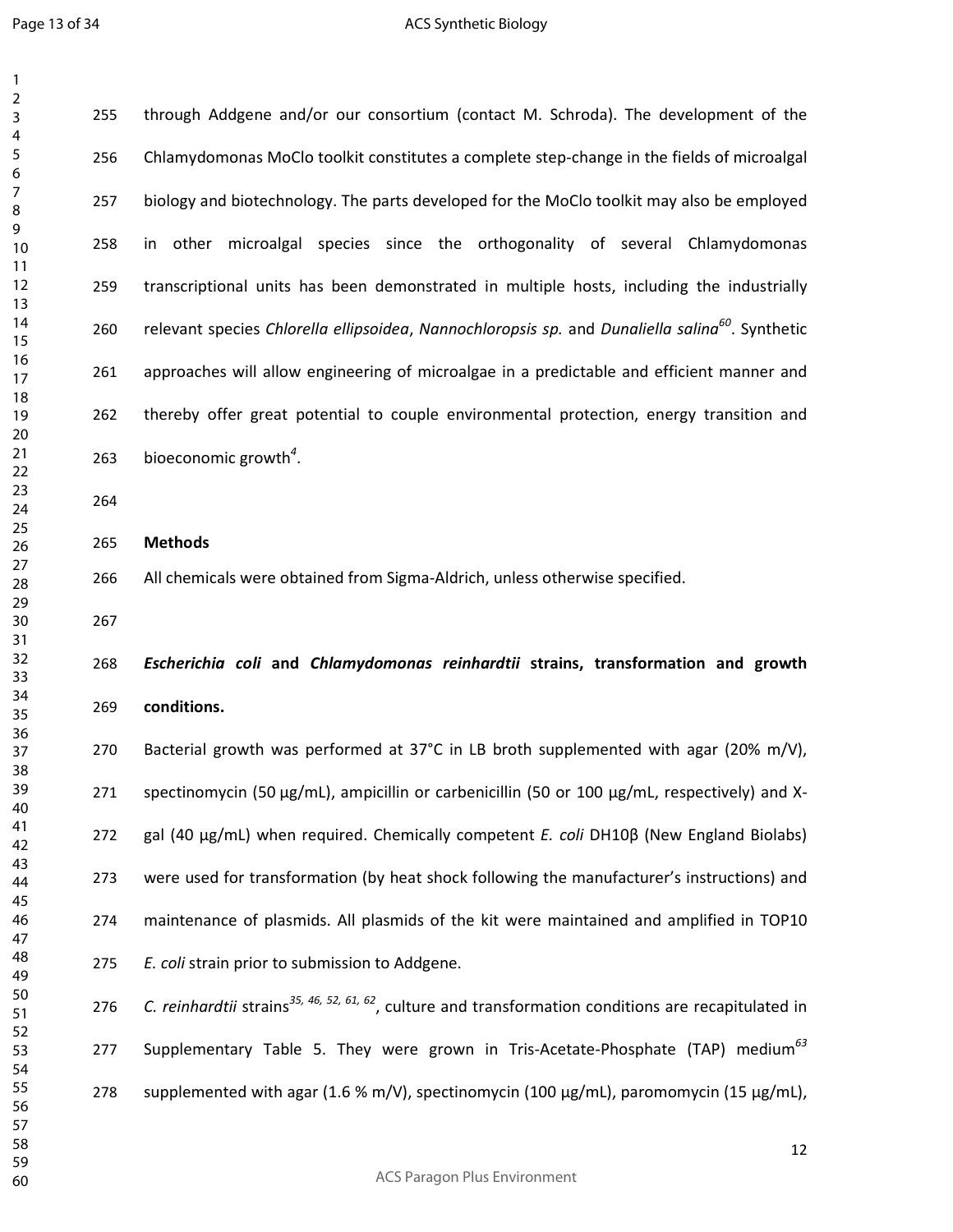zeocin (ThermoFisher Scientific, 10 to 15 µg/mL), 5-fluoroindole (20 µM) or rapamycin (LC

 

Laboratories, 1 µM) when required. For *NIT1* promoter characterization (Figure 4a), a modified TAP medium lacking nitrogen source (TAP-N) was used instead, and was 282 supplemented with 4 mM KNO<sub>3</sub> (nitrate) or 7.5 mM NH<sub>4</sub>Cl (ammonium). For NAC2 autotrophy test (Figure 4b), cells were grown in minimal media (HSM) for selection of complemented strains. The responsiveness to B12 was assessed on plate and then in liquid. 285 Cells were grown for 15 days in HSM until 1-5  $\times 10^7$  cells/mL concentration prior to 286 inoculation in a 96-well plate at a concentration of  $10^5$  cells/mL in 200  $\mu$ L of HSM. For response assays (Figure 4c) thiamine (Melford Laboratories Ltd.), 4-methyl-5-(2- hydroxyethyl) thiazole (HET) and 4-amino-5-hydroxymethyl-2-methylpyrimidine (HMP, Fluorochem UK) were added to TAP media at a final concentration of 10 µM. 290 For transformation by electroporation (see Supplementary Table 5), a TAP culture of 1-5  $x$ 291  $-10^6$  cells/mL was concentrated 100 times in TAP complemented with 60 mM sucrose or the MAX Efficiency Transformation reagent for Algae (ThermoFisher scientific) and 25-250 µL were incubated with 80-300 ng of DNA for 10-30 min on ice in a 0.4 cm gapped cuvette (BioRad) prior to electroporation (BioRad Gene Pulser Xcell). The cells were then left to recover in TAP complemented with 40-60 mM sucrose for 16 h under appropriate light and 296 Shaking conditions (typically 50  $\mu$ mol photon m<sup>-2</sup> s<sup>-1</sup> at 100 rpm) prior to plating on TAP-agar plates with adapted antibiotics. Transformation by glass-beads method followed previously 298 published protocols<sup>7, 64</sup>. Briefly, after growth in TAP until 5 x 10<sup>6</sup> cells/mL, cells were 299 concentrated 30 times and 5 x  $10^7$  cells were mixed with DNA using glass beads. After 2-fold 300 dilution with TAP, 2.5 x 10<sup>7</sup> cells were spread onto TAP agar plates containing 100  $\mu$ g ml<sup>-1</sup> spectinomycin. Plates were incubated for 16 h in the dark prior to light exposition (30 µmol 302 photon.m<sup>-2</sup>.s<sup>-1</sup>). When colony counting was performed (Figure 3a), it was 8 days after the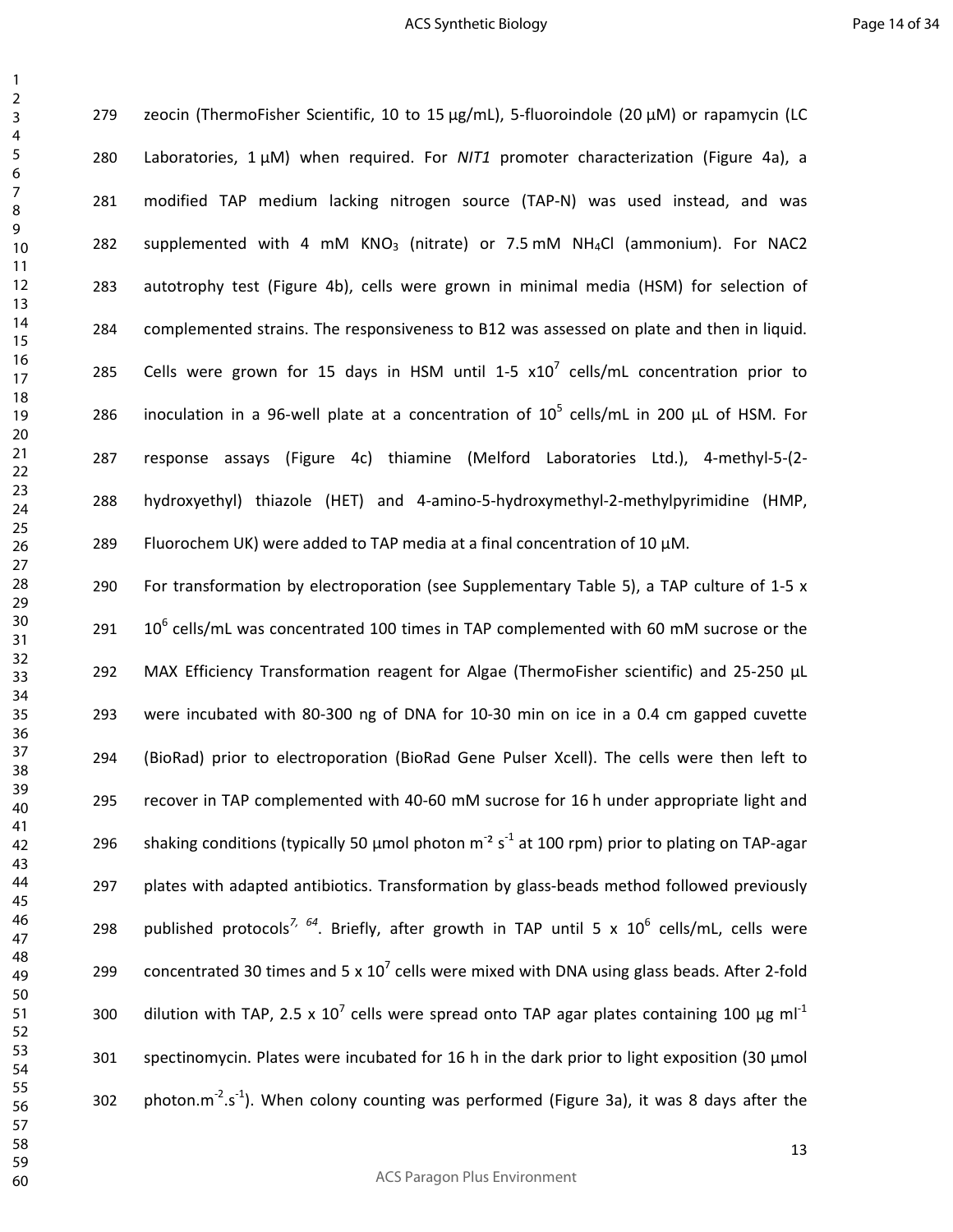#### ACS Synthetic Biology

beginning of light. In both cases, the transformation protocol leads to insertion of a linear DNA in a random location within the nuclear genome.

**Design**. All *in silico* sequence designs and analysis were performed with Serial Cloner, Benchling, SnapGene, ApE or Genome Compiler. For exogenous parts, reverse translation was performed with Serial Cloner using *C. reinhardtii* nuclear genome codon frequency (http://www.kazusa.or.jp/codon/cgi-bin/showcodon.cgi?species=3055).

amiRNAs can be generated using DNA parts pCM0-068 and pCM0-069. Both are derived 311 from the endogenous pre-miR1157 $^{65}$ , but differ in the way in which the amiRNA specific sequence is introduced. pCM0-069/pCMM-20 is analogous to pChlamyRNA3<sup>65</sup>, and a dsDNA fragment containing the amiRNA/loop/amiRNA\* sequence is introduced into a *Spe*I site inside the miRNA precursor sequence. pCM0-068 presents two divergently oriented *Bpi*I sites, allowing the cloning of the dsDNA fragment by Golden Gate. In this last case, the dsDNA fragment is formed by the annealing of two oligos with the following sequence: 1) sense oligo (5' AGTA-(MIRNA\*SEQ)- TCTCGCTGATCGGCACCATGGGGGTGGTGGTGATCAGCGCTA-(MIRNA SEQ)-T 3'), 2) anti-sense oligo (5'CAGT-A-(rev com MIRNA SEQ)- TAGCGCTGATCACCACCACCCCCATGGTGCCGATCAGCGAGA-(rev com MIRNA\*SEQ) 3'). There are online tools that help with the design of the amiRNA sequence (http://wmd3.weigelworld.org/cgi-bin/webapp.cgi).

**Parts repository.** All sequences listed in Supplementary Table 2 were deposited in Addgene. Physical distribution of the DNA is performed through Addgene. We invite the community to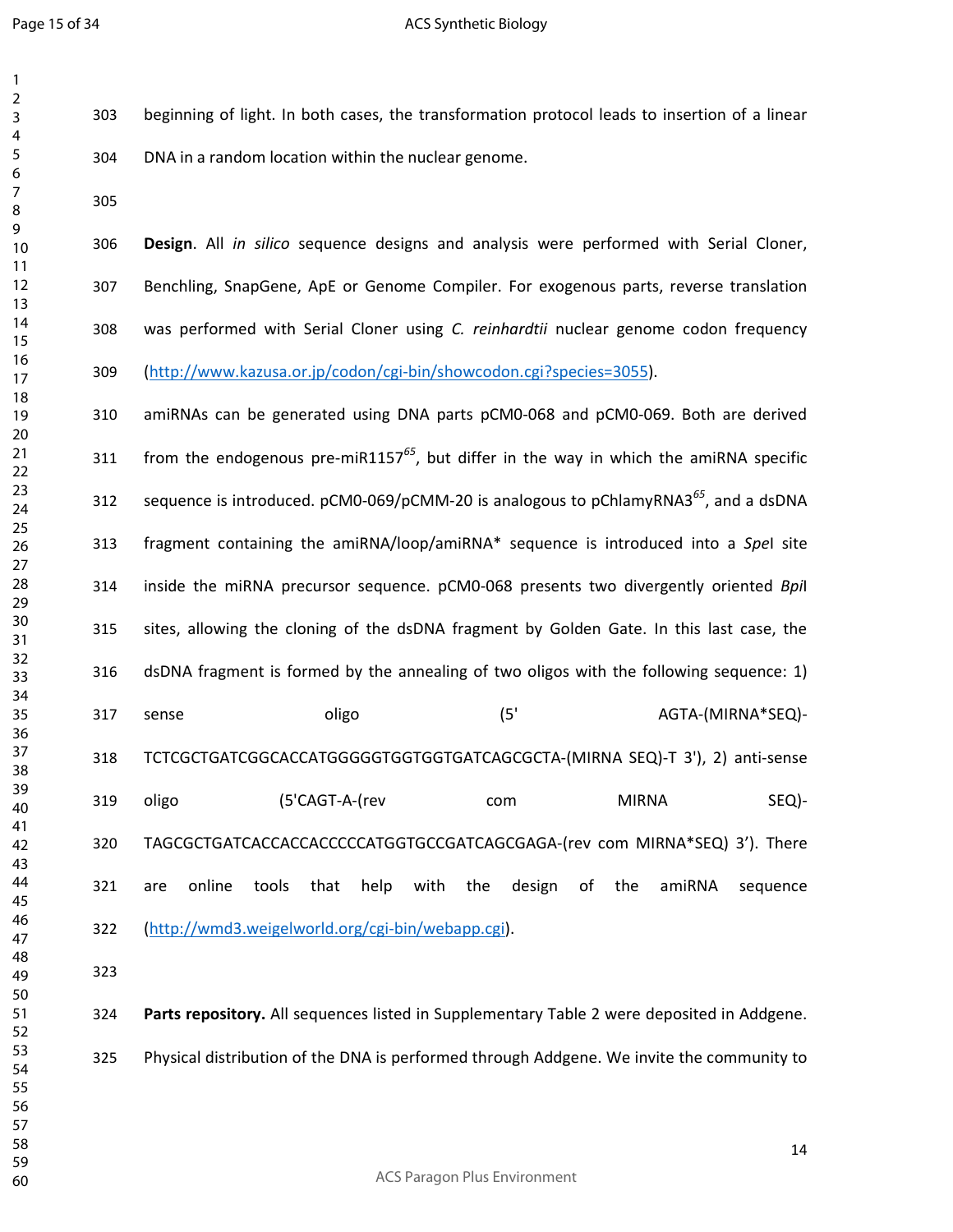share their future parts through Addgene and/or with our consortium (contact M. Schroda) which will make them available to the community.

**Parts cloning.** All PCR reactions were performed using the Phusion DNA polymerase, KOD Xtreme Hot Start DNA polymerase (Merck) or Q5 DNA polymerase purchased from New England Biolabs (NEB) following the manufacturer's instructions adapted to GC-rich DNA, typically duration of hybridization and polymerization was doubled and/or GC enhancer solution was used. Molecular biology kits were purchased from Macherey-Nagel, peqLab, NEB or QIAgen (gel extraction and miniprep kits). Primers were produced by Eurofins Genomics or Sigma-Aldrich while synthesized parts were obtained from Genecust, DC Biosciences, IDTDNA or Sigma-Aldrich.

**MoClo Assembly Conditions.** All Restriction/ligation reactions were performed using *BbsI* or *BbsI*-HF (*BpiI* is an isoschizomer) or *BsaI*-HF (NEB or ThermoFisher) together with T4 ligase (NEB) in a medium containing the NEB CutSmart buffer and 1 mM ATP (with stock of 10 mM solubilized in 0.1 M Tris-HCl, pH 7.9). Typical ratio between destination plasmid (100 fmol) and entry plasmid/parts was 1:2. To facilitate handling of the kit for end-users, we provide detailed protocols and reaction mix calculators for each type of assembly: level 0 for parts (Supplementary Table 6), level 1 for modules (Supplementary Table 7) and level M for devices (Supplementary Table 8).

**Quality Control of generated DNAs.** All plasmids were controlled by differential restriction. In addition, all level 0 plasmids were sequenced with specific primers. Sequencing was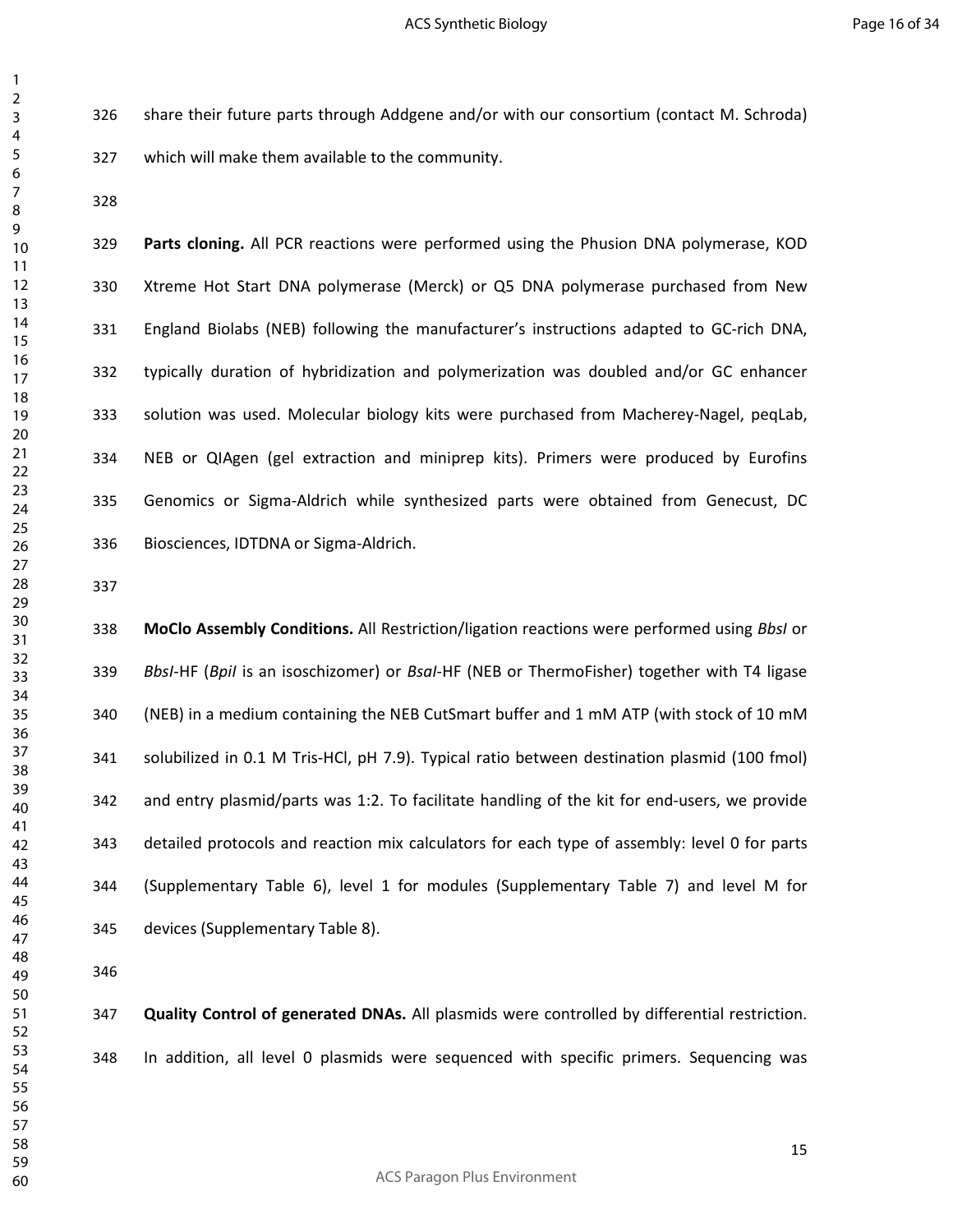#### ACS Synthetic Biology

performed by Eurofins Genomics, Source BioSciences UK, Seqlab, Macrogen, Microsynth, GATC Biotech or Core Facility (CeBiTec, Bielefeld University).

**NanoLuc activity determination.** Reagents were purchased from Promega (ref. N1110) and activity was determined as previously described*<sup>39</sup>* . For screening, *C. reinhardtii* colonies were transferred into a 96-well plate containing 100 µL of TAP in each well. After gentle resuspension, 50 µL was transferred into a solid white 96-well plate to which 50 µL of Nano-356 Glo substrate diluted in the provided buffer  $(2\% V/V)$  was added and gently mixed by pipetting. Luminescence was measured at 460 nm with a CLARIOstar plate reader (BMG Labtech). For promoter/terminator combination assessment experiment (Figure 3c), all *C. reinhardtii* colonies from a transformation event were pooled and resuspended in TE buffer (50 mM Tris-HCl pH 7.9, 1 mM EDTA) complemented with anti-protease (1 tablet per 50 mL, Sigma-Aldrich: S8830). The cells were lysed by vortexing 10 seconds twice in the presence of glass beads (about 1:5 ratio beads/cells V/V) prior to two centrifugations (20000 g for 10 min at 4°C) to clarify the supernatant. The protein concentration was then determined using Bradford reagent with a Bovine Serum Albumin standard curve and the concentration was 365 standardized to 0.5 g/L. The activity was determined in a 96-well plate in a final volume of 50 µL (1:1 with nano-Glo resuspended in provided lysis buffer) per well. NanoLuc activity was determined on 6 different increasing protein quantities (0.1 to 2.5 µg) for each assay, allowing to assess linearity of the signal.

**Absorbance measurement of cultures growing in microtiter plates** 

Growth in microtiter plates was determined by measuring the optical density of each well at 730 nm. Microtiter plates containing 180-200 μL culture were incubated under constant light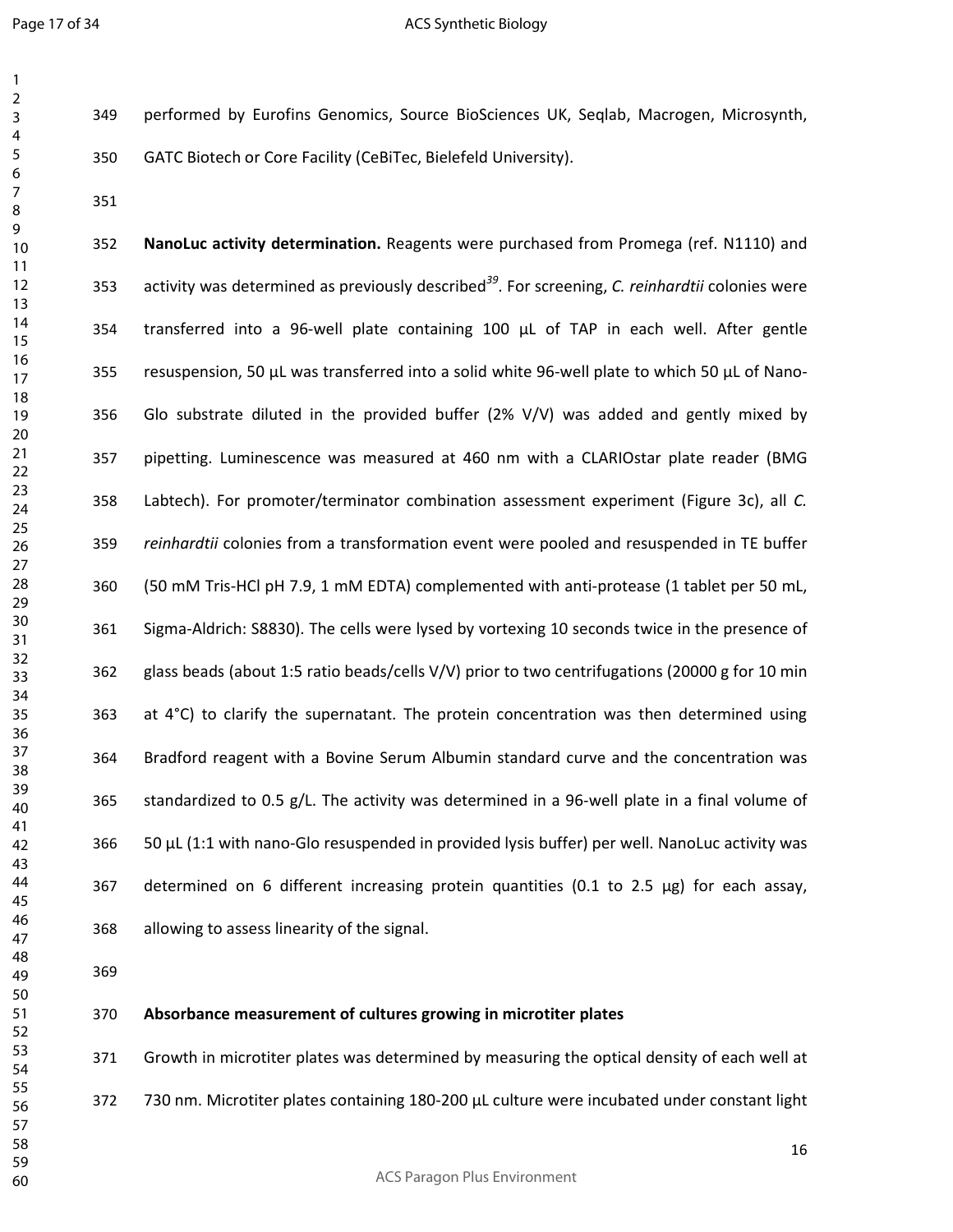373 (125  $\mu$ mol photon.m<sup>-2</sup>.s<sup>-1</sup>) at 25°C and 40 rpm orbital shaking. For density determination, cultures were resuspended by pipetting and 100 µL of cell suspension was transferred to a 375 new microtiter plate containing 50 µL TAP 0.03% Tween-20. Optical density of each well was determined at 730 nm in a CLARIOstar plate reader (BMG Labtech). Plates were shaken for 6-10 sec at 600 rpm before measurement.

 

**RNA extraction and miRNA-mediated cleavage mapping** 

380 RNA isolation was carried out as previously described<sup>49</sup> (a detailed protocol can be found at http://www.plantsci.cam.ac.uk/research/davidbaulcombe/methods/downloads/smallrna.pd f/view), with the following modifications: Cells were centrifuged and resuspended in 0.25 mL of water and mixed with 0.25 mL Lysis buffer (50 mM Tris-HCl pH 8.0, 200 mM NaCl, 50 mM EDTA, 2% SDS, 1 mg/mL proteinase K). Lysis buffer was incubated at 50°C for 5 min prior mixing with cells. Cell suspension was then incubated at 25°C for 20 min. Finally, 2 mL of PureZol (Biorad) was added and samples were snap-frozen. RNA quality was assessed in gel and quantified in Nanodrop (ThermoFisher scientific).

ab 388 miRNA cleavage site determination was performed as previously described<sup>66</sup>. Briefly, 10 μg of total RNA was ligated with an RNA oligo (5' CGACUGGAGCACGAGGACACUGACAUGGAC UGAAGGAGUAGAAA 3') using T4 RNA ligase for 1 h at 37°C. RNA was extracted with phenol:chloform and precipitated with ethanol and sodium acetate. The precipitated RNA was retrotranscribed into cDNA by SuperScript IV reverse transcriptase (ThermoFisher scientific), using random hexamers and following manufacturer's recommendations. Two µL of the cDNA was used as template of a PCR using primers FJN456 (5'- 395 CGACTGGAGCACGAGGACACTGA) and FJN495 (5'- TGGGGTAGGGGTGGGGCCAG). Two µL of this PCR was used as template of a second PCR with primers FJN457 (5'-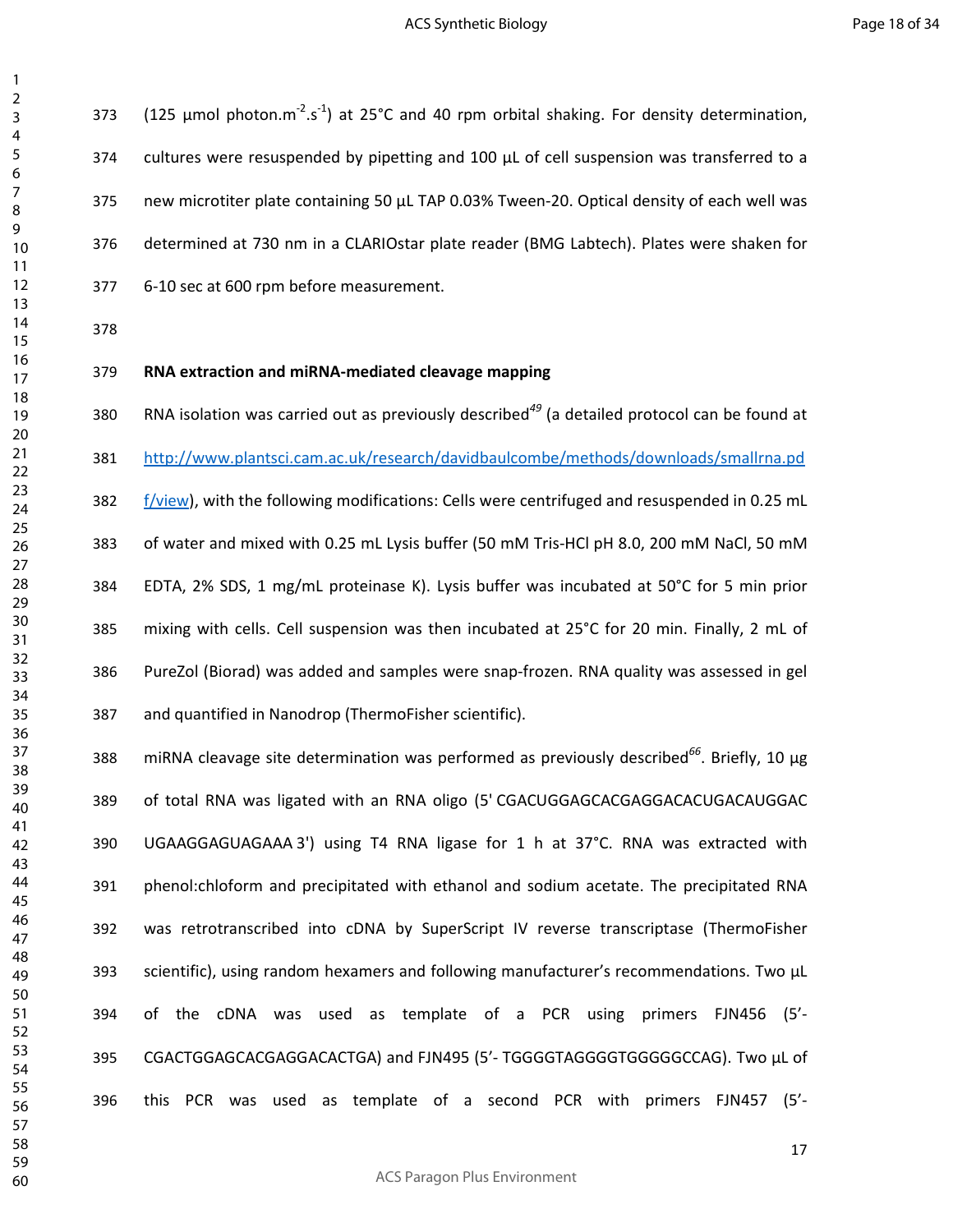#### ACS Synthetic Biology

GGACACTGACATGGACTGAAGGAGTA) and FJN496 (5'- TGACCCAGTCGCGGATGGCCT). PCR was resolved in a 2% agarose gel and the specific band was isolated from the gel and cloned into pGEM-T easy (Promega) for sequencing.

**Immuno-blotting.** Chlamydomonas cells expressing FKB12 fusion proteins from liquid cultures were collected by centrifugation 4000 g for 5 min at room temperature (RT), washed in 50 mM Tris-HCl pH 7.5, and resuspended in a minimal volume of the same solution. Cells were lysed by two cycles of slow freezing to -80°C followed by thawing at RT. The soluble cell extract was separated from the insoluble fraction by centrifugation (15000 g for 20 min at 4°C). Total protein extracts (15 µg) were then subjected to 15% SDS-PAGE.

mCherry-expressing cells were harvested at 3500 rpm for 2 min (4 °C) and resuspended in 408 60 µL of DTT-carbonate buffer (0.1 M DTT, 0.1 M Na<sub>2</sub>CO<sub>3</sub>). After freezing at -20 °C and thawing, 55 µL of SDS-Sucrose buffer were added (5 % SDS, 30 % sucrose). Samples were then boiled for 45 s at 95 °C, followed by 2 min incubation on ice and 13000 g centrifugation for 2 min at RT. Protein extracts corresponding to 2 µg of Chlorophyll were then separated using 12% SDS-PAGE.

For immunoblot analyses, proteins were then transferred to nitrocellulose membranes (Bio-Rad, 162-0115 or Amersham Protran). After blocking with 3 to 5% low-fat Milk in PBS for 1 h at RT, membranes were incubated with primary antibody in 5% low-fat Milk in PBS for 16 h at 4°C. After 4 washes in PBS - 0.1% tween-20 (TPBS), the membranes were incubated with secondary antibody in 5% low-fat Milk in PBS for 1 h at RT, and subsequently washed 4 time in TPBS prior to chemi-luminescence revelation using ECL. Primary antibodies used were anti-FKBP12 *<sup>52</sup>* (1/5000 dilution; secondary was anti-rabbit 1/10000), anti-FLAG (Sigma-Aldrich F1804, 1/5000 dilution; secondary was anti-mouse 1/5000), anti-STREP (IBA, Catalog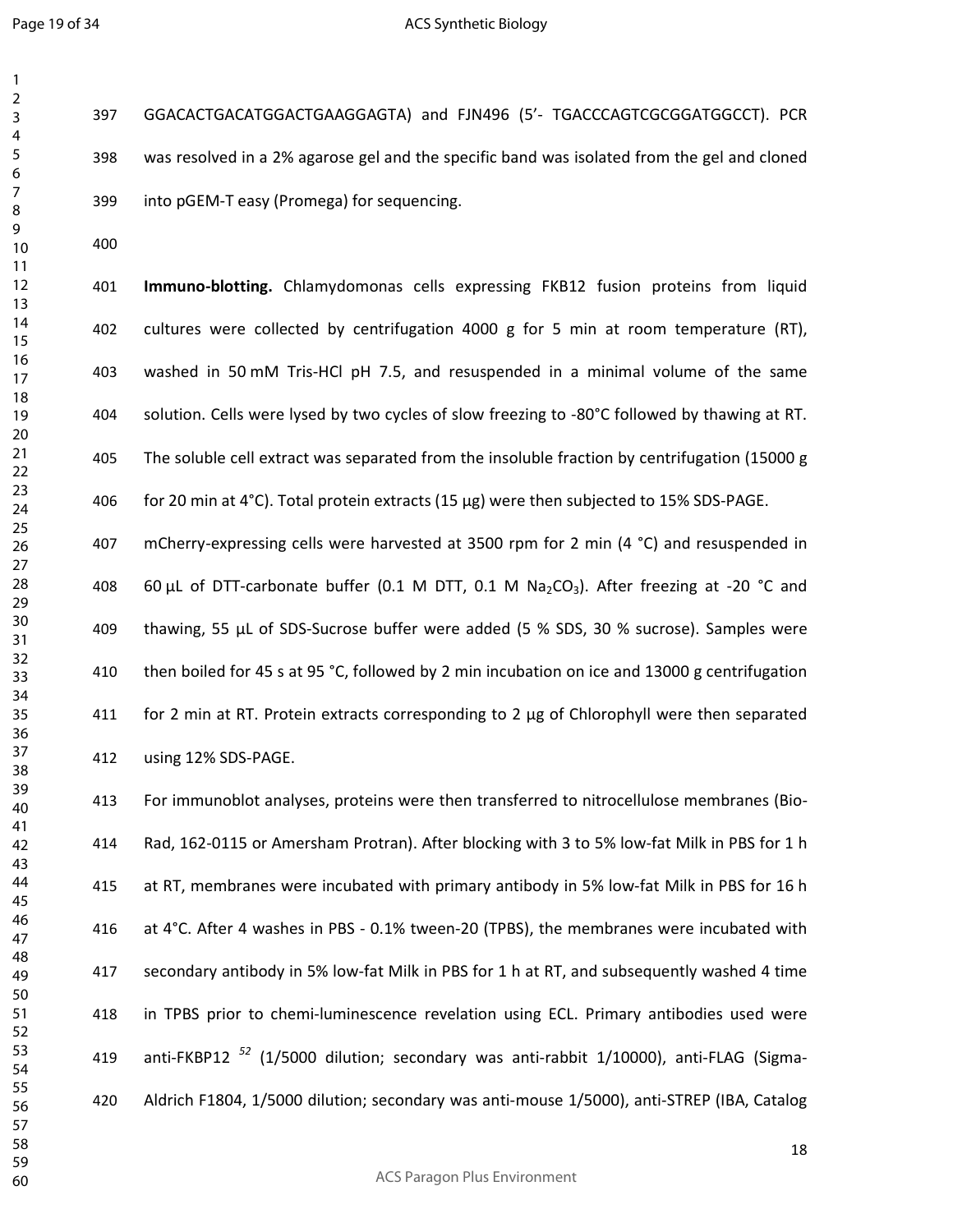ACS Synthetic Biology

| $\overline{\phantom{a}}$     |  |
|------------------------------|--|
| 3                            |  |
| 4                            |  |
| 5                            |  |
| 6                            |  |
| 7                            |  |
| 8                            |  |
| 9                            |  |
| $\overline{10}$              |  |
| $\overline{11}$              |  |
| $\overline{\mathbf{c}}$<br>1 |  |
| 13                           |  |
| $\overline{14}$              |  |
| 15                           |  |
| 16                           |  |
| $\overline{17}$              |  |
| 18                           |  |
| 19                           |  |
| 20                           |  |
| $\overline{21}$              |  |
| $\overline{22}$              |  |
| 23<br>24                     |  |
| 25                           |  |
| 26                           |  |
| 27                           |  |
| 28                           |  |
| 29                           |  |
| 30                           |  |
| 31                           |  |
| 32                           |  |
| 33                           |  |
| 34                           |  |
| 35                           |  |
| 36                           |  |
| 37                           |  |
| 38                           |  |
| 39                           |  |
| 40                           |  |
| 41                           |  |
| 42                           |  |
| 43                           |  |
| 44                           |  |
| 45                           |  |
| 46                           |  |
| 47                           |  |
| 48                           |  |
| 49                           |  |
| 50                           |  |
| 51                           |  |
| 52                           |  |
| 53                           |  |
| 54                           |  |
| 55                           |  |
| 56                           |  |
| 57                           |  |
| 58                           |  |
| 59                           |  |

  $\overline{\phantom{0}}$ 

N. 2-1509-001, 1/5000 dilution; conjugated to HRP), anti-cMYC (Sigma-Aldrich M4439, 1/2500 dilution; secondary was anti-mouse 1/5000), anti-HA (Sigma-Aldrich H9658, 1/5000 423 dilution; secondary was anti-mouse 1/2500) and anti-PRPL1<sup>67</sup>. For mCherry serum, rabbits 424 were immunized against purified full-length mCherry protein containing an N-terminal His $<sub>6</sub>$ -</sub> tag. **Microscopy.** For mCherry experiments (Figure 6b-e), images were taken at 100x magnification with a BX53F microscope (Olympus). Fluorescence images for the detection of mCherry were taken using a TRITC filter. For other fluorescent proteins (Figure 6f-h), 430 microscopy was performed as previously described <sup>7, 68</sup>. **Accession numbers.** All parts accession numbers and the corresponding references are listed in Supplementary Table 2. **ASSOCIATED CONTENT Supporting Information.**  Supplementary Figure 1 - MoClo assembly workflow reflecting the abstraction hierarchy Supplementary Figure 2 - Variability of Nanoluc expression in pCMM-1 transformants. Supplementary Figure 3 - Control of gene expression, complementary data. Supplementary Table 1 - list of all unique parts of the Chlamy MoClo kit Supplementary Table 2 - list of all parts of the Chlamy MoClo kit: level 0 plasmids Supplementary Table 3 - list of all modules used for the Chlamy MoClo kit validation: level 1 plasmids Supplementary Table 4 - list of all modules used for the Chlamy MoClo kit validation: level M plasmids Supplementary Table 5 - list of Chlamydomonas reinhardtii strains and associated transformations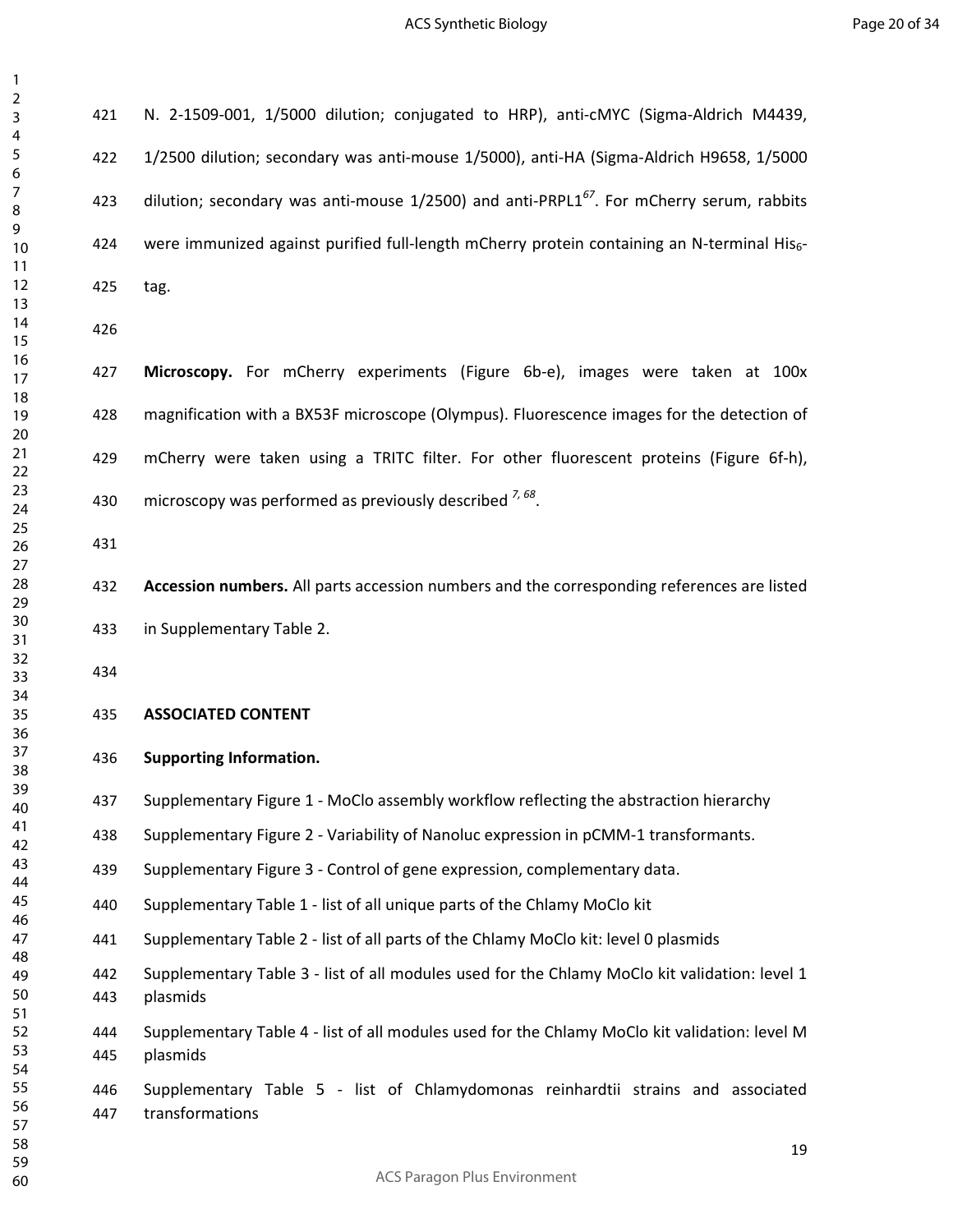| $\overline{ }$<br>3<br>4<br>5 | 448<br>449 | Supplementary Table 6 - level 0 ligation file: protocol and reaction mix calculator to clone<br>parts.      |  |
|-------------------------------|------------|-------------------------------------------------------------------------------------------------------------|--|
| 6<br>7<br>8                   | 450<br>451 | Supplementary Table 7 - level 1 ligation file: protocol and reaction mix calculator to<br>assemble modules. |  |
| 9<br>10                       | 452<br>453 | Supplementary Table 8 - level M ligation file: protocol and reaction mix calculator to assemble<br>devices. |  |
| 11<br>12<br>13                | 454        |                                                                                                             |  |
| 14<br>15                      | 455        | Abbreviation.                                                                                               |  |
| 16<br>17<br>18                | 456        | MoClo: Modular Cloning, TU: Transcriptional Unit, RBCS2: Ribulose Bisphosphate                              |  |
| 19<br>20                      | 457        | Carboxylase oxygenase Small subunit 2, HSP70: Heat Shock Protein 70, AR: HSP70A/RBCS2,                      |  |
| 21<br>22                      | 458        | TUB2: Tubulin 2, PSAD: Photosystem I reaction center subunit II, HET: 4-methyl-5-(2-                        |  |
| 23<br>24                      | 459        | hydroxyethyl) thiazole, HMP: 4-amino-5-hydroxymethyl-2-methylpyrimidine, amiRNA:                            |  |
| 25<br>26<br>27                | 460        | artificial micro RNA, TAP: Tris Acetate Phosphate                                                           |  |
| 28<br>29                      | 461        |                                                                                                             |  |
| 30<br>31                      | 462        | Author Information.                                                                                         |  |
| 32<br>33                      | 463        | K. Vavitsas current address is: Australian Institute for Bioengineering and Nanotechnology                  |  |
| 34<br>35                      | 464        | (AIBN), The University of Queensland, Australia                                                             |  |
| 36<br>37                      | 465        |                                                                                                             |  |
| 38<br>39                      | 466        | <b>Author Contribution.</b>                                                                                 |  |
| 40<br>41<br>42                | 467        | SDL, AGS, MS, PEJ, OK, JLC and GP created the consortium that led this study.                               |  |
| 43<br>44                      | 468        | PC, FJN, FW, PM, DCB, GP, JLC, OK, PEJ, MS, AGS and SDL designed the study and wrote the                    |  |
| 45<br>46<br>47                | 469        | manuscript.                                                                                                 |  |
| 48<br>49                      | 470        | PC, FJN, FW, PM, KB, KJL, MEPP, PA, AGR, SSG, JN, BS, JT, RT, LW, KV, TB, KS, MC, FdC, AD,                  |  |
| 50<br>51                      | 471        | MdM, JH, WH, CHM designed parts, modules and devices, performed the experiments,                            |  |
| 52<br>53<br>54                | 472        | and/or analyzed data.                                                                                       |  |
| 55<br>56<br>57<br>58<br>59    | 473        | 20                                                                                                          |  |

ACS Paragon Plus Environment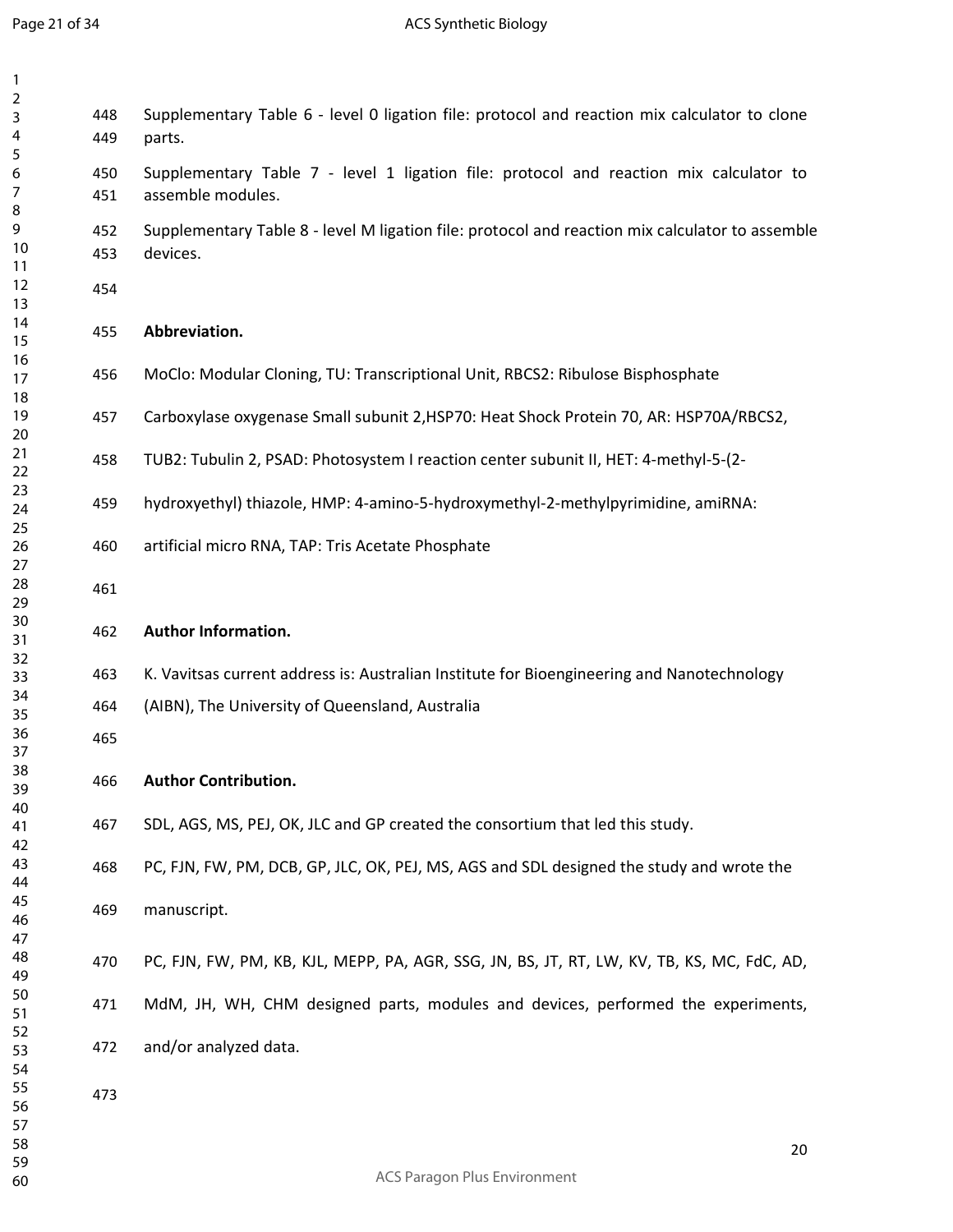| $\overline{\mathbf{c}}$<br>3 | 474        | <b>Competing Financial Interests statement.</b>                                                                                                                                        |
|------------------------------|------------|----------------------------------------------------------------------------------------------------------------------------------------------------------------------------------------|
| 4<br>5                       | 475        | The authors declare no competing financial interest.                                                                                                                                   |
| 6                            |            |                                                                                                                                                                                        |
| 7<br>8                       | 476        |                                                                                                                                                                                        |
| 9<br>10                      | 477        | Acknowledgments.                                                                                                                                                                       |
| 11<br>12                     | 478        | The authors would like to thank Karin Gries and Vincent Assoun for their technical help.                                                                                               |
| 13<br>14<br>15               | 479        | This work was supported in part by Agence Nationale de la Recherche Grant ANR-17-CE05-                                                                                                 |
| 16                           |            |                                                                                                                                                                                        |
| 17                           | 480        | 0008 and LABEX DYNAMO ANR-LABX-011 (to PC, AD, FdC, JH, CHM, MdM, KS, MC and SDL),                                                                                                     |
| 18<br>19<br>20               | 481        | by the DFG-funded TRR175 and FOR2092 (to FW, BS, JN, JT, LW, RT and MS), by OpenPlant                                                                                                  |
| 21<br>22                     | 482        | (BBSRC/EPSRC) (to FJN and SSG), by Ministerio de Economia y Competitividad grants                                                                                                      |
| 23<br>24                     | 483        | BFU2015-68216-P and BIO2015-74432-JIN (to JLC and MEPP), by the VILLUM Foundation                                                                                                      |
| 25<br>26                     | 484        | (Project no. 13363) (to PEJ, KB, KV), by the Technology Platforms at the Center for                                                                                                    |
| 27<br>28<br>29               | 485        | Biotechnology (CeBiTec) Bielefeld University (to KL, TB, and OK), by UK Biotechnology and                                                                                              |
| 30<br>31                     | 486        | Biological Sciences Research Council (BBSRC) (to PM and AGR) and by ERA-SynBio project                                                                                                 |
| 32                           | 487        | Sun2Chem (to PA and GP).                                                                                                                                                               |
| 33<br>34                     |            |                                                                                                                                                                                        |
| 35                           | 488        |                                                                                                                                                                                        |
| 36<br>37                     | 489        | <b>REFERENCES.</b>                                                                                                                                                                     |
| 38                           |            |                                                                                                                                                                                        |
| 39                           | 490        | (1) Zargar, A., Bailey, C. B., Haushalter, R. W., Eiben, C. B., Katz, L., and Keasling, J. D. (2017)                                                                                   |
| 40                           | 491        | Leveraging microbial biosynthetic pathways for the generation of 'drop-in' biofuels, Curr                                                                                              |
| 41                           | 492        | Opin Biotechnol 45, 156-163.                                                                                                                                                           |
| 42                           | 493        | (2) Georgianna, D. R., and Mayfield, S. P. (2012) Exploiting diversity and synthetic biology for the                                                                                   |
| 43<br>44                     | 494        | production of algal biofuels, Nature 488, 329-335.                                                                                                                                     |
| 45                           | 495<br>496 | (3) Wijffels, R. H., Kruse, O., and Hellingwerf, K. J. (2013) Potential of industrial biotechnology with<br>cyanobacteria and eukaryotic microalgae, Curr Opin Biotechnol 24, 405-413. |
| 46                           | 497        | (4) Gimpel, J. A., Henríquez, V., and Mayfield, S. P. (2015) In Metabolic Engineering of Eukaryotic                                                                                    |
| 47                           | 498        | Microalgae: Potential and Challenges Come with Great Diversity, Front Microbiol 6.                                                                                                     |
| 48                           | 499        | (5) Scranton, M. A., Ostrand, J. T., Fields, F. J., and Mayfield, S. P. (2015) Chlamydomonas as a model                                                                                |
| 49                           | 500        | for biofuels and bio-products production, <i>Plant J 82</i> , 523-531.                                                                                                                 |
| 50                           | 501        | (6) Gangl, D., Zedler, J. A., Rajakumar, P. D., Martinez, E. M., Riseley, A., Wlodarczyk, A., Purton, S.,                                                                              |
| 51                           | 502        | Sakuragi, Y., Howe, C. J., Jensen, P. E., and Robinson, C. (2015) Biotechnological exploitation                                                                                        |
| 52                           | 503        | of microalgae, <i>J Exp Bot 66</i> , 6975-6990.                                                                                                                                        |
| 53                           | 504        | (7) Lauersen, K. J., Baier, T., Wichmann, J., Wordenweber, R., Mussgnug, J. H., Hubner, W., Huser, T.,                                                                                 |
| 54<br>55                     | 505        | and Kruse, O. (2016) Efficient phototrophic production of a high-value sesquiterpenoid from                                                                                            |
| 56                           | 506        | the eukaryotic microalga Chlamydomonas reinhardtii, Metab Eng 38, 331-343.                                                                                                             |
| 57                           |            |                                                                                                                                                                                        |
| 58                           |            | 2                                                                                                                                                                                      |
| 59                           |            |                                                                                                                                                                                        |
| 60                           |            | <b>ACS Paragon Plus Environment</b>                                                                                                                                                    |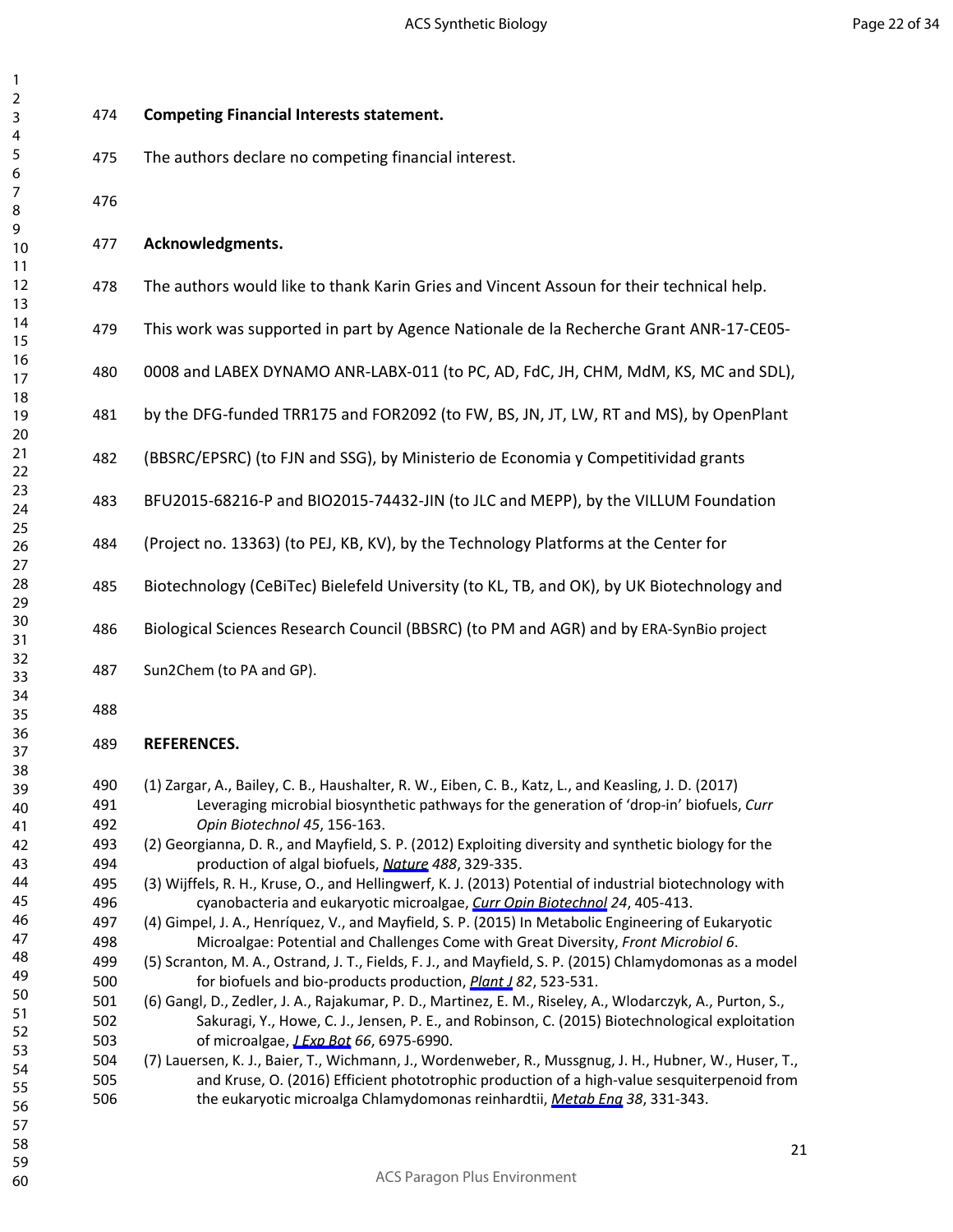| $\overline{2}$          |     |                                                                                                               |
|-------------------------|-----|---------------------------------------------------------------------------------------------------------------|
| $\overline{3}$          | 507 | (8) Wichmann, J., Baier, T., Wentnagel, E., Lauersen, K. J., and Kruse, O. (2017) Tailored carbon             |
| $\overline{\mathbf{4}}$ | 508 | partitioning for phototrophic production of (E)-alpha-bisabolene from the green microalga                     |
| 5                       | 509 | Chlamydomonas reinhardtii, Metab Eng.                                                                         |
| 6                       | 510 | (9) Merchant, S. S., Prochnik, S. E., Vallon, O., Harris, E. H., Karpowicz, S. J., Witman, G. B., Terry, A.,  |
| $\overline{7}$          | 511 | Salamov, A., Fritz-Laylin, L. K., Marechal-Drouard, L., Marshall, W. F., Qu, L. H., Nelson, D. R.,            |
| 8                       | 512 | Sanderfoot, A. A., Spalding, M. H., Kapitonov, V. V., Ren, Q., Ferris, P., Lindquist, E., Shapiro,            |
| 9                       | 513 | H., Lucas, S. M., Grimwood, J., Schmutz, J., Cardol, P., Cerutti, H., Chanfreau, G., Chen, C. L.,             |
| 10                      | 514 | Cognat, V., Croft, M. T., Dent, R., Dutcher, S., Fernandez, E., Fukuzawa, H., Gonzalez-Ballester,             |
| 11                      | 515 | D., Gonzalez-Halphen, D., Hallmann, A., Hanikenne, M., Hippler, M., Inwood, W., Jabbari, K.,                  |
| 12                      | 516 | Kalanon, M., Kuras, R., Lefebvre, P. A., Lemaire, S. D., Lobanov, A. V., Lohr, M., Manuell, A.,               |
| 13                      | 517 | Meier, I., Mets, L., Mittag, M., Mittelmeier, T., Moroney, J. V., Moseley, J., Napoli, C.,                    |
| 14                      | 518 | Nedelcu, A. M., Niyogi, K., Novoselov, S. V., Paulsen, I. T., Pazour, G., Purton, S., Ral, J. P.,             |
| 15<br>16                | 519 | Riano-Pachon, D. M., Riekhof, W., Rymarquis, L., Schroda, M., Stern, D., Umen, J., Willows, R.,               |
| 17                      | 520 | Wilson, N., Zimmer, S. L., Allmer, J., Balk, J., Bisova, K., Chen, C. J., Elias, M., Gendler, K.,             |
| 18                      | 521 | Hauser, C., Lamb, M. R., Ledford, H., Long, J. C., Minagawa, J., Page, M. D., Pan, J.,                        |
| 19                      | 522 | Pootakham, W., Roje, S., Rose, A., Stahlberg, E., Terauchi, A. M., Yang, P., Ball, S., Bowler, C.,            |
| 20                      | 523 | Dieckmann, C. L., Gladyshev, V. N., Green, P., Jorgensen, R., Mayfield, S., Mueller-Roeber, B.,               |
| 21                      | 524 | Rajamani, S., Sayre, R. T., Brokstein, P., Dubchak, I., Goodstein, D., Hornick, L., Huang, Y. W.,             |
| 22                      | 525 | Jhaveri, J., Luo, Y., Martinez, D., Ngau, W. C., Otillar, B., Poliakov, A., Porter, A., Szajkowski, L.,       |
| 23                      | 526 | Werner, G., Zhou, K., Grigoriev, I. V., Rokhsar, D. S., and Grossman, A. R. (2007) The                        |
| 24                      | 527 | Chlamydomonas genome reveals the evolution of key animal and plant functions, Science                         |
| 25                      | 528 | 318, 245-250.                                                                                                 |
| 26                      | 529 | (10) Gallaher, S. D., Fitz-Gibbon, S. T., Glaesener, A. G., Pellegrini, M., and Merchant, S. S. (2015)        |
| 27                      | 530 | Chlamydomonas Genome Resource for Laboratory Strains Reveals a Mosaic of Sequence                             |
| 28                      | 531 | Variation, Identifies True Strain Histories, and Enables Strain-Specific Studies, Plant Cell 27,              |
| 29                      | 532 | 2335-2352.                                                                                                    |
| 30                      | 533 | (11) Scaife, M. A., Nguyen, G. T., Rico, J., Lambert, D., Helliwell, K. E., and Smith, A. G. (2015)           |
| 31                      | 534 | Establishing Chlamydomonas reinhardtii as an industrial biotechnology host, Plant J 82, 532-                  |
| 32                      | 535 | 546.                                                                                                          |
| 33                      | 536 | (12) Li, X., Zhang, R., Patena, W., Gang, S. S., Blum, S. R., Ivanova, N., Yue, R., Robertson, J. M.,         |
| 34                      | 537 | Lefebvre, P. A., Fitz-Gibbon, S. T., Grossman, A. R., and Jonikas, M. C. (2016) An Indexed,                   |
| 35                      | 538 | Mapped Mutant Library Enables Reverse Genetics Studies of Biological Processes in                             |
| 36                      | 539 | Chlamydomonas reinhardtii, Plant Cell 28, 367-387.                                                            |
| 37                      | 540 | (13) Jinkerson, R. E., and Jonikas, M. C. (2015) Molecular techniques to interrogate and edit the             |
| 38                      | 541 | Chlamydomonas nuclear genome, Plant J 82, 393-412.                                                            |
| 39                      | 542 | (14) Agapakis, C. M., Boyle, P. M., and Silver, P. A. (2012) Natural strategies for the spatial               |
| 40<br>41                | 543 | optimization of metabolism in synthetic biology, Nat Chem Biol 8, 527-535.                                    |
| 42                      | 544 | (15) Chen, A. H., and Silver, P. A. (2012) Designing biological compartmentalization, <i>Trends Cell Biol</i> |
| 43                      | 545 | 22, 662-670.                                                                                                  |
| 44                      | 546 | (16) Barahimipour, R., Neupert, J., and Bock, R. (2016) Efficient expression of nuclear transgenes in         |
| 45                      | 547 | the green alga Chlamydomonas: synthesis of an HIV antigen and development of a new                            |
| 46                      | 548 | selectable marker, <i>Plant Mol Biol</i> 90, 403-418.                                                         |
| 47                      | 549 | (17) Rasala, B. A., Lee, P. A., Shen, Z., Briggs, S. P., Mendez, M., and Mayfield, S. P. (2012) Robust        |
| 48                      | 550 | expression and secretion of Xylanase1 in Chlamydomonas reinhardtii by fusion to a selection                   |
| 49                      | 551 | gene and processing with the FMDV 2A peptide, <i>PLoS One</i> 7, e43349.                                      |
| 50                      | 552 | (18) Scaife, M. A., and Smith, A. G. (2016) Towards developing algal synthetic biology, Biochem Soc           |
| 51                      | 553 | Trans 44, 716-722.                                                                                            |
| 52                      | 554 | (19) Endy, D. (2011) Building a new biology, CR Chim 14, 424-428.                                             |
| 53                      | 555 | (20) Casini, A., Storch, M., Baldwin, G. S., and Ellis, T. (2015) Bricks and blueprints: methods and          |
| 54                      | 556 | standards for DNA assembly, Nat Rev Mol Cell Biol 16, 568-576.                                                |
| 55                      | 557 | (21) Engler, C., Kandzia, R., and Marillonnet, S. (2008) A one pot, one step, precision cloning method        |
| 56                      | 558 | with high throughput capability, <i>PLoS One</i> 3, e3647.                                                    |
| 57                      |     |                                                                                                               |
| 58                      |     | 22                                                                                                            |
| 59                      |     |                                                                                                               |
| 60                      |     | <b>ACS Paragon Plus Environment</b>                                                                           |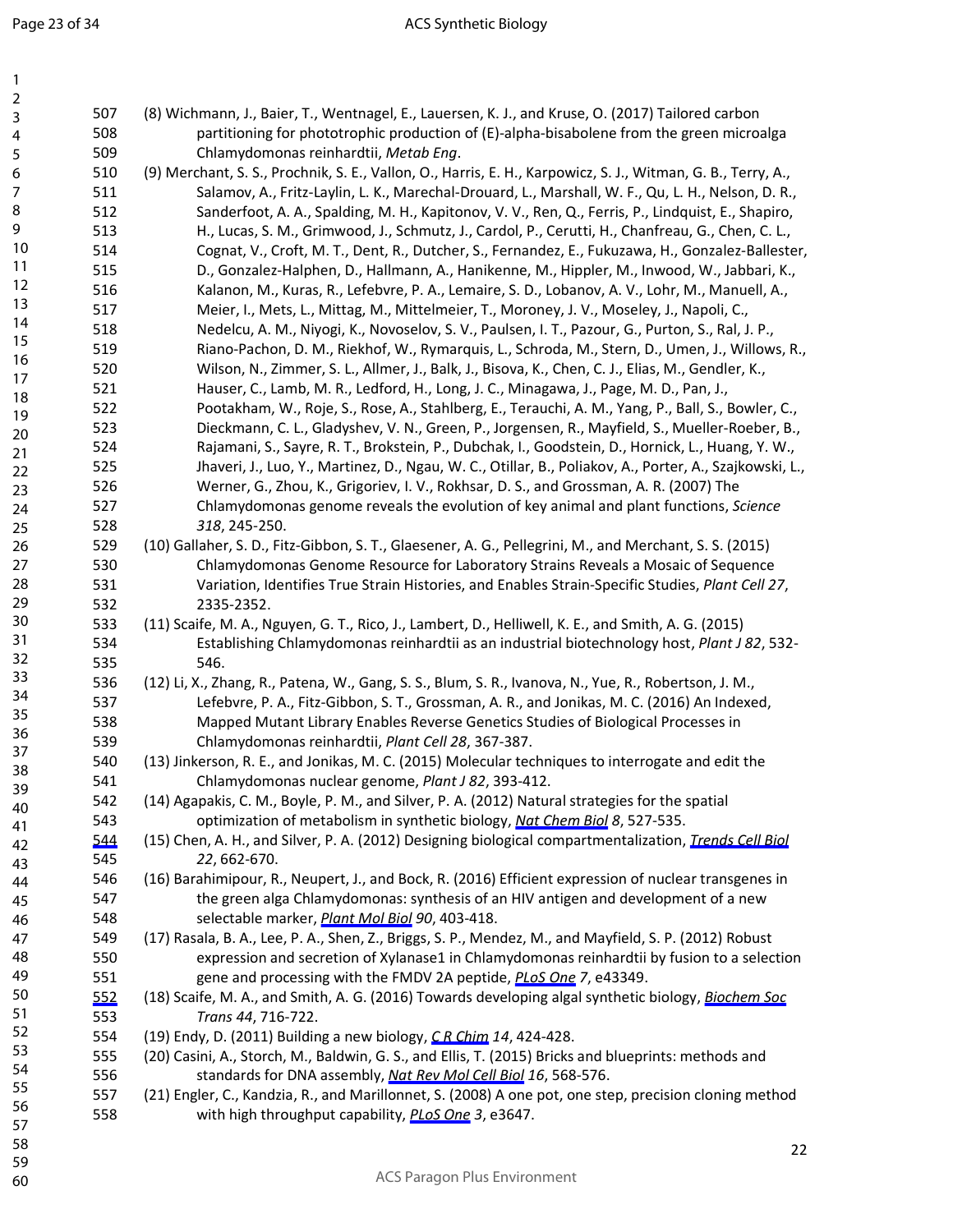| $\overline{2}$          |     |                                                                                                              |
|-------------------------|-----|--------------------------------------------------------------------------------------------------------------|
| 3                       | 559 | (22) Weber, E., Engler, C., Gruetzner, R., Werner, S., and Marillonnet, S. (2011) A modular cloning          |
| $\overline{\mathbf{4}}$ | 560 | system for standardized assembly of multigene constructs, <i>PLoS One 6</i> , e16765.                        |
| 5                       | 561 | (23) Smanski, M. J., Bhatia, S., Zhao, D., Park, Y., L, B. A. W., Giannoukos, G., Ciulla, D., Busby, M.,     |
| 6                       | 562 | Calderon, J., Nicol, R., Gordon, D. B., Densmore, D., and Voigt, C. A. (2014) Functional                     |
| $\overline{7}$          | 563 | optimization of gene clusters by combinatorial design and assembly, Nat Biotechnol 32,                       |
| 8                       | 564 | 1241-1249.                                                                                                   |
| 9                       | 565 | (24) Celinska, E., Ledesma-Amaro, R., Larroude, M., Rossignol, T., Pauthenier, C., and Nicaud, J. M.         |
| 10                      | 566 | (2017) Golden Gate Assembly system dedicated to complex pathway manipulation in                              |
| 11                      | 567 | Yarrowia lipolytica, Microb Biotechnol 10, 450-455.                                                          |
| 12                      | 568 | (25) Engler, C., Youles, M., Gruetzner, R., Ehnert, T. M., Werner, S., Jones, J. D., Patron, N. J., and      |
| 13                      | 569 | Marillonnet, S. (2014) A golden gate modular cloning toolbox for plants, ACS Synth Biol 3,                   |
| 14<br>15                | 570 | 839-843.                                                                                                     |
| 16                      | 571 | (26) Iverson, S. V., Haddock, T. L., Beal, J., and Densmore, D. M. (2016) CIDAR MoClo: Improved              |
| 17                      | 572 | MoClo Assembly Standard and New E. coli Part Library Enable Rapid Combinatorial Design for                   |
| 18                      | 573 | Synthetic and Traditional Biology, ACS Synth Biol 5, 99-103.                                                 |
| 19                      | 574 | (27) Lee, M. E., DeLoache, W. C., Cervantes, B., and Dueber, J. E. (2015) A Highly Characterized Yeast       |
| 20                      | 575 | Toolkit for Modular, Multipart Assembly, ACS Synth Biol 4, 975-986.                                          |
| 21                      | 576 | (28) Martella, A., Matjusaitis, M., Auxillos, J., Pollard, S. M., and Cai, Y. (2017) EMMA: An Extensible     |
| 22                      | 577 | Mammalian Modular Assembly Toolkit for the Rapid Design and Production of Diverse                            |
| 23                      | 578 | Expression Vectors, ACS Synth Biol.                                                                          |
| 24                      | 579 | (29) Moore, S. J., Lai, H. E., Kelwick, R. J., Chee, S. M., Bell, D. J., Polizzi, K. M., and Freemont, P. S. |
| 25                      | 580 | (2016) EcoFlex: A Multifunctional MoClo Kit for E. coli Synthetic Biology, ACS Synth Biol 5,                 |
| 26                      | 581 | 1059-1069.                                                                                                   |
| 27                      | 582 | (30) Patron, N. J., Orzaez, D., Marillonnet, S., Warzecha, H., Matthewman, C., Youles, M., Raitskin, O.,     |
| 28                      | 583 | Leveau, A., Farre, G., Rogers, C., Smith, A., Hibberd, J., Webb, A. A., Locke, J., Schornack, S.,            |
| 29                      | 584 | Ajioka, J., Baulcombe, D. C., Zipfel, C., Kamoun, S., Jones, J. D., Kuhn, H., Robatzek, S., Van              |
| 30                      | 585 | Esse, H. P., Sanders, D., Oldroyd, G., Martin, C., Field, R., O'Connor, S., Fox, S., Wulff, B.,              |
| 31                      | 586 | Miller, B., Breakspear, A., Radhakrishnan, G., Delaux, P. M., Loque, D., Granell, A., Tissier, A.,           |
| 32                      | 587 | Shih, P., Brutnell, T. P., Quick, W. P., Rischer, H., Fraser, P. D., Aharoni, A., Raines, C., South, P.      |
| 33                      | 588 | F., Ane, J. M., Hamberger, B. R., Langdale, J., Stougaard, J., Bouwmeester, H., Udvardi, M.,                 |
| 34                      | 589 | Murray, J. A., Ntoukakis, V., Schafer, P., Denby, K., Edwards, K. J., Osbourn, A., and Haseloff, J.          |
| 35<br>36                | 590 | (2015) Standards for plant synthetic biology: a common syntax for exchange of DNA parts,                     |
| 37                      | 591 | New Phytol 208, 13-19.                                                                                       |
| 38                      | 592 | (31) Lopez-Paz, C., Liu, D., Geng, S., and Umen, J. G. (2017) Identification of Chlamydomonas                |
| 39                      | 593 | reinhardtii endogenous genic flanking sequences for improved transgene expression, Plant J                   |
| 40                      | 594 | 92, 1232-1244.                                                                                               |
| 41                      | 595 | (32) Plucinak, T. M., Horken, K. M., Jiang, W., Fostvedt, J., Nguyen, S. T., and Weeks, D. P. (2015)         |
| 42                      | 596 | Improved and versatile viral 2A platforms for dependable and inducible high-level expression                 |
| 43                      | 597 | of dicistronic nuclear genes in Chlamydomonas reinhardtii, Plant J 82, 717-729.                              |
| 44                      | 598 | (33) Lumbreras, V., Stevens, D. R., and Purton, S. (1998) Efficient foreign gene expression in               |
| 45                      | 599 | Chlamydomonas reinhardtii mediated by an endogenous intron, Plant J 14, 441-447.                             |
| 46                      | 600 | (34) Strenkert, D., Schmollinger, S., and Schroda, M. (2013) Heat shock factor 1 counteracts                 |
| 47                      | 601 | epigenetic silencing of nuclear transgenes in Chlamydomonas reinhardtii, Nucleic Acids Res                   |
| 48                      | 602 | 41, 5273-5289.                                                                                               |
| 49                      | 603 | (35) Neupert, J., Karcher, D., and Bock, R. (2009) Generation of Chlamydomonas strains that                  |
| 50                      | 604 | efficiently express nuclear transgenes, <i>Plant 1</i> 57, 1140-1150.                                        |
| 51                      | 605 | (36) Schroda, M., Beck, C. F., and Vallon, O. (2002) Sequence elements within an HSP70 promoter              |
| 52                      | 606 | counteract transcriptional transgene silencing in Chlamydomonas, Plant 131, 445-455.                         |
| 53                      | 607 | (37) Eichler-Stahlberg, A., Weisheit, W., Ruecker, O., and Heitzer, M. (2009) Strategies to facilitate       |
| 54                      | 608 | transgene expression in Chlamydomonas reinhardtii, <i>Planta</i> 229, 873-883.                               |
| 55<br>56                |     |                                                                                                              |
| 57                      |     |                                                                                                              |
| 58                      |     |                                                                                                              |
| 59                      |     | 23                                                                                                           |
| 60                      |     | <b>ACS Paragon Plus Environment</b>                                                                          |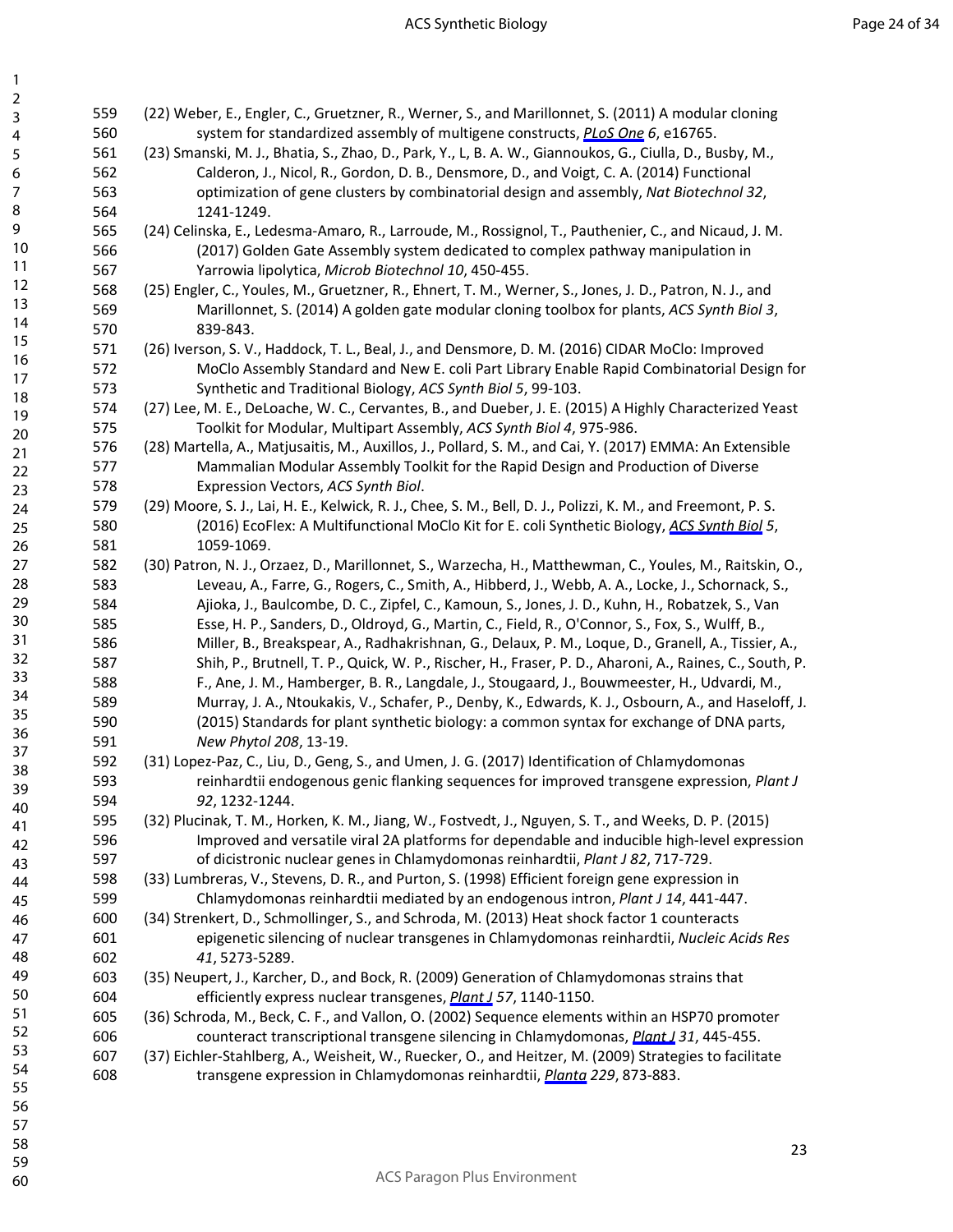| 2        |     |                                                                                                               |
|----------|-----|---------------------------------------------------------------------------------------------------------------|
| 3        | 609 | (38) Shao, N., and Bock, R. (2008) A codon-optimized luciferase from Gaussia princeps facilitates the         |
| 4        | 610 | in vivo monitoring of gene expression in the model alga Chlamydomonas reinhardtii, Curr                       |
| 5        | 611 | Genet 53, 381-388.                                                                                            |
| 6        | 612 | (39) Hall, M. P., Unch, J., Binkowski, B. F., Valley, M. P., Butler, B. L., Wood, M. G., Otto, P.,            |
| 7        | 613 | Zimmerman, K., Vidugiris, G., Machleidt, T., Robers, M. B., Benink, H. A., Eggers, C. T., Slater,             |
| 8        | 614 | M. R., Meisenheimer, P. L., Klaubert, D. H., Fan, F., Encell, L. P., and Wood, K. V. (2012)                   |
| 9        | 615 | Engineered luciferase reporter from a deep sea shrimp utilizing a novel imidazopyrazinone                     |
| 10       | 616 | substrate, ACS Chem Biol 7, 1848-1857.                                                                        |
| 11       | 617 | (40) Lodha, M., Schulz-Raffelt, M., and Schroda, M. (2008) A new assay for promoter analysis in               |
| 12       | 618 | Chlamydomonas reveals roles for heat shock elements and the TATA box in HSP70A                                |
| 13       | 619 | promoter-mediated activation of transgene expression, Eukaryot Cell 7, 172-176.                               |
| 14       | 620 | (41) Barahimipour, R., Strenkert, D., Neupert, J., Schroda, M., Merchant, S. S., and Bock, R. (2015)          |
| 15       | 621 | Dissecting the contributions of GC content and codon usage to gene expression in the model                    |
| 16       | 622 | alga Chlamydomonas reinhardtii, Plant J 84, 704-717.                                                          |
| 17       | 623 | (42) Best, R. J., Lyczakowski, J. J., Abalde-Cela, S., Yu, Z., Abell, C., and Smith, A. G. (2016) Label-Free  |
| 18       |     |                                                                                                               |
| 19       | 624 | Analysis and Sorting of Microalgae and Cyanobacteria in Microdroplets by Intrinsic                            |
| 20       | 625 | Chlorophyll Fluorescence for the Identification of Fast Growing Strains, Anal Chem 88, 10445-                 |
| 21       | 626 | 10451.                                                                                                        |
| 22       | 627 | (43) Ohresser, M., Matagne, R. F., and Loppes, R. (1997) Expression of the arylsulphatase reporter            |
| 23       | 628 | gene under the control of the nit1 promoter in Chlamydomonas reinhardtii, Curr Genet 31,                      |
| 24       | 629 | 264-271.                                                                                                      |
| 25       | 630 | (44) Schmollinger, S., Strenkert, D., and Schroda, M. (2010) An inducible artificial microRNA system          |
| 26       | 631 | for Chlamydomonas reinhardtii confirms a key role for heat shock factor 1 in regulating                       |
| 27       | 632 | thermotolerance, Curr Genet 56, 383-389.                                                                      |
| 28       | 633 | (45) Helliwell, K. E., Scaife, M. A., Sasso, S., Araujo, A. P., Purton, S., and Smith, A. G. (2014)           |
| 29       | 634 | Unraveling vitamin B12-responsive gene regulation in algae, Plant Physiol 165, 388-397.                       |
| 30       | 635 | (46) Boudreau, E., Nickelsen, J., Lemaire, S. D., Ossenbuhl, F., and Rochaix, J. D. (2000) The Nac2 gene      |
| 31       | 636 | of Chlamydomonas encodes a chloroplast TPR-like protein involved in psbD mRNA stability,                      |
| 32       | 637 | EMBO J 19, 3366-3376.                                                                                         |
| 33       | 638 | (47) Croft, M. T., Moulin, M., Webb, M. E., and Smith, A. G. (2007) Thiamine biosynthesis in algae is         |
| 34<br>35 | 639 | regulated by riboswitches, Proc Natl Acad Sci U S A 104, 20770-20775.                                         |
| 36       | 640 | (48) Moulin, M., Nguyen, G. T., Scaife, M. A., Smith, A. G., and Fitzpatrick, T. B. (2013) Analysis of        |
| 37       | 641 | Chlamydomonas thiamin metabolism in vivo reveals riboswitch plasticity, Proc Natl Acad Sci                    |
| 38       | 642 | USA 110, 14622-14627.                                                                                         |
| 39       | 643 | (49) Molnar, A., Schwach, F., Studholme, D. J., Thuenemann, E. C., and Baulcombe, D. C. (2007)                |
| 40       | 644 | miRNAs control gene expression in the single-cell alga Chlamydomonas reinhardtii, Nature                      |
| 41       | 645 | 447, 1126-1129.                                                                                               |
| 42       | 646 | (50) Palombella, A. L., and Dutcher, S. K. (1998) Identification of the gene encoding the tryptophan          |
| 43       | 647 | synthase beta-subunit from Chlamydomonas reinhardtii, <i>Plant Physiol</i> 117, 455-464.                      |
| 44       | 648 | (51) Young, C. L., Britton, Z. T., and Robinson, A. S. (2012) Recombinant protein expression and              |
| 45       | 649 | purification: a comprehensive review of affinity tags and microbial applications, Biotechnol J                |
| 46       | 650 | 7,620-634.                                                                                                    |
| 47       | 651 | (52) Crespo, J. L., Diaz-Troya, S., and Florencio, F. J. (2005) Inhibition of target of rapamycin signaling   |
| 48       | 652 | by rapamycin in the unicellular green alga Chlamydomonas reinhardtii, <i>Plant Physiol</i> 139,               |
| 49       | 653 | 1736-1749.                                                                                                    |
| 50       | 654 | (53) Crivat, G., and Taraska, J. W. (2012) Imaging proteins inside cells with fluorescent tags, <i>Trends</i> |
| 51       | 655 | Biotechnol 30, 8-16.                                                                                          |
| 52       | 656 | (54) Engler, C., Gruetzner, R., Kandzia, R., and Marillonnet, S. (2009) Golden gate shuffling: a one-pot      |
| 53       | 657 | DNA shuffling method based on type IIs restriction enzymes, PLoS One 4, e5553.                                |
| 54       | 658 | (55) Greiner, A., Kelterborn, S., Evers, H., Kreimer, G., Sizova, I., and Hegemann, P. (2017) Targeting of    |
| 55       | 659 | Photoreceptor Genes in Chlamydomonas reinhardtii via Zinc-finger Nucleases and                                |
| 56       | 660 | CRISPR/Cas9, Plant Cell.                                                                                      |
| 57       |     |                                                                                                               |
| 58       |     | 24                                                                                                            |
| 59       |     |                                                                                                               |
| 60       |     | <b>ACS Paragon Plus Environment</b>                                                                           |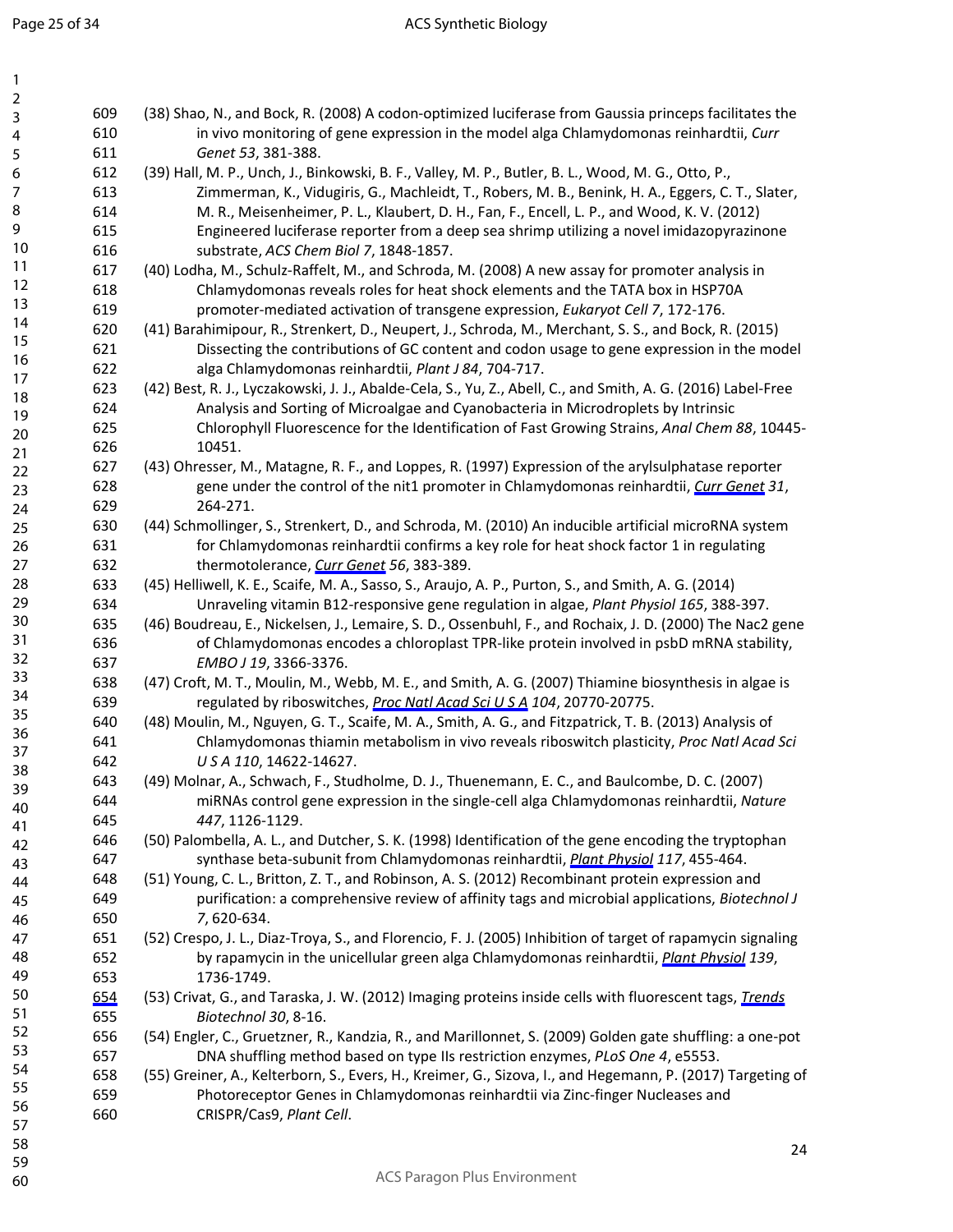| 2  |     |                                                                                                               |
|----|-----|---------------------------------------------------------------------------------------------------------------|
| 3  | 661 | (56) Sizova, I., Greiner, A., Awasthi, M., Kateriya, S., and Hegemann, P. (2013) Nuclear gene targeting       |
| 4  | 662 | in Chlamydomonas using engineered zinc-finger nucleases, Plant J 73, 873-882.                                 |
| 5  | 663 | (57) Shin, S. E., Lim, J. M., Koh, H. G., Kim, E. K., Kang, N. K., Jeon, S., Kwon, S., Shin, W. S., Lee, B.,  |
| 6  | 664 | Hwangbo, K., Kim, J., Ye, S. H., Yun, J. Y., Seo, H., Oh, H. M., Kim, K. J., Kim, J. S., Jeong, W. J.,        |
| 7  | 665 | Chang, Y. K., and Jeong, B. R. (2016) CRISPR/Cas9-induced knockout and knock-in mutations                     |
| 8  | 666 | in Chlamydomonas reinhardtii, Sci Rep 6, 27810.                                                               |
| 9  | 667 | (58) Baek, K., Kim, D. H., Jeong, J., Sim, S. J., Melis, A., Kim, J. S., Jin, E., and Bae, S. (2016) DNA-free |
| 10 | 668 | two-gene knockout in Chlamydomonas reinhardtii via CRISPR-Cas9 ribonucleoproteins, Sci                        |
| 11 | 669 | Rep 6, 30620.                                                                                                 |
| 12 | 670 | (59) Ferenczi, A., Pyott, D. E., Xipnitou, A., and Molnar, A. (2017) Efficient targeted DNA editing and       |
| 13 | 671 | replacement in Chlamydomonas reinhardtii using Cpf1 ribonucleoproteins and single-                            |
| 14 | 672 | stranded DNA, Proc Natl Acad Sci U S A 114, 13567-13572.                                                      |
| 15 | 673 |                                                                                                               |
| 16 |     | (60) Doron, L., Segal, N., and Shapira, M. (2016) Transgene Expression in Microalgae-From Tools to            |
| 17 | 674 | Applications, Front Plant Sci 7, 505.                                                                         |
| 18 | 675 | (61) Sager, R. (1955) Inheritance in the Green Alga Chlamydomonas Reinhardi, Genetics 40, 476-489.            |
| 19 | 676 | (62) Kuchka, M. R., Goldschmidt-Clermont, M., van Dillewijn, J., and Rochaix, J. D. (1989) Mutation at        |
| 20 | 677 | the Chlamydomonas nuclear NAC2 locus specifically affects stability of the chloroplast psbD                   |
| 21 | 678 | transcript encoding polypeptide D2 of PS II, Cell 58, 869-876.                                                |
| 22 | 679 | (63) Gorman, D. S., and Levine, R. P. (1965) Cytochrome f and plastocyanin: their sequence in the             |
| 23 | 680 | photosynthetic electron transport chain of Chlamydomonas reinhardi, Proc Natl Acad Sci US                     |
| 24 | 681 | A 54, 1665-1669.                                                                                              |
| 25 | 682 | (64) Kindle, K. L. (1990) High-frequency nuclear transformation of Chlamydomonas reinhardtii, Proc            |
| 26 | 683 | Natl Acad Sci U S A 87, 1228-1232.                                                                            |
| 27 | 684 | (65) Molnar, A., Bassett, A., Thuenemann, E., Schwach, F., Karkare, S., Ossowski, S., Weigel, D., and         |
| 28 | 685 | Baulcombe, D. (2009) Highly specific gene silencing by artificial microRNAs in the unicellular                |
| 29 | 686 | alga Chlamydomonas reinhardtii, <i>Plant J</i> 58, 165-174.                                                   |
| 30 | 687 | (66) Llave, C., Xie, Z., Kasschau, K. D., and Carrington, J. C. (2002) Cleavage of Scarecrow-like mRNA        |
| 31 | 688 | targets directed by a class of Arabidopsis miRNA, Science 297, 2053-2056.                                     |
| 32 | 689 | (67) Ries, F., Carius, Y., Rohr, M., Gries, K., Keller, S., Lancaster, C. R. D., and Willmund, F. (2017)      |
| 33 | 690 | Structural and molecular comparison of bacterial and eukaryotic trigger factors, Sci Rep 7,                   |
| 34 | 691 | 10680.                                                                                                        |
| 35 | 692 |                                                                                                               |
| 36 |     | (68) Lauersen, K. J., Kruse, O., and Mussgnug, J. H. (2015) Targeted expression of nuclear transgenes         |
| 37 | 693 | in Chlamydomonas reinhardtii with a versatile, modular vector toolkit, Appl Microbiol                         |
| 38 | 694 | Biotechnol 99, 3491-3503.                                                                                     |
| 39 | 695 | (69) Roehner, N., Beal, J., Clancy, K., Bartley, B., Misirli, G., Grunberg, R., Oberortner, E., Pocock, M.,   |
| 40 | 696 | Bissell, M., Madsen, C., Nguyen, T., Zhang, M., Zhang, Z., Zundel, Z., Densmore, D., Gennari, J.              |
| 41 | 697 | H., Wipat, A., Sauro, H. M., and Myers, C. J. (2016) Sharing Structure and Function in                        |
| 42 | 698 | Biological Design with SBOL 2.0, ACS Synth Biol 5, 498-506.                                                   |
| 43 | 699 |                                                                                                               |
| 44 |     |                                                                                                               |
| 45 | 700 |                                                                                                               |
| 46 |     |                                                                                                               |
| 47 | 701 |                                                                                                               |
| 48 |     |                                                                                                               |
| 49 |     |                                                                                                               |
| 50 |     |                                                                                                               |
| 51 |     |                                                                                                               |
| 52 |     |                                                                                                               |
| 53 |     |                                                                                                               |
| 54 |     |                                                                                                               |
| 55 |     |                                                                                                               |
| 56 |     |                                                                                                               |
| 57 |     |                                                                                                               |
| 58 |     | 25                                                                                                            |
| 59 |     |                                                                                                               |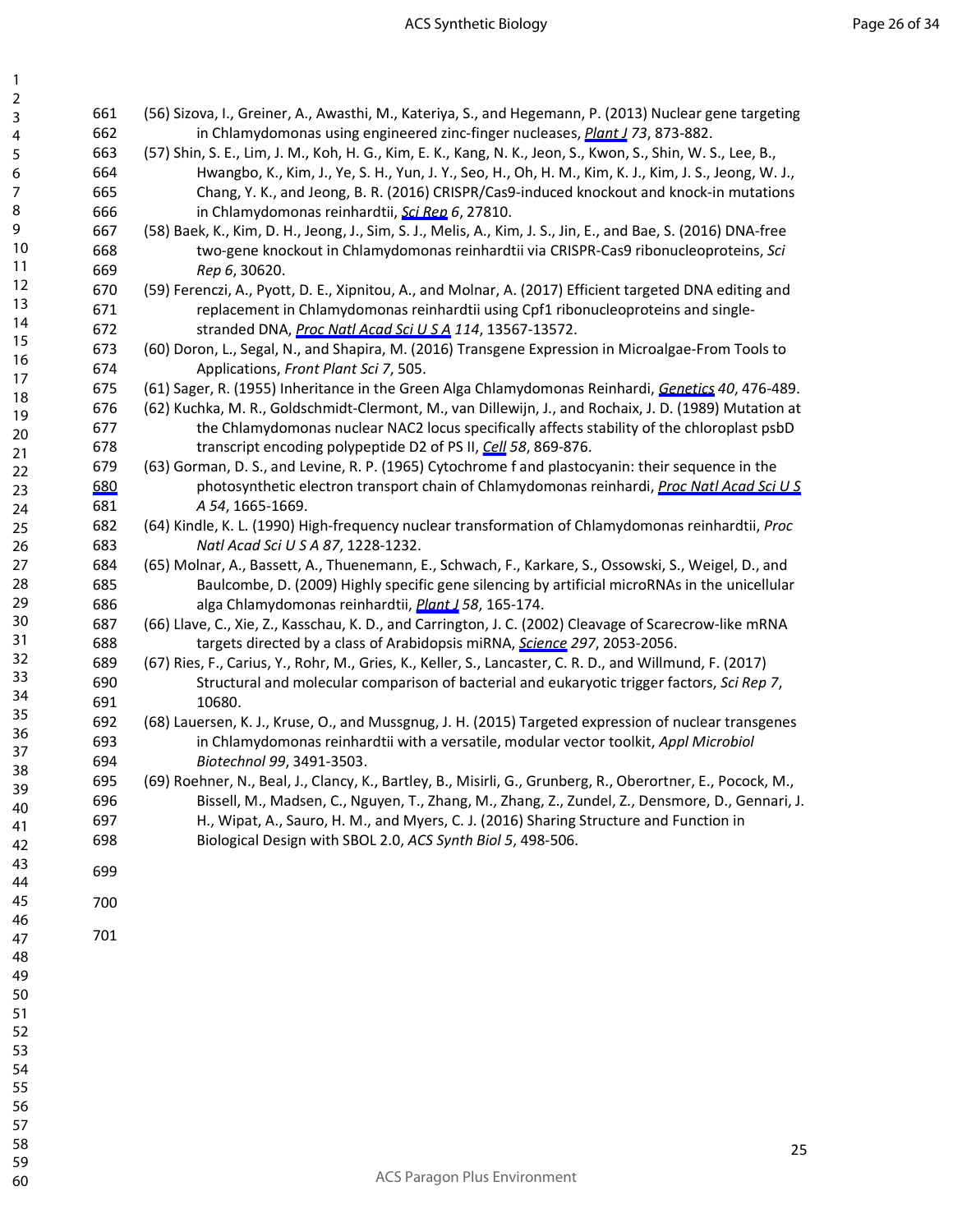**Graphical Abstract** 

#### $\rightarrow$  Build Design - $\blacktriangleright$  Test 119 PARTS г **ED CED CED CHA** MODULES MoClo **CONTRACTOR** Ø, **CARABORATA CESSARATES CARA**  $rac{R}{R}$ **Calle Hollegarp**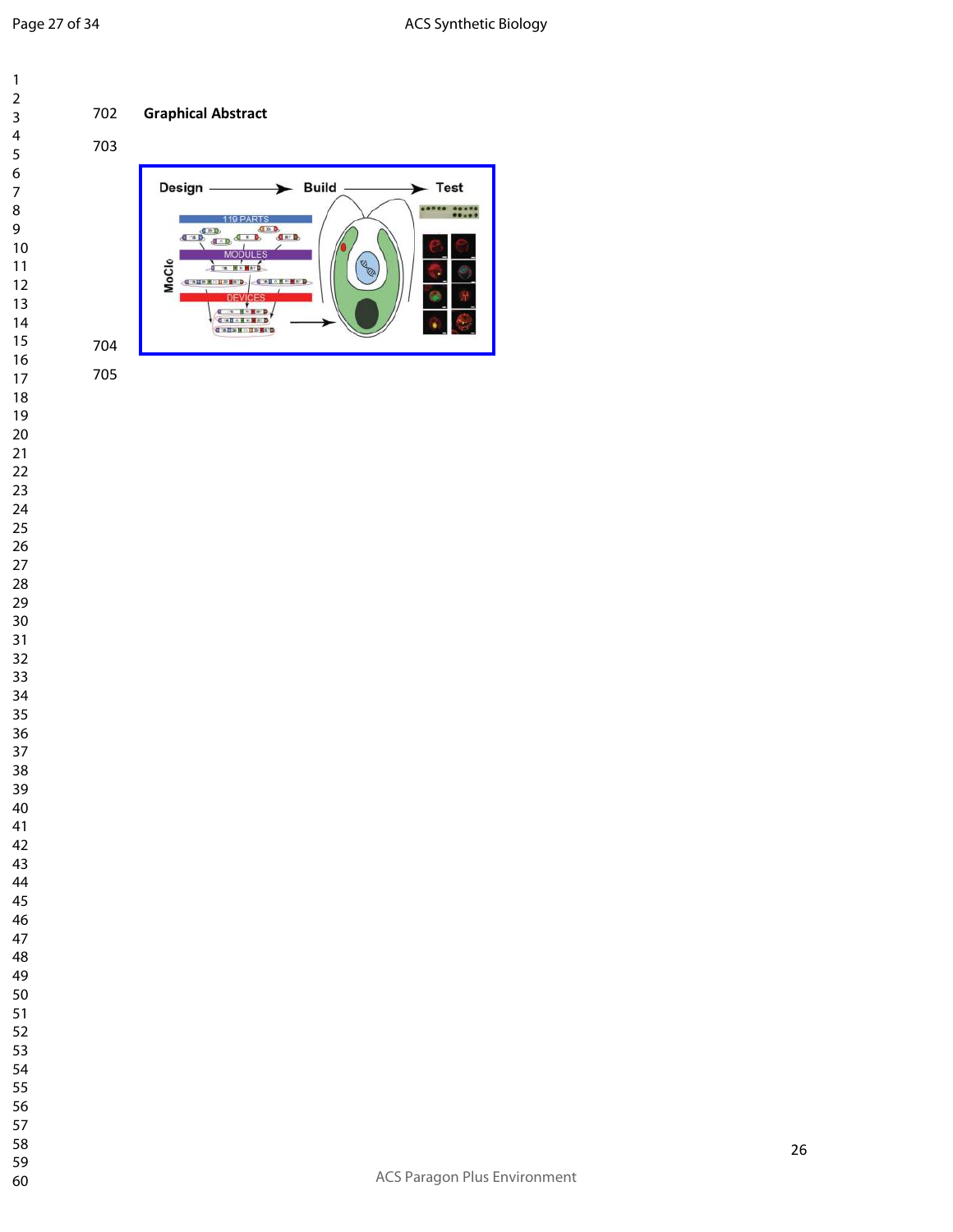



(**a**) Type and position of parts used following the Plant MoClo Syntax*<sup>30</sup>* . Symbols correspond to the SBOL2.0

709 visual<sup>69</sup> representation described in **b**. Each of the 11 fusion sites defining a part position is represented with a

color and a number. Positions presented are representative of the whole set of each part type. Parts in

italicized letters are non-transcribed, parts in regular letters are transcribed and parts in bold letters are 712 transcribed and translated.

(**b**) Table summarizing unique and total gene parts available. The SBOL2.0 symbols are indicated for each type.

714 When the SBOL2.0 standard was not existing for a part type, the symbol proposed before<sup>28</sup> was used, or

defined here.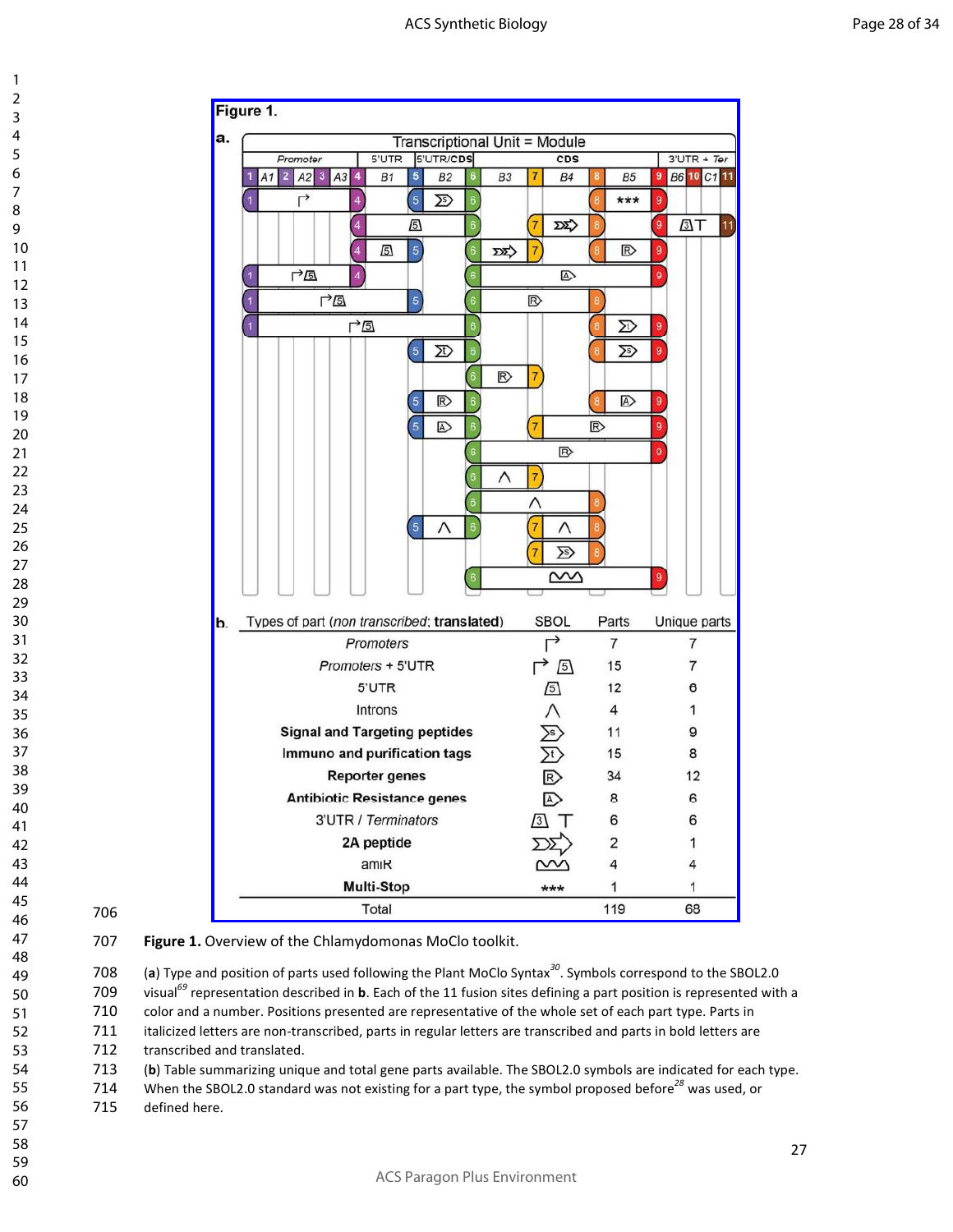| 1                            |
|------------------------------|
| 2                            |
| 3                            |
| 4                            |
| 5                            |
| 6                            |
|                              |
| 8                            |
| $\mathbf$<br>€               |
| 10                           |
| 11                           |
| 1<br>C                       |
| $\overline{13}$              |
| 14                           |
| 15                           |
|                              |
| 16                           |
| 1                            |
| 18                           |
| 19                           |
| 20                           |
| $\overline{21}$              |
| $\overline{2}$<br>,          |
| $\overline{23}$              |
| 24                           |
| 25                           |
| 26                           |
| 27                           |
| $^{28}$                      |
| 29                           |
| 30                           |
| $\overline{\textbf{3}}$      |
| $\overline{\mathbf{3}}$<br>, |
| $\overline{\mathbf{3}}$<br>ξ |
| 34                           |
| 35                           |
| 36                           |
|                              |
| 37<br>88                     |
|                              |
| 39                           |
| 40                           |
| 41                           |
| 42                           |
| 43                           |
| 44                           |
| 45                           |
| 46                           |
| 47                           |
| 48                           |
| 49                           |

| a                                                                                  |                                                                                                                                                                                                  | Promoter                                                                                                                                                                          |                                                                                                          | 5'UTR                                                                                                                                                                             | 5'UTR/CDS                                                                                                      |                                                                                                                                                                                                                                                            | <b>CDS</b>                                                                                                                                                                                                                                                                       |                                                       |                                                                                                                                                            | $3'UTR + Ter$                           |                    |
|------------------------------------------------------------------------------------|--------------------------------------------------------------------------------------------------------------------------------------------------------------------------------------------------|-----------------------------------------------------------------------------------------------------------------------------------------------------------------------------------|----------------------------------------------------------------------------------------------------------|-----------------------------------------------------------------------------------------------------------------------------------------------------------------------------------|----------------------------------------------------------------------------------------------------------------|------------------------------------------------------------------------------------------------------------------------------------------------------------------------------------------------------------------------------------------------------------|----------------------------------------------------------------------------------------------------------------------------------------------------------------------------------------------------------------------------------------------------------------------------------|-------------------------------------------------------|------------------------------------------------------------------------------------------------------------------------------------------------------------|-----------------------------------------|--------------------|
|                                                                                    | A1<br>GGAG                                                                                                                                                                                       | 2<br>A2<br>TGAC                                                                                                                                                                   | 3<br>A3<br>TCCC                                                                                          | 4<br><b>B1</b><br><b>TACT</b>                                                                                                                                                     | 5<br><b>B2</b><br>CCAT                                                                                         | <b>B3</b>                                                                                                                                                                                                                                                  | 7<br><b>B4</b><br><b>AGGT</b>                                                                                                                                                                                                                                                    | 8<br><b>B5</b>                                        | 9<br><b>B6</b><br><b>GCTT</b>                                                                                                                              | 10<br>GGTA                              | 11<br>C1<br>CGCT   |
| b                                                                                  | $\rightarrow$ (5)                                                                                                                                                                                | $\sqrt{5}$                                                                                                                                                                        |                                                                                                          | $\left\langle \mathbf{s}\right\rangle$                                                                                                                                            | D                                                                                                              |                                                                                                                                                                                                                                                            | $_{\mathbb{R}}$                                                                                                                                                                                                                                                                  | $\sim$                                                | $\geq t$                                                                                                                                                   | $\Sigma$                                | $***$              |
| $A1-A3$<br>PSAD<br>NIT <sub>1</sub><br>A'R<br>AR.<br>METE<br>VIPP2<br><b>BTUB2</b> | $A1-A3$<br>NIT <sub>1</sub><br>AR<br>$A1-B1$<br>PSAD<br>NIT <sub>1</sub><br>A'R<br>AR<br>VIPP <sub>2</sub><br>BTUB2<br>A1-B2<br>PSAD<br>NIT <sub>1</sub><br>A'R<br>AR.<br>METE<br>VIPP2<br>BTUB2 | <b>B1</b><br>PSAD<br>NIT <sub>1</sub><br>RBCS2<br>VIPP2<br>BTUB2<br>THI4<br><b>B1-B2</b><br><b>PSAD</b><br>NIT <sub>1</sub><br>RBCS2<br>VIPP <sub>2</sub><br>BTUB2<br><b>THI4</b> | <b>B2</b><br>BTUB2 i1<br>B <sub>3</sub><br>BTUB2 if<br><b>B3-B4</b><br>BTUB2 i1<br><b>B4</b><br>BTUB2 i1 | <b>B2</b><br>CTP PSAD<br>CTP USPA(i)<br>SP <sub>cCA</sub><br>SP BIP2<br>NLS SV40<br>MTP H70C(i)<br>MTP AtpA<br><b>B4</b><br>SP cCA<br><b>B5</b><br>NLS SV40<br>CrMSPTS1<br>ER Ret | <b>B3-B5</b><br>AphVII<br>AphVIII<br>CrNptil<br>aadA<br>Bie(i)<br>Ble(i)-GFP<br><b>B5</b><br>AphVII<br>AphVIII | <b>B2</b><br>NanoLuc<br>$q$ Luc $(i)$<br>mVenus*<br>mVenus(i)*<br>mVenus(i)<br>mRuby2(i)<br>mCerulean(i)<br>Clover(i)<br>mCherry(i)<br><b>B3</b><br>NanoLuc<br><b>B3-B4</b><br>NanoLuc<br>GUS(i)<br>mVenus(i)*<br>mCherry(i)<br>FKBP12<br>NAC <sub>2</sub> | <b>B3-B5</b><br>NanoLuc<br>gl.uc(i)<br>mVenus(i)*<br>mVenus(i)<br>mRuby(i)<br>mCerulean(i)<br>Clover(i)<br>mCherry(i)<br><b>B4-B5</b><br>NanoLuc<br><b>B5</b><br>NanoLuc<br>gluc(i)<br>mVenus*<br>mVenus(i)*<br>mVenus(i)<br>mRuby(i)<br>mCerulean(i)<br>Clover(i)<br>mCherry(i) | <b>B3-B5</b><br>amiRb<br>amiRs<br>M-amiRb<br>sc-amiRb | <b>B2</b><br>6His<br>Strepli<br>3Myc<br>3Flag<br>3HA(K)<br>HA<br>3HA<br><b>B5</b><br>6His<br>Strep-8His<br>Strepll<br>3Myc<br>3Flag<br>3HA(K)<br>HA<br>3HA | B <sub>3</sub><br>2A<br><b>B4</b><br>2A | <b>B5</b><br>mSTOP |

718 (a) Plant MoClo syntax<sup>30</sup> indicating the color code for fusion sites used in this figure.

719 (b) All parts in the Chlamydomonas MoClo kit are classified primarily by their function, indicated by 720 SBOL2.0 visual code<sup>69</sup> as in Fig. 1 (from left to right: promoters, promoter+5'UTR, 5'UTR, introns, 721 antibiotic resistance genes, reporter genes, artificial microRNA, immunological and purification tags, 722 2A peptide, and 3'UTR+terminators). Colored stripes on the left and right sides of each box represent 723 the fusion sites in 5' and 3' of the position, respectively, and follow the color code on top. AR and A'R 724 stand for HSP70A/RBCS2 and HSP70A467/RBCS2, respectively<sup>36</sup>. A star (\*) indicates that the part 725 contains extra restriction sites as in pOpt vectors<sup>68</sup> while the same part unmarked does not. An (i) 726 indicates the presence of an intron within the part (*cf.* Supplementary Table 2). For amiRNA (amiR) 727 backbones, *b* and *s* mean that *Bpi*I and *Spe*I site are within the backbone for amiR cloning, 728 respectively, while M and sc mean that the target amiR sequence for *MAA7* and the control 729 scrambled sequence were introduced into the miR1157 backbone, respectively (cf. Fig. 4). mSTOP 730 stands for multi-STOP.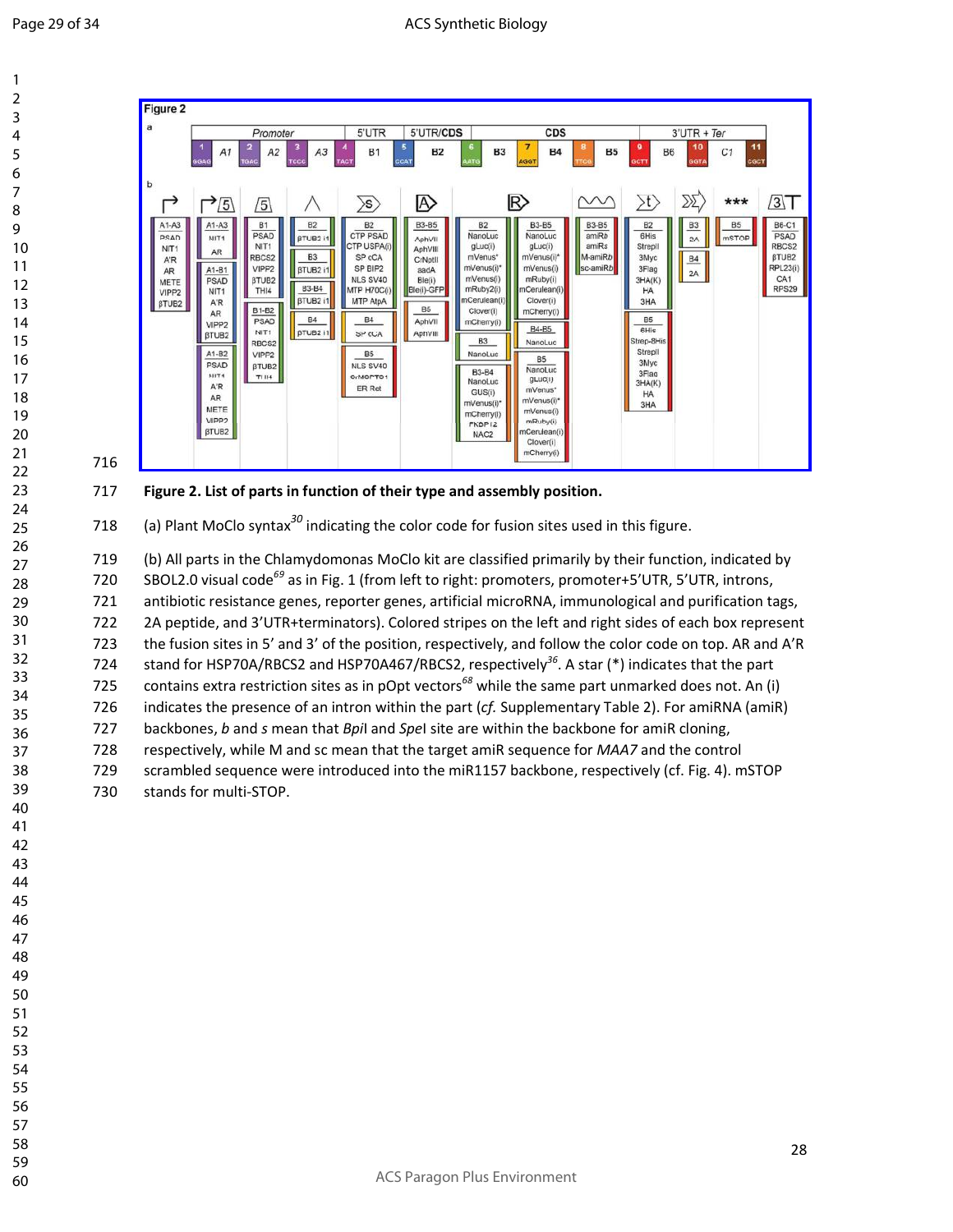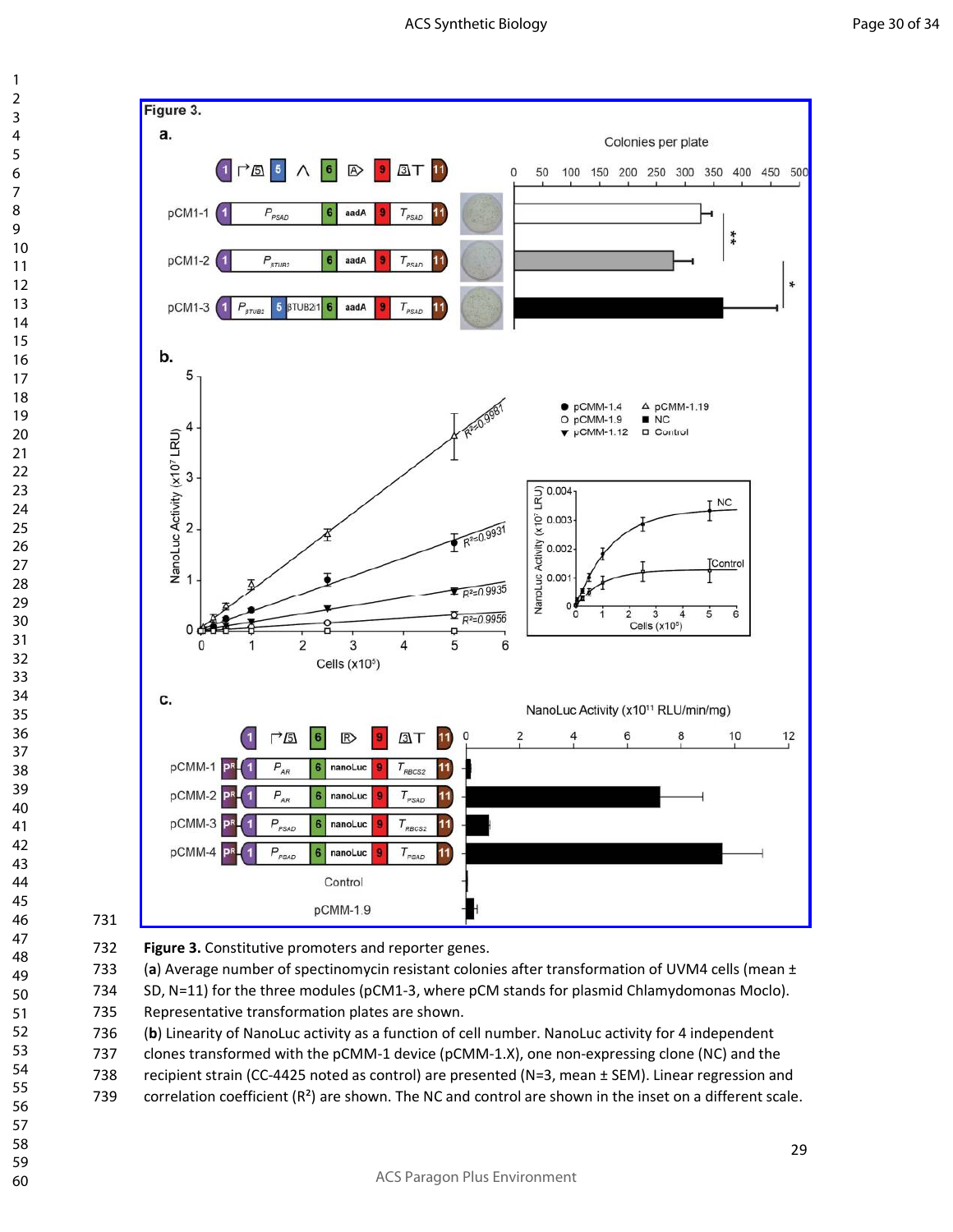| 1                |            |                                                                                                                                                                                     |
|------------------|------------|-------------------------------------------------------------------------------------------------------------------------------------------------------------------------------------|
| $\mathbf 2$      |            |                                                                                                                                                                                     |
| $\mathsf{3}$     | 740<br>741 | (c) Average NanoLuc activity of D66 (CC-4425) cells transformed with 4 devices (pCMM-1 to 4)<br>harboring promoter/terminator combinations to drive NanoLuc expression coupled to a |
| 4<br>5           | 742        | paromomycin resistance module (represented as P <sup>R</sup> , left, Supplementary Fig. 2). Luminescence levels                                                                     |
| 6                | 743        | are represented as mean ± SEM (average of a total of more than 400 clones from 3 biological                                                                                         |
| $\boldsymbol{7}$ | 744        | replicates). The negative and positive controls are the recipient strain and the pCMM-1.9 strain                                                                                    |
| 8                | 745        | (shown in b), respectively.                                                                                                                                                         |
| 9                |            | a,c *p<0.05; **p<0.01 assessed by Student's t-test, SBOL2.0 <sup>69</sup> visual of module designs are shown                                                                        |
| $10\,$           | 746        |                                                                                                                                                                                     |
| 11               | 747        | above the devices.                                                                                                                                                                  |
| 12<br>13         |            |                                                                                                                                                                                     |
| 14               |            |                                                                                                                                                                                     |
| 15               |            |                                                                                                                                                                                     |
| 16               |            |                                                                                                                                                                                     |
| 17               |            |                                                                                                                                                                                     |
| 18               |            |                                                                                                                                                                                     |
| 19               |            |                                                                                                                                                                                     |
| 20<br>21         |            |                                                                                                                                                                                     |
| 22               |            |                                                                                                                                                                                     |
| 23               |            |                                                                                                                                                                                     |
| 24               |            |                                                                                                                                                                                     |
| 25               |            |                                                                                                                                                                                     |
| 26               |            |                                                                                                                                                                                     |
| 27               |            |                                                                                                                                                                                     |
| 28<br>29         |            |                                                                                                                                                                                     |
| 30               |            |                                                                                                                                                                                     |
| 31               |            |                                                                                                                                                                                     |
| 32               |            |                                                                                                                                                                                     |
| 33               |            |                                                                                                                                                                                     |
| 34               |            |                                                                                                                                                                                     |
| 35               |            |                                                                                                                                                                                     |
| 36<br>37         |            |                                                                                                                                                                                     |
| 38               |            |                                                                                                                                                                                     |
| 39               |            |                                                                                                                                                                                     |
| 40               |            |                                                                                                                                                                                     |
| 41               |            |                                                                                                                                                                                     |
| 42               |            |                                                                                                                                                                                     |
| 43<br>44         |            |                                                                                                                                                                                     |
| 45               |            |                                                                                                                                                                                     |
| 46               |            |                                                                                                                                                                                     |
| 47               |            |                                                                                                                                                                                     |
| 48               |            |                                                                                                                                                                                     |
| 49               |            |                                                                                                                                                                                     |
| 50               |            |                                                                                                                                                                                     |
| 51<br>52         |            |                                                                                                                                                                                     |
| 53               |            |                                                                                                                                                                                     |
| 54               |            |                                                                                                                                                                                     |
| 55               |            |                                                                                                                                                                                     |
| 56               |            |                                                                                                                                                                                     |
| 57               |            |                                                                                                                                                                                     |
| 58<br>59         |            | 30                                                                                                                                                                                  |
| 60               |            | <b>ACS Paragon Plus Environment</b>                                                                                                                                                 |
|                  |            |                                                                                                                                                                                     |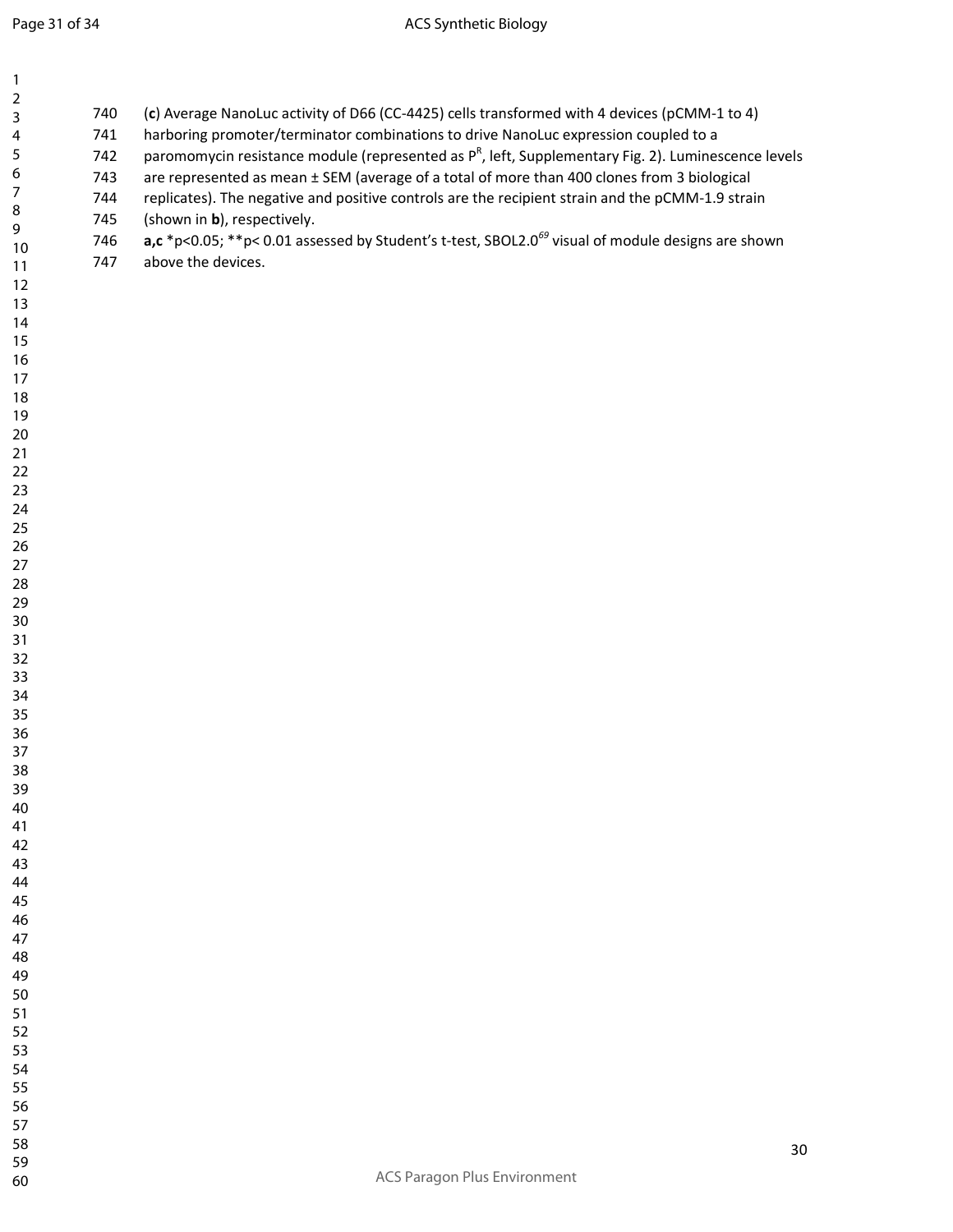

**Figure 4.** Control of gene expression.

(**a**) Control of gene expression by the nitrogen source. Zeocin resistant colonies (conferred by *Ble(i)-GFP*) selected after transformation of CC-1690 cells with each of the two represented modules ("1-8" for pCM1-8 and "1-9" for pCM1-9) were grown in TAP-nitrogen ± zeocin (15 µg/mL) supplemented with either 7.5 mM 753 (NH<sub>4</sub>)Cl (ammonium, blue) or 4 mM KNO<sub>3</sub> (nitrate, black) and their growth was followed (Absorbance at 730 nm). The plot shows the ratio between the growth in the presence and absence of zeocin (C is the non-transformed CC-1690 strain). The right panel shows cells grown in similar conditions but on solid media. Results presented (N=16 for control CC-1690 and N=86 for each other conditions) correspond to one out of three independent transformations (for the other two, see Supplementary Fig. 3). 758 (b) Control of gene expression by vitamin B<sub>12</sub>. Conditional complementation of *nac2-26* cells with the pCM1-10 module expressing NAC2 under *PMETE* control. Complemented strains were selected for photoautotrophic growth on solid minimal medium and the cells were grown in liquid minimal medium supplemented with the 761 indicated amount of vitamin  $B_{12}$ . Data are mean  $\pm$  SD (N=3).

(**c**) Control of gene expression by vitamin B1. Average growth (absorbance at 730 nm after 7 days of growth, N=40) of UVM4 cells transformed with the pCM1-11 module designed to express constitutively *Ble(i)-GFP* transcripts containing the *THI4* riboswitch in the 5'UTR. After culture in TAP, the cells were transferred to

TAP+zeocin (10 µg/mL) supplemented with 10 µM thiamine (Thi), 10 µM 4-methyl-5-(2-hydroxyethyl) thiazole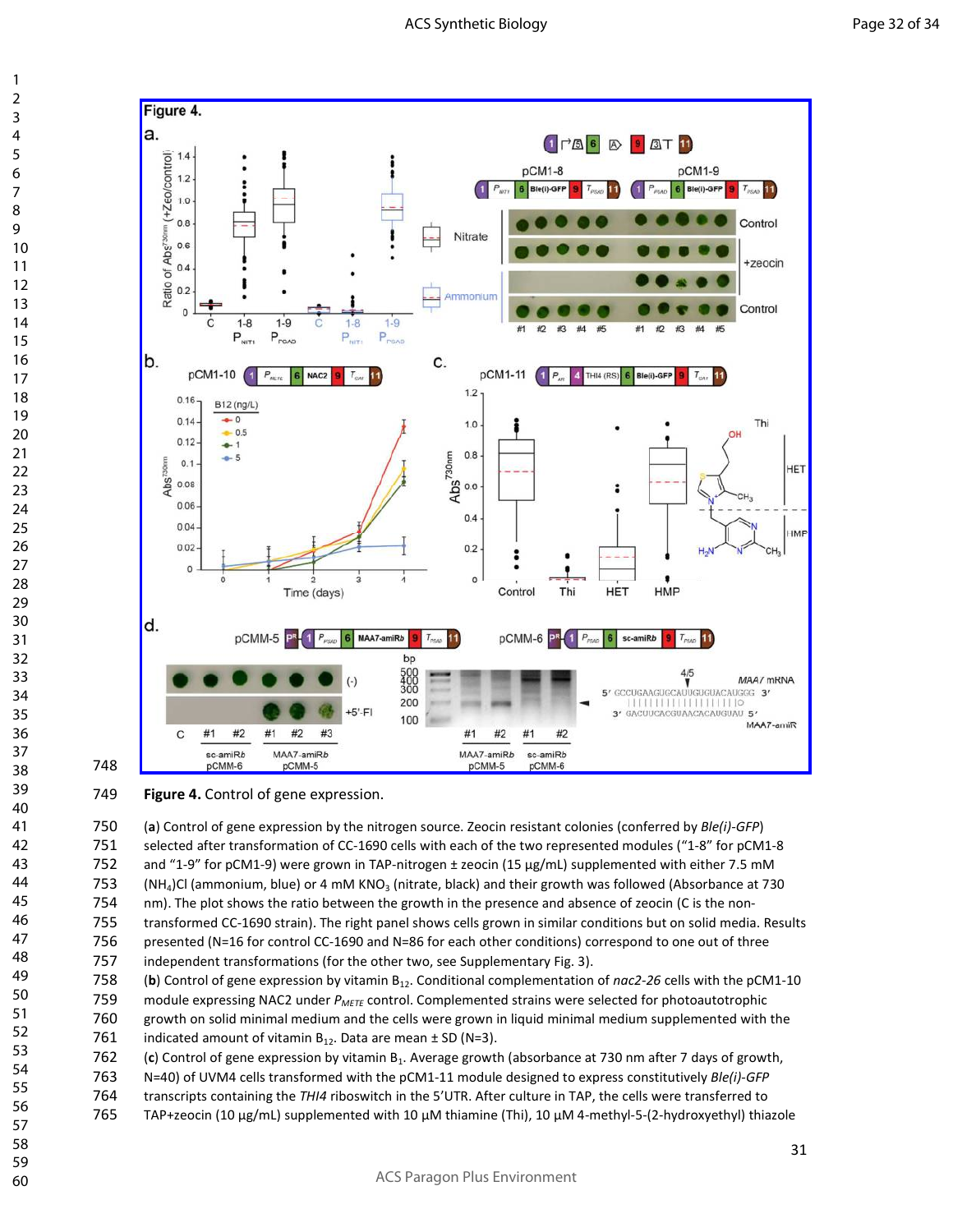#### ACS Synthetic Biology

| $\mathbf{1}$            |     |                                                                                                                                              |
|-------------------------|-----|----------------------------------------------------------------------------------------------------------------------------------------------|
| $\overline{\mathbf{c}}$ | 766 | (HET) or 10 μM 4-amino-5-hydroxymethyl-2-methylpyrimidine (HMP) or not (control). The chemical structure                                     |
| 3                       | 767 | of Thi is represented on the right and the HET and HMP moieties are indicated (See also Supplementary Fig. 3).                               |
| 4                       | 768 | (d) Targeted gene knockdown with artificial miRNA. Paromomycin resistant cells selected after transformation                                 |
| 5                       |     |                                                                                                                                              |
| 6                       | 769 | of CC-1690 cells by each of the two represented devices (pCMM-5 and pCMM-6), carrying an amiRNA cloned                                       |
| $\overline{7}$          | 770 | with Bpil and directed against MAA7 (MAA7-amiRb) or a random sequence ('scrambled': sc-amiRb), were                                          |
| 8                       | 771 | grown in the absence (denoted (-)) or presence of 5'-fluoroindole (+5'-FI) (left panel). C indicates non-                                    |
| 9                       | 772 | transformed cells. Clones resistant to 5'FI were analyzed by a modified 5'-RACE assay. A specific 173 bp PCR                                 |
| 10                      | 773 | band (black arrowhead) was amplified only from the 5'-FI resistant transformants and not from ones expressing                                |
| 11                      | 774 | the amiRNA with scrambled sequence (middle panel and Supplementary Fig. 3). Sequencing revealed that the                                     |
| 12                      | 775 | most frequent cleavage occurred at positions opposed to positions 10 and 11 of the amiRNA (right panel, black                                |
| 13                      | 776 | arrowhead). $P^R$ represents the paromomycin resistance module (pCM1-27, Supplementary Fig. 2a).                                             |
| 14                      | 777 | a, c The box and whisker plots show the 10 <sup>th</sup> (lower whisker), $25^{th}$ (base of box), $75^{th}$ (top of box) and $90^{th}$ (top |
| 15                      | 778 | whisker) percentiles. The line within the box is the median, the dashed red line is the mean. Outliers are                                   |
| 16                      | 779 | plotted as individual data points.                                                                                                           |
| 17                      | 780 |                                                                                                                                              |
| 18                      |     |                                                                                                                                              |
| 19                      |     |                                                                                                                                              |
| $20\,$                  |     |                                                                                                                                              |
| 21                      |     |                                                                                                                                              |
| 22                      |     |                                                                                                                                              |
| 23                      |     |                                                                                                                                              |
| 24                      |     |                                                                                                                                              |
| 25                      |     |                                                                                                                                              |
| 26                      |     |                                                                                                                                              |
| 27                      |     |                                                                                                                                              |
| 28                      |     |                                                                                                                                              |
| 29                      |     |                                                                                                                                              |
| 30                      |     |                                                                                                                                              |
| 31                      |     |                                                                                                                                              |
| 32                      |     |                                                                                                                                              |
| 33                      |     |                                                                                                                                              |
| 34                      |     |                                                                                                                                              |
| 35                      |     |                                                                                                                                              |
| 36                      |     |                                                                                                                                              |
| 37                      |     |                                                                                                                                              |
| 38                      |     |                                                                                                                                              |
| 39                      |     |                                                                                                                                              |
| 40                      |     |                                                                                                                                              |
| 41                      |     |                                                                                                                                              |
| 42                      |     |                                                                                                                                              |
| 43                      |     |                                                                                                                                              |
| 44                      |     |                                                                                                                                              |
| 45                      |     |                                                                                                                                              |
| 46                      |     |                                                                                                                                              |
| 47                      |     |                                                                                                                                              |
| 48                      |     |                                                                                                                                              |
| 49                      |     |                                                                                                                                              |
| 50                      |     |                                                                                                                                              |
| 51                      |     |                                                                                                                                              |
| 52                      |     |                                                                                                                                              |
| 53                      |     |                                                                                                                                              |
| 54                      |     |                                                                                                                                              |
| 55                      |     |                                                                                                                                              |
| 56                      |     |                                                                                                                                              |
| 57                      |     |                                                                                                                                              |
|                         |     |                                                                                                                                              |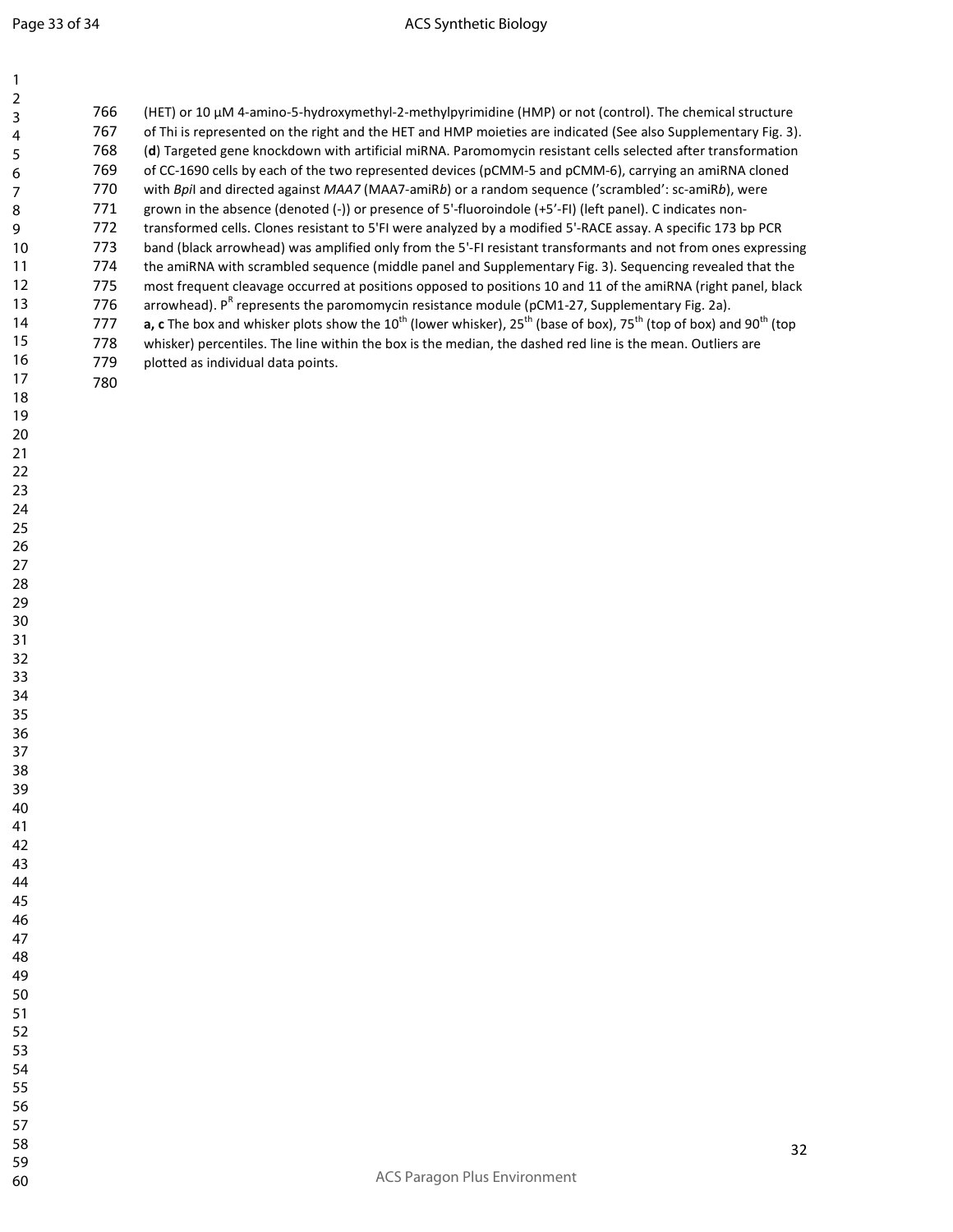



with pCMM-X are indicated as M-X in each panel. Data are representative of 3 biological replicates.